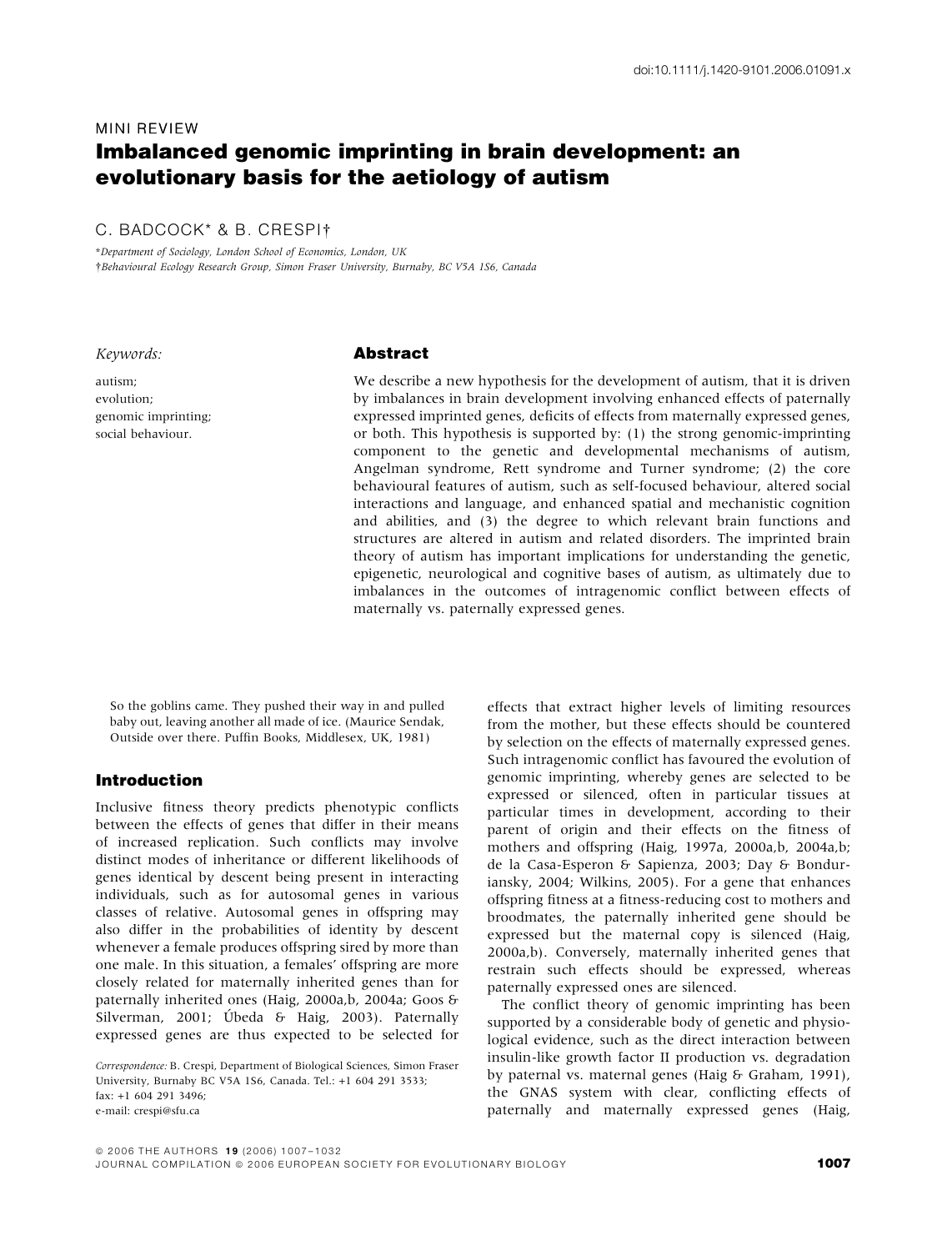2004b; Plagge et al., 2004; Weinstein et al., 2004; Chen et al., 2005), and complex multigenic cis- and transinteracting systems expressed during the embryonic development of mice (Cattanach et al., 2004). Although some effects of imprinted genes have yet to be explained, such as growth in some uniparental disomies (Hurst & McVean, 1997), and development of white adipose tissue (Haig, 2004b), the conflict theory provides the only comprehensive, empirically supported explanation for the diverse effects of imprinted genes on growth and development (Haig, 1996, 2000a,b; Tycko & Morison, 2002; Burt & Trivers, 2006).

Thus far, most studies of genomic imprinting have focused on genes expressed during placental and embryonic development, where most known imprinted genes are expressed, and many are known to promote foetal growth enhancement or suppression (Goos & Silverman, 2001; Miozzo & Simoni, 2002). The dynamically balanced, 'tug-of-war' nature of genomically imprinted systems in placentation creates conditions where disruption of imprinted genes may result in disorders of pregnancy. Indeed, four of the most common disorders of human gestation, preeclampsia, miscarriage, foetal growth restriction and gestational diabetes, are mediated in part by effects of imprinted genes (e.g. Moore & Haig, 1991; Chilosi et al. 1998; Graves, 1998; Tsai et al., 1998; Haig, 1999; Reik et al., 2003; Oudejans et al., 2004; McMinn et al., 2006).

The placenta has evolved as a nexus of genomicimprinting conflict because of its central role in the transfer of limiting resources between individuals that bear genes with divergent interests (Haig, 1993, 1996, 1999; Goos & Silverman, 2001; Crespi & Semeniuk, 2004). The other main tissue where genes are imprinted is the brain (Keverne, 1997; Davies et al., 2001, 2005a). In this context, transfer of resources between relatives, including from mothers to offspring, is arbitrated by the behaviour of parents, offspring and potentially other relatives (Haig, 2000a,b). For example, in mice the paternally expressed imprinted gene Peg3 enhances suckling, lactation and maternal care, fostering mother–offspring coadaptation (Li et al., 1999; Keverne, 2001a; Curley et al., 2004; Isles & Holland, 2005). In humans, brain-expressed imprinted genes have been shown to affect diverse behavioural traits (Davies et al., 2001, 2005a). As in placentation, disruption of brainimprinted systems via mutation or epigenetic alteration can lead to major disorders, such as the single-locus Angelman and Prader-Willi syndromes, which involve behavioural changes apparently consistent with how the maternally vs. paternally expressed genes have been disrupted (Badcock, 2000; Nicholls, 2000; Haig & Wharton, 2003). Such disruptions can be hypothesized as due to loss of balance in physiological and developmental tugs-of-war, which may result in specific forms of disorder depending upon the direction of the phenotypic shifts.

A pervasive role for genomic imprinting in brain development has been demonstrated by Keverne and colleagues (Allen et al., 1995; Keverne et al., 1996a), who showed experimentally that in chimeric mouse brains, cells with exclusively paternal gene expression differentially contribute to development of the limbic system (the hypothalamus, amygdala and other structures of the 'emotional brain' that mediates basic drives such as hunger, fear and aggression), whereas cells with exclusively maternal gene expression differentially proliferate in the cortex (the 'executive brain' involved in language, social reciprocity, planning and behavioural inhibition). These findings imply that the brain is partitioned along a major axis of cognition that is characterized by imprinted-gene effects on behaviour (Keverne, 1997, 2001a,b; Davies et al., 2005a). Here we refer to the regions of the brain in which paternally expressed genes differentially affect development (i.e. the limbic system) as the paternal brain, and those regions in which maternally expressed genes differentially guide development are called the maternal brain (the neo-cortex).

In this paper we describe and evaluate the hypothesis that autism, a major polygenic condition leading to altered human perception, cognition and behaviour, is driven by effects of imbalanced genomic imprinting in the brain. We first describe salient aspects of autism and related conditions, and we then explain and assess previous theory for the aetiology of autism with a focus on the 'extreme male brain theory' of Baron-Cohen (2002, 2003). We then present our 'imprinted brain' theory of autism, discuss relevant data from genetic, epigenetic, neurological and behavioural studies, and describe the implications of our theory for analysing the causes of autism.

# Autism and autistic conditions

Autistic disorders are characterized by three main classes of features: (1) impairments in social interactions, (2) impairment in verbal and nonverbal communication, and (3) restricted, repetitive and stereotyped behaviour (American Psychiatric Association, 2000; Frith, 2003). Behaviourally, these traits are highly variable among individuals, but they often manifest as social withdrawal, insistence on sameness, attempts to control others, tantrums and social-emotional difficulties (Kanner, 1949; Asperger, 1991; Frith, 1991a; Wing, 1991; Grandin, 1995). Autism usually involves mental retardation (quantified via IQ), often severe, and a high incidence of seizures (Folstein & Rosen-Sheidley, 2001; Muhle et al., 2004; Veenstra-VanderWeele et al., 2004). It may develop gradually between birth and age 3, or by rapid developmental regression (Rogers, 2004), characterized in folklore as children 'stolen' from their parents by supernatural creatures (Leask et al., 2005).

The incidence of autism is five cases per 10 000 individuals, with reported rates ranging from 2 to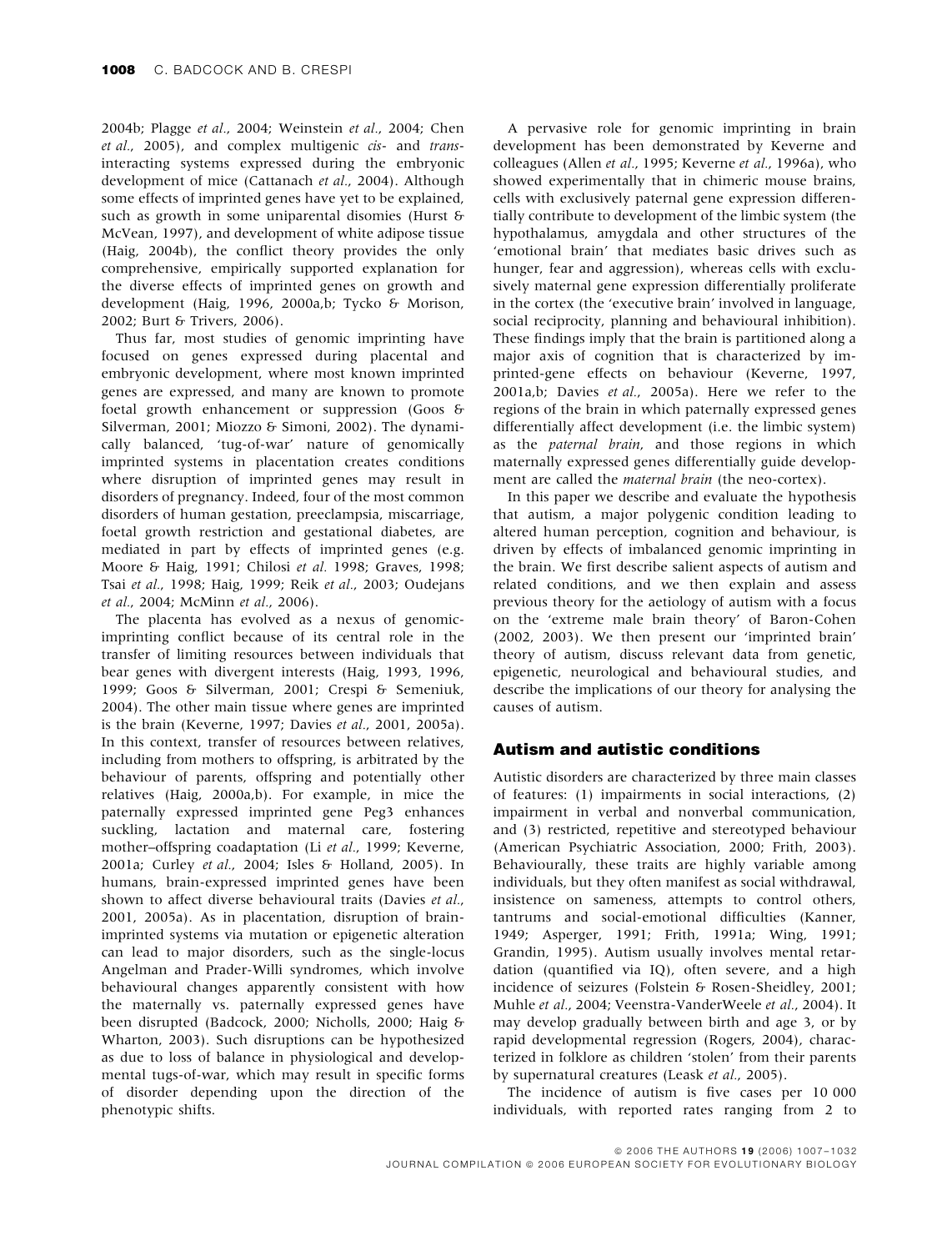20 cases per 10 000 (American Psychiatric Association, 2000). Nevertheless, a recent study of 788 pairs of twins investigating autistic tendencies suggested that autistic traits are continuously distributed in the population (Constantino & Todd, 2003). Diagnosed autism thus appears to be the extreme point on a much wider spectrum that shades into normality (Spiker et al., 2002; Constantino & Todd, 2005). Today the term Asperger's syndrome is usually applied to so-called 'high-functioning autism': that is, subjects with IQ in the normal range or above and intact language ability (Asperger, 1991; Frith, 1991a; Wing, 1991; Rinehart et al., 2002a). Autistic symptoms are also relatively common in a number of other disorders, notably Turner syndrome, Angelman syndrome, Rett syndrome, fragile X syndrome and tuberous sclerosis (Cohen et al., 2005).

Autism is one of the most strongly heritable of all psychiatric conditions, with concordance (co-expression) rates of 60–92% for monozygotic twins and 0–10% for dizygotic twins (Folstein & Rosen-Sheidley, 2001; Muhle et al., 2004; Veenstra-VanderWeele et al., 2004; Veenstra-VanderWeele & Cook, 2004). The genetic models most compatible with inheritance data invoke many loci (>10) of weak to moderate effect, with three to six epistatic loci being the simplest scenario (Risch et al., 1999; Folstein & Rosen-Sheidley, 2001; Jiang et al., 2004a; Bonora et al., 2005; Santangelo & Tsatsanis, 2005). However, conflicting evidence from eight independent full-genome scans suggests that genetic heterogeneity is common, such that multiple more or less overlapping sets of alleles at different loci apparently contribute to autism (Jiang et al., 2004a; Cantor et al., 2005). The genetic basis of autism is thus notably unclear, despite its high heritability.

## The extreme male brain theory of autism

In his original 1944 report, Asperger (1991) suggested that 'the autistic personality is an extreme variant of male intelligence'. Baron-Cohen has developed this idea into the extreme male brain theory of autism (Baron-Cohen, 2002, 2003; Baron-Cohen et al., 2005). By his theory, females tend generally to be more empathic, and males normally more systematic in their cognitive style. Here empathy 'comprises two major elements: (a) attribution of mental states to oneself and others, as a natural way to make sense of the actions of agents … and (b) emotional reactions that are appropriate to others' mental states' (see also Preston & de Waal, 2002). By contrast, systemizing is described as 'the drive to analyse objects and events to understand their structure and to predict their future behaviour. Systems are ubiquitous in the environment: technical systems (such as machines and tools), natural systems (such as biological and geographical phenomena), and abstract systems (such as mathematics or computer programs)' (Baron-Cohen & Belmonte, 2005). Independently, Badcock (2004) made a

similar distinction in the broader terms of mentalistic cognition understood as an adaptation to the human, social environment and *mechanistic cognition* seen as an adaptation to the physical world.

According to the extreme male brain theory, 'the triad of behavioural abnormalities in social function, communication, and restricted and repetitive behaviours and interests can be explained psychologically by an impaired capacity for empathizing, or modelling the mental states governing the behaviour of people, along with a superior capacity for systemizing, or inferring the rules governing the behaviour of objects' (Baron-Cohen, 2002; Baron-Cohen et al., 2005). The extreme male brain theory is consistent with a wide range of evidence, including:

- 1. cognitive and behavioural differences between girls and boys, such that girls exhibit increased ability to predict thoughts and feelings of others, enhanced empathy, better ability to detect emotions from eyes and faces, and faster language development, whereas boys show increased ability and interests in activities related to systematizing, such as mathematics, mechanics, rule-based systems, and collecting (Baron-Cohen, 2002; Baron-Cohen et al., 2005).
- 2. the finding that prenatal exposure to male sex hormones is associated with two cognitive characteristics commonly found in autism: poorer quality of social relationships and more restricted interests, particularly in boys (Lutchmaya et al., 2002a,b; Knickmeyer et al., 2004), and two developmental traits, extreme fingerlength ratios and precocious puberty, that have been reported to be characteristic of autistic males (Baron-Cohen, 2002); and
- 3. higher scores for males on the Autism Spectrum Quotient test (Baron-Cohen et al., 2001).

The extreme male brain theory of autism matches mentalistic deficits of autism (along with the occasional mechanistic compensations) to normal sex differences, and helps in explaining the striking male sex ratio bias in autism, about 4 : 1 overall (Veenstra-VanderWeele et al., 2004). The result is a view of autistic disorders stretching along a spectrum from severe impairment in classical autism at one extreme, to normal male mentality at the other, with the average female mind even further displaced away from the autistic extreme (Baron-Cohen, 2002, 2003). This theory has provided the first theoretical framework for understanding the evolutionary basis of autism, in terms of the extreme development of natural male–female differences, driven by genetic variants at many loci and perturbations of early brain development.

Despite the compelling evidence for the extreme male brain theory, several observations stand in contrast to its core predictions. First, the male bias in incidence of autism increases not towards the autistic extreme as might be expected, but towards the normal end of the spectrum. Thus, it is among so-called 'high-functioning' (i.e. more normal) Asperger's cases that the sex ratio of incidence is most heavily tipped towards males, with sex

ª 2006 THE AUTHORS 1 9 (2006) 1007–1032

JOURNAL COMPILATION @ 2006 EUROPEAN SOCIETY FOR EVOLUTIONARY BIOLOGY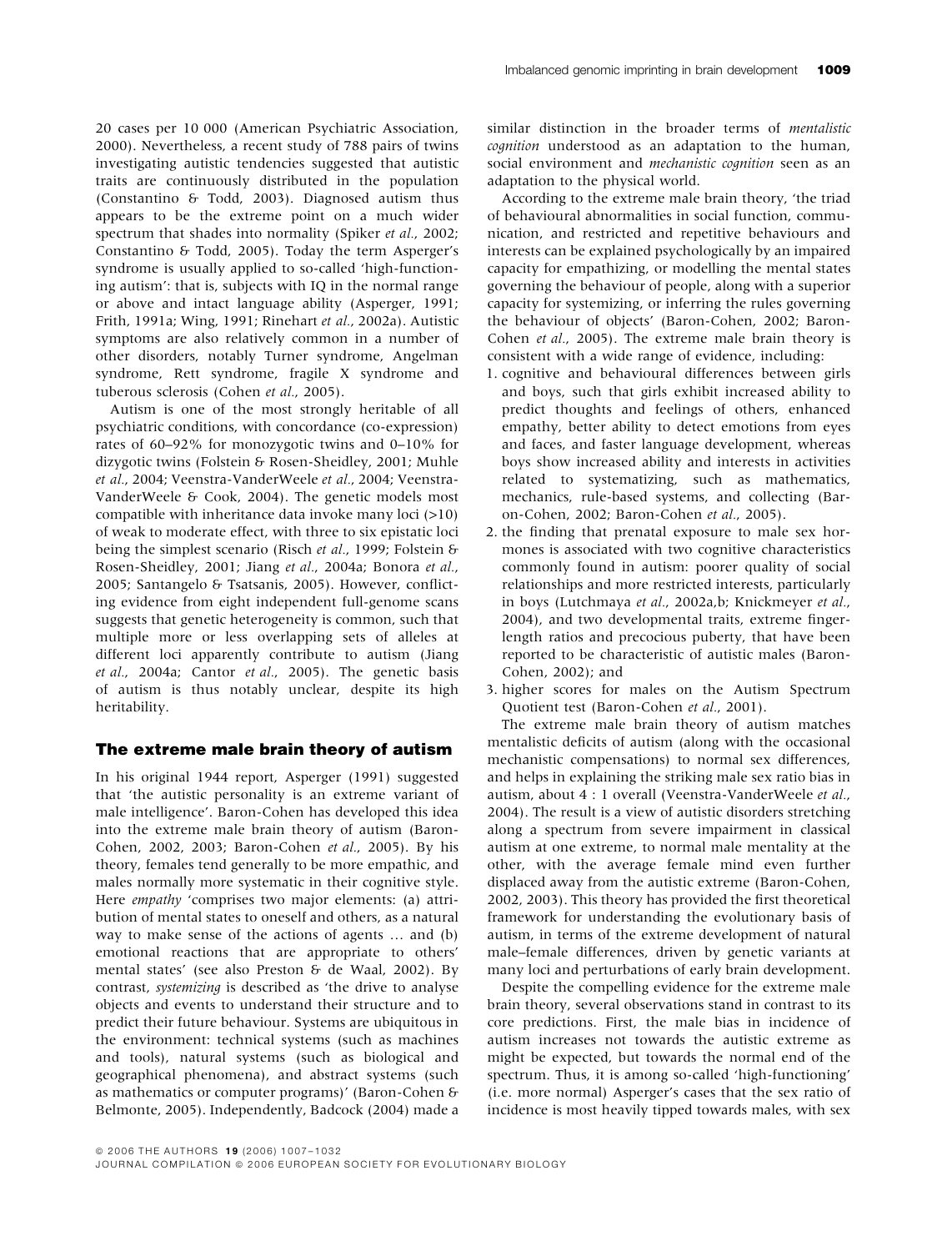ratios up to 10 : 1 male biased or higher (Wing, 1988; Gillberg, 1989; Ehlers & Gillberg, 1993; Volkmar et al., 1993; Ehlers et al., 1997; Ingram et al., 2000a). If autism were purely a disorder of the extreme male brain, the opposite situation might be expected, with the greatest number of males being affected by the most severe symptoms. Indeed, seeing autism as an extreme male brain disorder makes any female cases problematic, unless Asperger syndrome is conceived as 'pure' autism (Baron-Cohen, 2002).

Second, autism-typical savant skills can be induced by fronto-temporal dementia or brain injury that sometimes devastate other functions (Miller et al., 1998). Moreover, experiments in which magnetic stimulation is used to block frontal lobe functions in the brains of normal people suggest that they begin to function more 'autistically', and show better perception of detail as measured by a proof-reading test. The authors conclude that, 'these proof-reading results provide nonsubjective evidence of the ability to switch on savant-like skill by turning off part of the brain in healthy individuals' (Snyder et al., 2003). These findings are not easily consistent with the extreme male brain theory, as such perturbations would not be expected to make a brain 'more male', especially as neurodevelopment has already been completed by late adolescence.

Third, although foetal testosterone levels are negatively related to quality of social relationships, and positively correlated with restricted interests (Knickmeyer et al., 2004), there is no direct evidence as yet relevant to the hypothesis that prenatal (or postnatal) testosterone is associated with higher risk of autism in males or females (Skuse, 2000; Baron-Cohen et al. 2004).

Finally, autism is a highly convergent disorder, in that a fundamentally similar phenotype can result from a multiplicity of disparate genetic and environmental effects (Gillberg, 1992; Herbert, 2005). Thus, autism is common in single-locus genetic disorders such as Rett syndrome, fragile X syndrome, tuberous sclerosis and Angelman syndrome, and it can be environmentally induced by prenatal valproic acid, thalidomide or viral infection (Cohen et al., 2005; Libbey et al., 2005; Miyazaki et al., 2005). None of these diverse causative agents have been linked to hormonal influences on brain development along the male–female axis of cognition, which suggests that autism is driven by alterations in more fundamental mechanisms of cognitive development.

# The imprinted brain theory of autism

We suggest a new theory for the evolutionary underpinnings of autism, that it is a disorder of the extreme imprinted brain. By this hypothesis, the mechanisms that cause autism are those that impinge upon the evolved balance between the cognitive effects of the paternal brain and maternal brain, which are driven by genomic

imprinting of brain-expressed genes. In particular, autism is caused by imbalances that involve increased genetic, neurological and behavioural effects of the paternal brain relative to the maternal brain. The imprinted brain theory of autism makes many similar predictions as the extreme male brain theory, and it is thus consistent with Baron-Cohen's body of evidence. However, our theory also elucidates the pattern of sex ratio bias and other observations that are otherwise inexplicable, and it provides novel predictions for understanding both the genetic basis and phenotypic features of autism.

Imprinted genes have profound and pervasive effects on body size, brain size and brain organization (Allen et al., 1995; Keverne et al., 1996a,b; Keverne, 1997; Badcock, 2000). In mice, paternal-cell chimeras (androgenetic, with a diploid paternal genotype) have relatively large bodies and small heads, whereas maternal-cell chimeras (parthenogenetic, with a diploid maternal genotype) show the reverse pattern (Allen et al., 1995). In the brain, maternal cells are found in large numbers in the neocortex and forebrain but very few are found in the lower, limbic brain, especially the hypothalamus. This is true both of mature, fully grown maternal-cell chimeras but even more so of maternal cell chimera foetuses, where there is a complete absence of maternal cells from the hypothalamus. Maternal chimera cells are found to be particularly clustered in the frontal lobes of the cortex; by contrast, paternal cells are found in the hypothalamus and limbic brain, but not in the neocortex. The few that are found in the forebrain tissue of embryos do not proliferate and are subsequently eliminated.

These patterns indicate that brain relative size and structure are strongly affected by imprinting. Indeed, Keverne also shows an evolutionary trend among primates for a relatively larger forebrain relative to limbic system, and he suggests that intragenomic conflict, driven by imprinting effects in the brain, has been a major factor in the tripling of brain size along the human lineage (Keverne et al., 1996b). As expected given their effects on brain development and structure, imprinted genes also exhibit diverse effects on behaviour such as parent–offspring interactions, inbreeding avoidance, novelty-seeking and dispersal (Haig, 1997b, 1999, 2000a; Li et al., 1999; Davies et al., 2001, 2005a; Isles et al., 2002; Haig & Wharton, 2003; Plagge et al., 2005).

Disparities in function and effects between paternally expressed and maternally expressed genes involved in cognition are ultimately driven by variation in genetic relatedness (here, identity by descent for paternally and maternally inherited genes) coupled with the extensive maternal investment typical of mammals. Thus, the mammalian father's only obligatory biological contribution to his offspring is a single sperm and any further parental investment on his part is entirely supernumerary, particularly if another male is already providing whatever additional paternal resources a woman's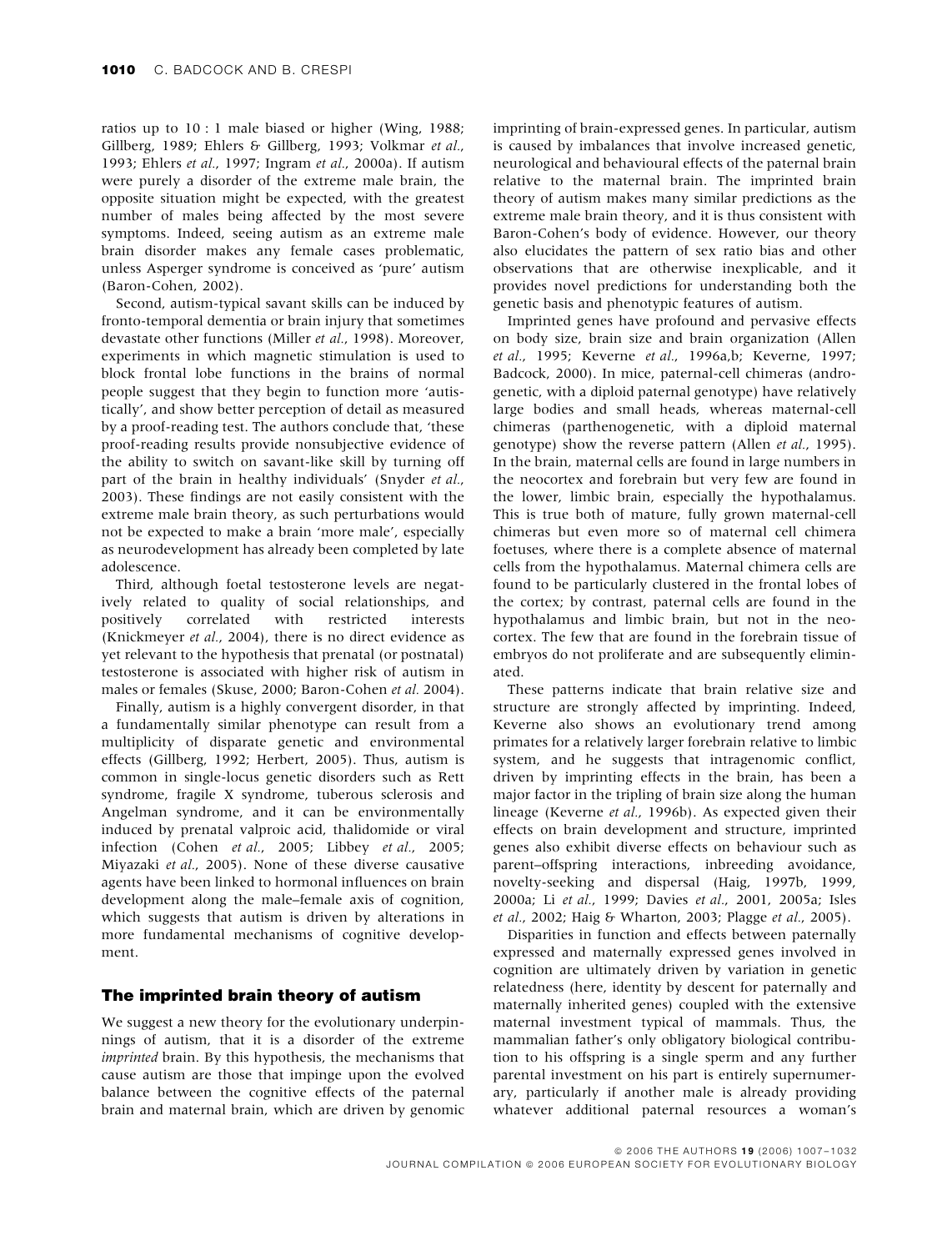children may require. Consequently, the father can only rely on his genes – and more specifically, the parts of the brain they build – to help his offspring behave in ways which will further his biological interest invested in it. As a result, the father's genes can be expected to motivate self-interested behaviour and use of the mother's resources at her expense and that of sibs lacking his paternally expressed genes. This might explain why paternal genes are preferentially expressed in the hypothalamus, amygdala and other parts of the limbic system, concerned as it is with expression of basic drives, appetites and emotions. But the same logic might also explain why a less empathic, more mechanistic, bottom-up, and less centrally coherent (Happé, 1999, 2000; Frith, 2003) cognitive style is associated with the paternal brain. As we describe below, it might also explain the notable social deficits at the core of autism – apparent manifestations of the cognitive style of truly selfish genes.

The contrary applies to maternally expressed genes. Here the important factor is that every child definitely carries half of its mother's genes, irrespective of who the father may have been. Furthermore, the mother is the sole provider of resources to the foetus before birth and to the baby afterwards by way of breast-milk. Universally, she is also likely to be considerably more involved with child-care than the father – particularly in early childhood when the child's demands are at their greatest (Browne, 2002, pp. 21–22). As a consequence, the mother has a strategic advantage in exploiting her role as a nurturer that the father seldom has. Because she is likely to be the most important person in the child's environment and the decisive influence on its development in early childhood, she can exploit her role as teacher, guardian, and provider of first resort (Brown, 2001). Her maternally active genes will be expressed in all her children and should further the mother's interests by building a cortical brain capable of integrating mental activity in the greater interests of her whole family. Her genes will control the parts of the child's brain that can be educated by verbal instruction and practical example. She will be able to use the speech centres of the cortex to teach her child its mother tongue and the inhibitory and prioritizing functions of the frontal lobes to control behaviour in accordance with her commands and instructions. Here a top-down, contextual, holistic and empathic cognitive style might be particularly useful in influencing a child's social interaction with its siblings, peers and parents. This would make a child much more likely to see things from its mother's point of view and perhaps less likely to act impulsively on the promptings of its paternal brain. According to the view described here, autism is the consequence of the failure of the maternal brain in this respect, and the impulsiveness, compulsiveness and contrariness of autistics the inevitable result of the paternal brain's corresponding success.

One of the major functions of what we call the maternal brain is the co-ordination, integration and inhibition of outputs from all over the nervous system, especially the paternal brain. Here it is significant that frontal brain volumes may be relatively larger in women, and that reduced frontal volume is associated with antisocial behaviour and psychopathy (Gur et al., 2002). A review of the scientific findings regarding an ability to inhibit and control aggression concluded that humans' apparently increased emotional control relative to other primates is not likely due to a reduction in the role of the limbic system in human behaviour; we remain highly emotional animals. A more likely cause is inhibition from the prefrontal cortex' (Björklund & Harnishfeger, 1995).

The main predictions of the imprinted brain theory are threefold. First, and most importantly, the primary causes of autism should be alterations in imprinted genes, genes regulated by imprinted genes, and genes associated with the regulation of imprints, via their application and removal (Burt & Trivers, 1998; Wilkins & Haig 2002; Wilkins, 2005). Such mutations or alterations may be inherited or *de novo*, due to environmental or stochastic effects during development. Nonimprinted gene effects may also lead to autism, but primarily to the extent that they disrupt the evolved balance between the maternal and paternal brains.

Second, autism may be caused by diverse genetic, epigenetic and environmental factors that cause paternal–maternal brain imbalance (Eigsti & Shapiro, 2003; Lee et al., 2003; Rubenstein & Merzenich, 2003; Cohen et al., 2005; Herbert, 2005). Such causes may involve changes in brain structure or systems of neurotransmission that favour the paternal brain, via enhancement of paternal–brain influences, reductions in the role of maternal brain effects, or effects on how the paternal and maternal brains function jointly. Thus, no single axis of pathology (such as sexually dimorphic effects) is expected, although alterations of early development should be especially strong because they amplify during growth.

Third, the behavioural changes involved in autism should reflect extreme manifestations of general, evolved mechanisms for mother–offspring and among-sibling competition over resources. Thus, autism should be thought of as a disorder of kinship interactions, which grade into social reciprocity during childhood via evolved mechanisms for interactions with both kin and nonkin (Alexander, 1990).

We evaluate our predictions and hypothesis via consideration of syndromes involving autism that have a well-understood genetic basis, and by considering autism itself, for which the genetic basis is still the subject of intense scrutiny. Readers less specialized in genetics and neurobiology may wish to focus their reading on the sections below concerning the behavioural and sex-ratio correlates of autism, before considering our synthesis in the Discussion.

<sup>© 2006</sup> THE AUTHORS 19 (2006) 1007-1032

JOURNAL COMPILATION @ 2006 EUROPEAN SOCIETY FOR EVOLUTIONARY BIOLOGY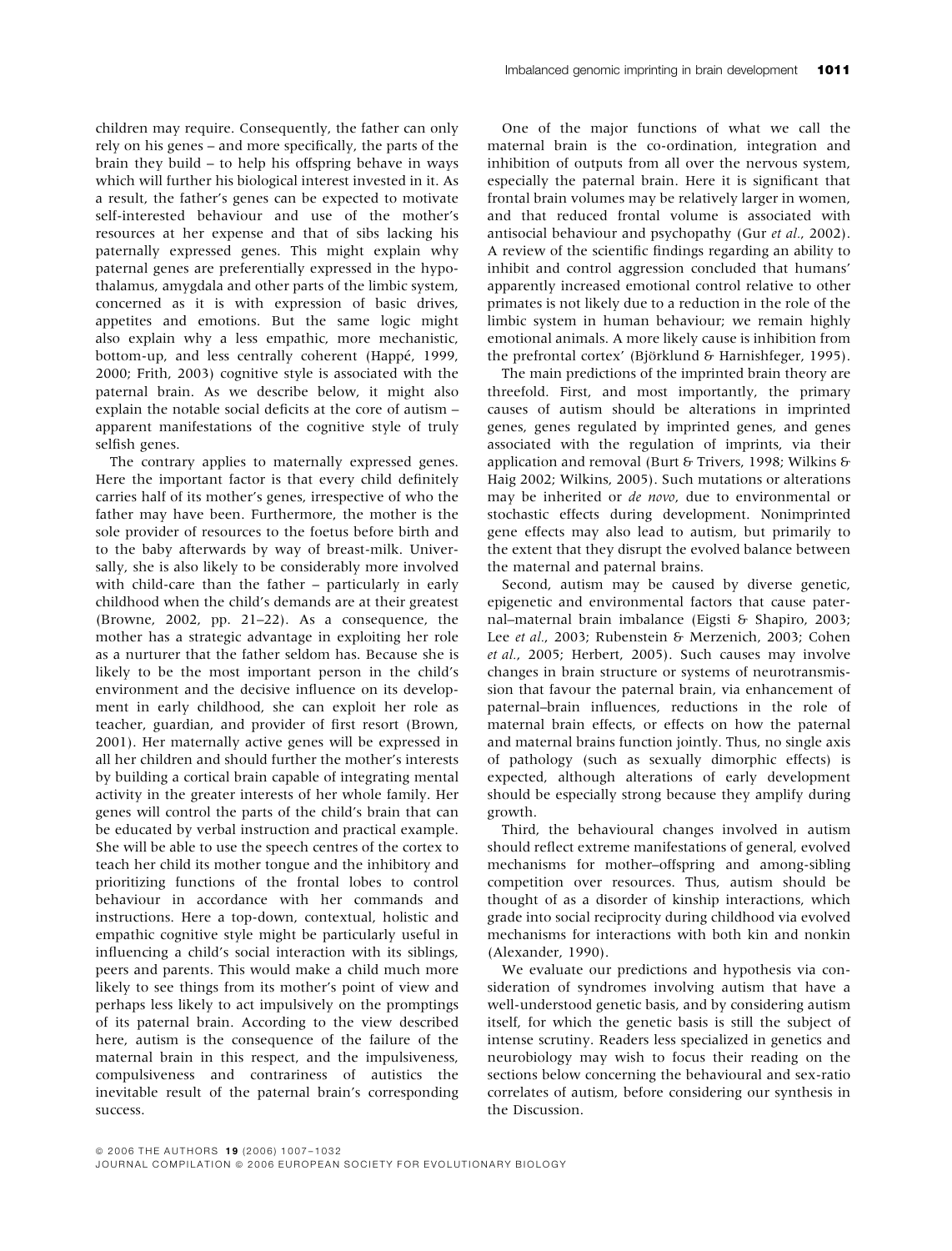# The imprinted brain in single-locus autistic syndromes

#### Angelman and Prader-Willi syndromes

Prader-Willi syndrome in infants involves lack of appetite, poor suckling ability, a weak cry, inactivity and sleepiness, high pain threshold, and reduced tendency to vomit (Franke et al., 1995) – features which could be seen as benefiting the mother by making the baby less demanding on her resources (Haig, 1997a, 1999, 2000b; Haig & Wharton, 2003). By contrast, symptoms of Angelman syndrome in early childhood include prolonged suckling, hyperactivity, frequent waking, and temper tantrums – every mother's worst fear (Badcock, 2000; Cohen et al., 2005). Although both Prader-Willi and Angelman children are mentally retarded, Angelman retardation is usually much more severe, and, as in the most severe cases of autism, speech is absent (Holm et al., 1993). Whereas Prader-Willi children tend to be diagnosed as obsessive–compulsive or exhibit psychoses after adolescence, Angelman children commonly exhibit autism or autistic behaviours that include loss of language, intolerance to change, stereotyped behaviours, and seizures (Schroer et al., 1998; Peters et al., 2004; Cohen et al., 2005; Sahoo et al., 2006). Although Prader-Willi syndrome due to maternal duplications of chromosome 15 (rather than paternal deletions) involves impaired social behaviour in childhood, which is sometimes diagnosed as autism (Cook et al., 1997b; Schroer et al., 1998; Gurrieri et al., 1999), such cases do not involve autism-typical deficits in theory of mind (Sullivan & Tager-Flusberg, 1999).

Angelman and Prader-Willi syndromes are caused by alterations in gene dosage of imprinted genes on chromosome 15, with the primary causative gene for Angelman syndrome being the ubiquitin protein ligase gene UBE3A, which is maternally expressed in the brain (Nawaz et al., 1999; Herzing et al., 2001; Nicholls & Knepper, 2001; Dan & Boyd, 2003; Yamasaki et al., 2003). Dysregulation of UBE3A is also considered as a strong risk factor for autism (Nurmi et al., 2003a,b; Jiang et al., 2004a; Peters et al., 2004), and mouse knockouts for this gene show changes in brain morphology and behaviour that resemble those found in human subjects with autism (Jiang et al., 1998). In particular, loss of expression of UBE3A in Purkinje cells of the cerebellum is known to disrupt levels of the apoptosis-regulating gene p53 during neuronal development (Jiang et al., 1998; Nawaz et al., 1999; Fatemi & Halt, 2001). Abnormalities of the Purkinje cells are one of the most consistent patterns of human brain abnormality found in autism (Bauman & Kemper, 2005) and we hypothesize that alterations in this component of the paternal brain contribute to autistic behaviour in both Angelman syndrome and autism. Reduced UBE3A in Angelman syndrome may also cause cortical and thalamo-cortical dysfunction resulting from dysregulation of GABAergic

neurotransmission, via deficiencies in expression of GABRB3 (Dan & Boyd, 2003), a gene with strong paternal bias in expression (Bittel et al., 2003, 2005).

### Rett syndrome

Rett syndrome is a neurological disorder characterized by autistic-like behaviour, impairment of language, mental retardation, seizures, changes of head growth, loss of gross motor skills, and repetitive hand movements, with a developmental onset, and regression, starting at age 1 or 2 (Glaze, 2004; Weaving et al., 2005). This condition thus overlaps closely with autism in its core features (Olsson & Rett, 1990; Neul & Zoghbi, 2004; Rogers, 2004; Weaving et al., 2005). The most notable difference between autism and Rett syndrome is its near-restriction to females, which is associated with its primary cause, male germline mutations in the X-linked gene MECP2, which codes for methyl-CpG binding protein (Weaving et al., 2005).

MECP2 is a transcriptional silencer that regulates the expression of other genes via binding to CpG islands (Bapat & Galande, 2005; Horike et al., 2005; Pescucci et al., 2005; see also Young et al., 2005). It is highly expressed in the brain, where its expression is associated with maturation of neurones (Horike et al., 2005). Horike et al. (2005) identified an imprinted gene as a primary target of MECP2 in the brain: reduced MECP2 function causes loss of imprinting in the maternally expressed homebox gene DLX5, which increases its expression. DLX5 plays a crucial role in forebrain development, where it induces maturation and differentiation of GABAergic neurones (Stuhmer et al., 2002; Kishi & Macklis, 2004; Perera et al., 2004; Cobos et al., 2005). Disruption of the development of such neurones, and in GABAergic neurotransmission, have been strongly implicated in Angelman syndrome (Lalande et al., 1999) and autism (Hussman, 2001; Fatemi et al., 2002; McCauley et al., 2004a). As described below, DLX5, and another imprinted gene that regulates its expression, DLX1, have also been potentially linked to autism in genome scans, at 7q and 2q respectively (IMGSAC 2001a,b).

The genetic basis and phenotypes of Rett syndrome provide evidence for loss of imprinting in DLX5 leading to disruption of maternal-brain development. The mechanisms linking gene-dosage effects of DLX5 with the cognitive and behavioural features of Rett syndrome have yet to be explored. MECP2 also regulates other genes, such as BDNF, that play important roles in brain development (Martinowich et al., 2003; Wade, 2004; Tsai, 2005), and its altered expression in the cerebellum has also been proposed as crucial to the development of Rett syndrome (Naidu et al., 2003). Rett syndrome also involves lower birth weight (Huppke et al., 2003), which is consistent with stronger effects from maternally expressed genes. Moreover, one mouse model of MECP2 dysregulation, which exhibited doubled expression of the gene, showed enhanced motor and contextual learning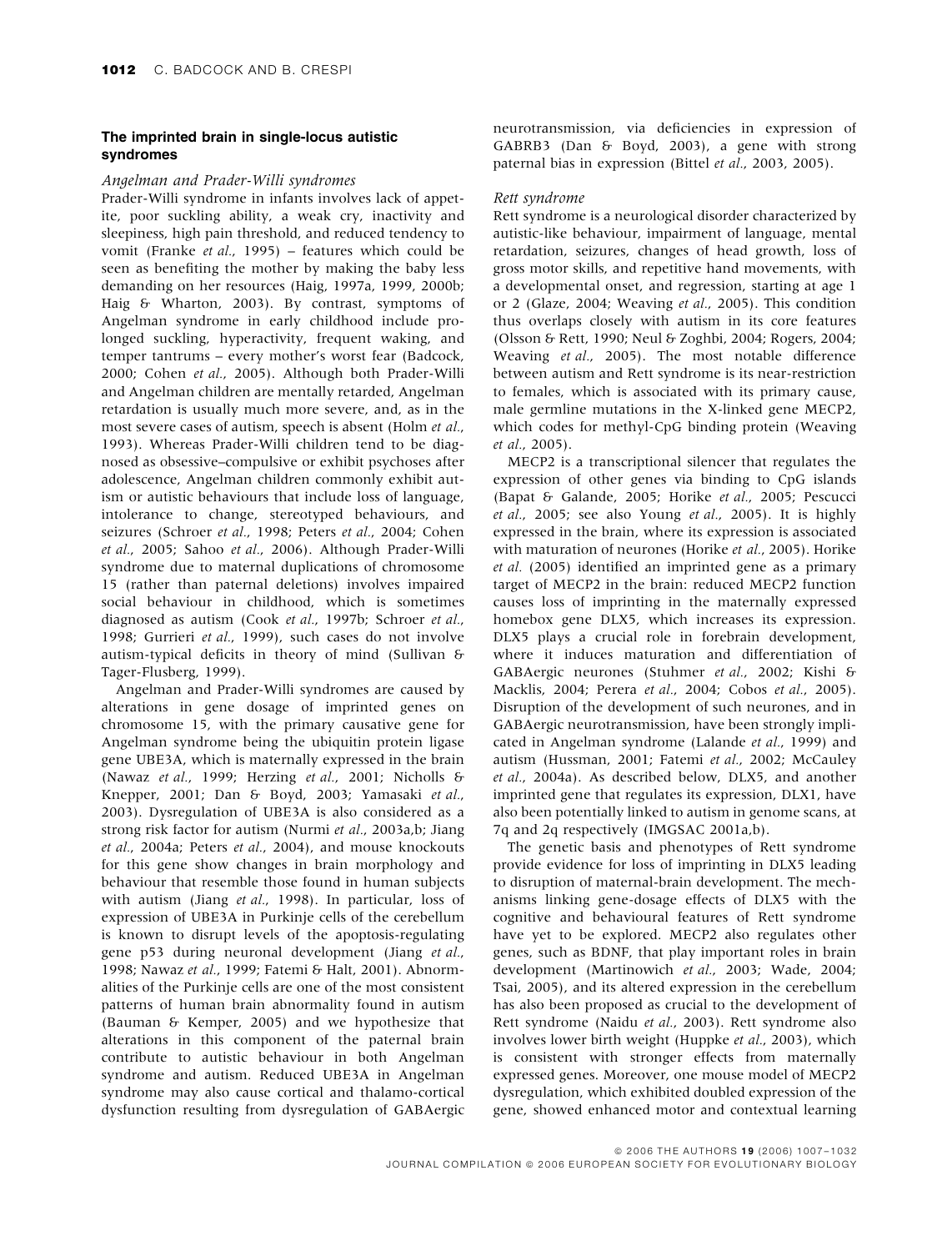and increased synaptic plasticity in the hippocampus before 20 weeks of age, after which they developed seizures (Collins et al., 2004). MECP2-deficient mice also exhibit dysregulation of the imprinted gene UBE3A (Makedonski et al., 2005; Samaco et al., 2005); UBE3A gene expression was also found to be altered in multiple brain samples from human Rett, Angelman and autism subjects (Samaco et al., 2005). Taken together, these findings suggest that MECP2 functions as an 'imprinter' gene (Burt & Trivers, 1998; Fan & Hutnick, 2005; Wilkins, 2005), whose altered expression leads via multiple mechanisms to the development of autism and autism-spectrum disorders (Samaco et al., 2004; Thatcher et al., 2005).

### Turner syndrome

Turner syndrome is due to X chromosome monosomy, with phenotypic effects due to haploinsufficiency of genes that normally escape X inactivation (Good et al., 2003). Some phenotypic features of Turner syndrome depend upon whether the single inherited X chromosome is of paternal or maternal origin. Thus, females with a paternal X exhibit well-developed verbal and social skills, whereas females with a maternal X (the only X chromosome present in males) are less well-adjusted socially, less communicative, and demonstrate poor recognition of fear from faces, all features that are found disproportionately in both normal males and in autism (Skuse et al., 1997; Creswell & Skuse, 1999; Bishop et al., 2000; Donnelly et al., 2000; Skuse, 2000; Good et al., 2003). Turner females with paternal vs. maternal X chromosomes also differ in aspects of amygdala, cerebellum, and superior temporal gyrus morphology that are consistent with their behavioural divergence in social cognition (Brown et al., 2002; Kesler et al., 2003, 2004). Overall, there were no cases of autism in a sample of 65 Turner subjects with a paternal X, whereas 10 of 165 with a maternal X were autistic, an increase of over 100 fold above the expected norm (Creswell & Skuse, 1999; Skuse, 2000, 2005).

These observations of cognitive heterogeneity in Turner syndrome, according to the parent of origin of the X chromosome, indicate that an imprinted X-linked gene exerts a strong effect on expression of social behaviour and liability to autism, making maternal-X Turner females cognitively more like males (Skuse et al., 1997; Donnelly et al., 2000; Skuse, 2000, 2005). An imprinted, maternally expressed gene, Xlr3b, has recently been discovered using a mouse model for Turner syndrome (Davies et al., 2005b; Raefski & O'Neill, 2005). This gene exhibits behavioural effects in mice comparable with those in humans, mediating a tendency for inflexible reversal learning, and microdeletions of its human homologue, FAM9B, have been linked to both autism and schizophrenia (Davies et al., 2005b). Raefski & O'Neill (2005) suggest that expression levels of this gene may be critical in lowering the threshold for social

impairment, and autism, in both males and Turner's females with a maternal X. These findings provide a clear link between genomic imprinting and autism, and provide a simple genetic mechanism helping to explain its strong male bias in expression (Skuse, 2000).

### The imprinted brain in autism

#### Behavioural aspects of autism

Our hypothesis predicts that the behavioural changes associated with autism should reflect reduced maternalbrain functions, and a relatively intact or more-developed paternal brain. The mental retardation and loss of language characteristic of classic autism fit with this prediction, but they also necessarily engender a profound loss of phenotypic traits, making further evaluation difficult in this context.

By contrast, intact verbal ability and normal or aboveaverage IQ are characteristic of Asperger syndrome, sometimes considered as so-called 'high-functioning autism' (Asperger, 1991; Frith, 1991a; Wing, 1991; Hippler & Klicpera, 2004). Such individuals, however, do not show a coincident amelioration in social adjustment. Asperger himself commented that 'this disturbance results in severe and characteristic difficulties of social integration', adding that 'in many cases the social problems are so profound that they overshadow everything else' (Asperger, 1991). In particular, he noted seemingly malicious and spiteful behaviour (Frith, 1991b, p. 7), illdiscipline, and resistance to formal instruction in school (Hippler & Klicpera, 2004). In Asperger's cases lack of social reciprocity is more typically manifested by onesided interaction and less-cooperative behaviour (Soderstrom et al., 2002) rather than by the complete indifference to others that is often seen in classical autism (American Psychiatric Association, 2000, p. 80). Moreover, so-called Asperger's savants (Fitzgerald, 2005) are typically found to be loners, despite the fame and appreciation their achievements may bring them, and those with artistic talent typically show no interest in others' reactions to their work (Hermelin, 2001, p. 137).

These findings suggest that in Asperger's syndrome an ability to empathize is damaged or absent, and that cognitive deficits are predominantly mentalistic. Such a pattern of selective dysfunction fits with our contention that in autism spectrum disorders social adaptations that would benefit maternal genetic self-interest are notably absent, but that behaviour focused on self-interest is intact or exaggerated, just as a preponderance of paternal genetic influence would suggest. Indeed, we expect that kin-selected and reciprocal altruistic behaviour should be specifically lacking, or at least not develop naturally, in Asperger's syndrome or high functioning autism (McGuire et al., 1994; Grandin, 1995). As children, such individuals may often impose and elicit especially high costs on their parents, although in a pathological rather than adaptive context.

ª 2006 THE AUTHORS 1 9 (2006) 1007–1032

JOURNAL COMPILATION @ 2006 EUROPEAN SOCIETY FOR EVOLUTIONARY BIOLOGY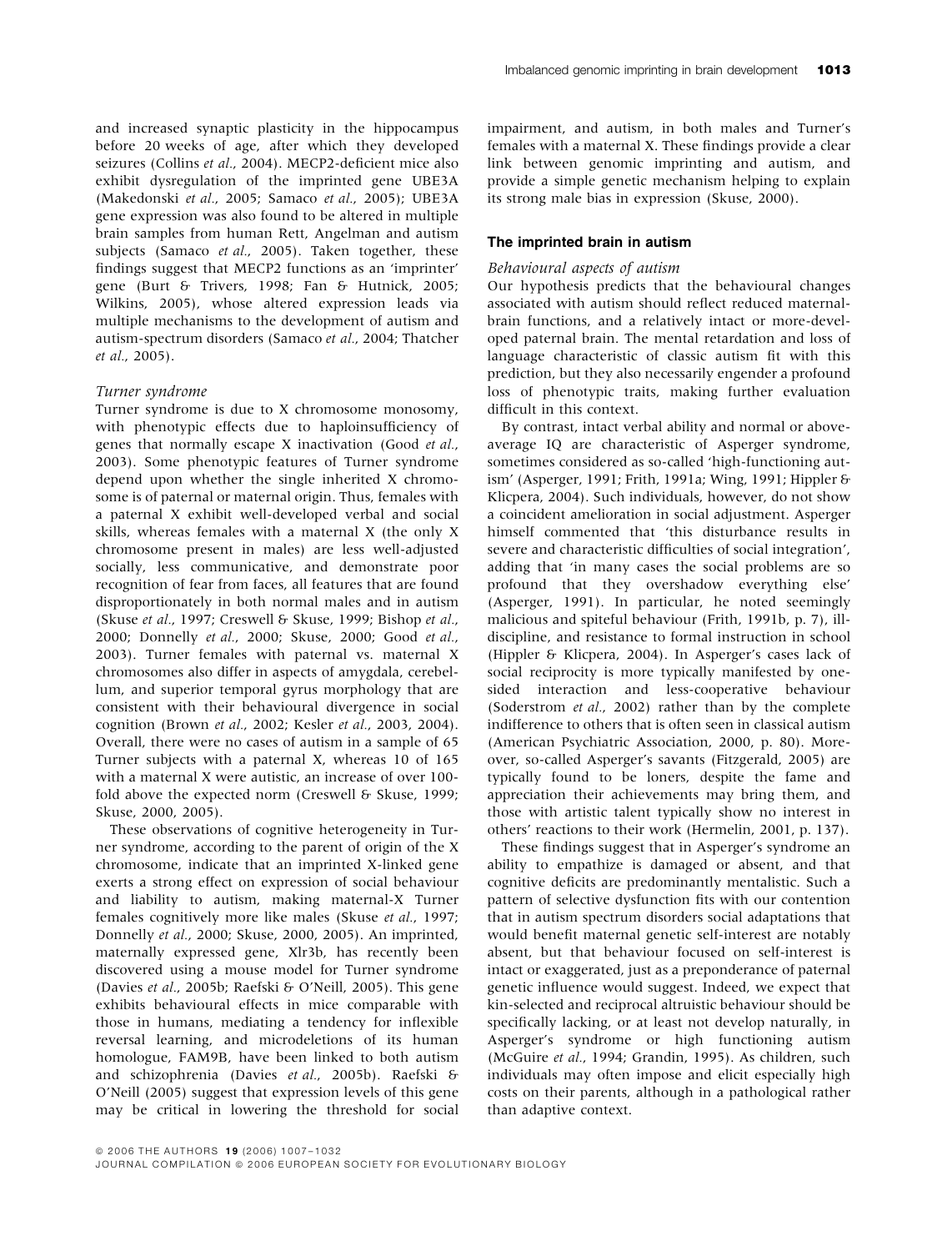#### Sex ratio

By our hypothesis, the key to explaining sex ratio variation in autism is that both sexes exhibit maternal and paternal brains, and that autism can involve either impairment of the maternal brain (with a normal or enhanced paternal brain), or increased effects of the paternal brain (with a normal maternal brain). Impairment of the maternal brain is expected to result in more severe, 'classic' autism involving mental retardation and loss of language, whereas a normal maternal brain, with increased paternal-brain effects on cognition and behaviour, may give rise to 'higher-functioning' autism or Asperger's syndrome.

In accordance with Baron-Cohen's extensive evidence for sex differences in cognition (Baron-Cohen et al., 2005), and Skuse's (2000) evidence for X-chromosome effects, males normally exhibit a skew towards stronger effects of the paternal brain, which predisposes them to autism. One might thus expect mainly males to be affected by increased paternal-brain effects, leading to the strong male sex ratio bias in high-functioning autism and Asperger's syndrome. By contrast, both sexes may be affected more or less equally, or females may be affected more, by the intrinsically more-severe deficits of a disrupted maternal brain, such as mirror neuron dysfunction (Dapretto et al., 2006) or tuberous sclerosis (Wiznitzer, 2004), leading to the equal sex ratio in severe autism. This hypothesis can be evaluated via quantification of paternal–maternal brain imbalances in males and females, by linking specific epigenetic perturbations to the magnitude of autistic phenotypes in the two sexes, and by searching for neurological mechanisms of X-linked or hormonal female 'protection' against mild autistic impairment (Skuse, 2000).

### Genetics of autism

One of the main predictions of the imprinted brain hypothesis is that the development of autism should be strongly influenced by the expression patterns and effects of imprinted genes. Evaluating this prediction requires consideration of the unique characteristic of genes subject to imprinting. First, imprinted genes may be imprinted only in particular tissues or brain regions at particular stages during development, imprint status may be polymorphic within populations, and the expression of paternal vs. maternal alleles need not be an all or none phenomenon (Weinstein, 2001; de la Casa-Esperon & Sapienza, 2003; Buettner et al., 2004; Naumova & Croteau, 2004; Croteau et al., 2005). For most such genes, spatial and temporal expression patterns have yet to be comprehensively explored. Second, most imprinted genes are highly pleiotropic and epistatic in their effects (Morison et al., 2005). Their expression vs. silencing may be driven by regulatory effects of nonimprinted genes, and imprinter genes (Wilkins, 2005), and their downstream effects may cause nonimprinted genes to act imprinted, as for IGF-I (Cattanach et al., 2004). Third, imprinting patterns are inherited but with a high mutation rate, where mutation refers to epigenetic modification of CpG island methylation or histone acetylation effects (Wilkins, 2005). These considerations, and the expectation that fewer than half of the imprinted genes in humans have yet been discovered or characterized (Nikaido et al., 2004), imply that robust genetic tests of the imprinted gene theory of autism must await studies that target its predictions.

There are two lines of genomic evidence relating imprinted genes to autism: genome scans that localize chromosomal regions linked to autism, and gene association studies, that relate autism to variants of specific genes. Both types of study have often been subject to inconsistency of replication in the study of autism, due at least in part to genetic and clinical heterogeneity of this disorder (Tager-Flusberg & Joseph, 2003; Veenstra-VanderWeele et al., 2004; Bartlett et al., 2005a). Imprinting effects can be indicated or implicated by either direct identification of a role for imprinted genes or gene regions, or by parent of origin effects, where the phenotype is genetically associated with inheritance from only one sex of parent. We note, however, that many genome scan and association studies have not included tests for parent of origin effects. Known imprinted genes are catalogued by Morison et al. (2005), and candidate imprinted genes from microarray studies, some of which are found in the regions discussed below, have been compiled by Nikaido et al. (2004).

#### Genome scans

The chromosomal regions most consistently linked to autism include 2q32, 7q21–q22, 7q32 and 15q11–q13 (IMGSAC 1998, 2001a,b; Ashley-Koch et al., 1999; Barrett et al., 1999; Bass et al., 1999; Philippe et al., 1999; Risch et al., 1999; Bradford et al., 2001; Buxbaum et al., 2001; Liu et al., 2001; Auranen et al., 2002; Shao et al., 2002a,b; Nurmi et al., 2003a,b; Yonan et al., 2003; Alarcón et al., 2005; Cantor et al., 2005; Lamb et al., 2005; Vorstman et al., 2006). All of these regions contain either imprinted genes, regions identified as subject to parent of origin effects, genes that are known to interact with imprinted genes, or genes involved in neurological systems strongly impacted by imprinted genes.

The linkage peak at 2q32 contains the genes DLX1 and DLX2, homeobox genes that interact with one of their paralogs, the imprinted gene DLX5 at 7q22 (IMGSAC 2001b). These genes are fundamental to early brain development, where they selectively regulate development of GABAergic interneurones (Merlo et al., 2000; Stuhmer et al., 2002; Cobos et al., 2005). Dysregulation of DLX5 has been associated with Rett syndrome, as described above. DLX genes also regulate the Arista-less homeobox gene ARX (Rubenstein & Merzenich, 2003; Cobos et al., 2005), and mutations in this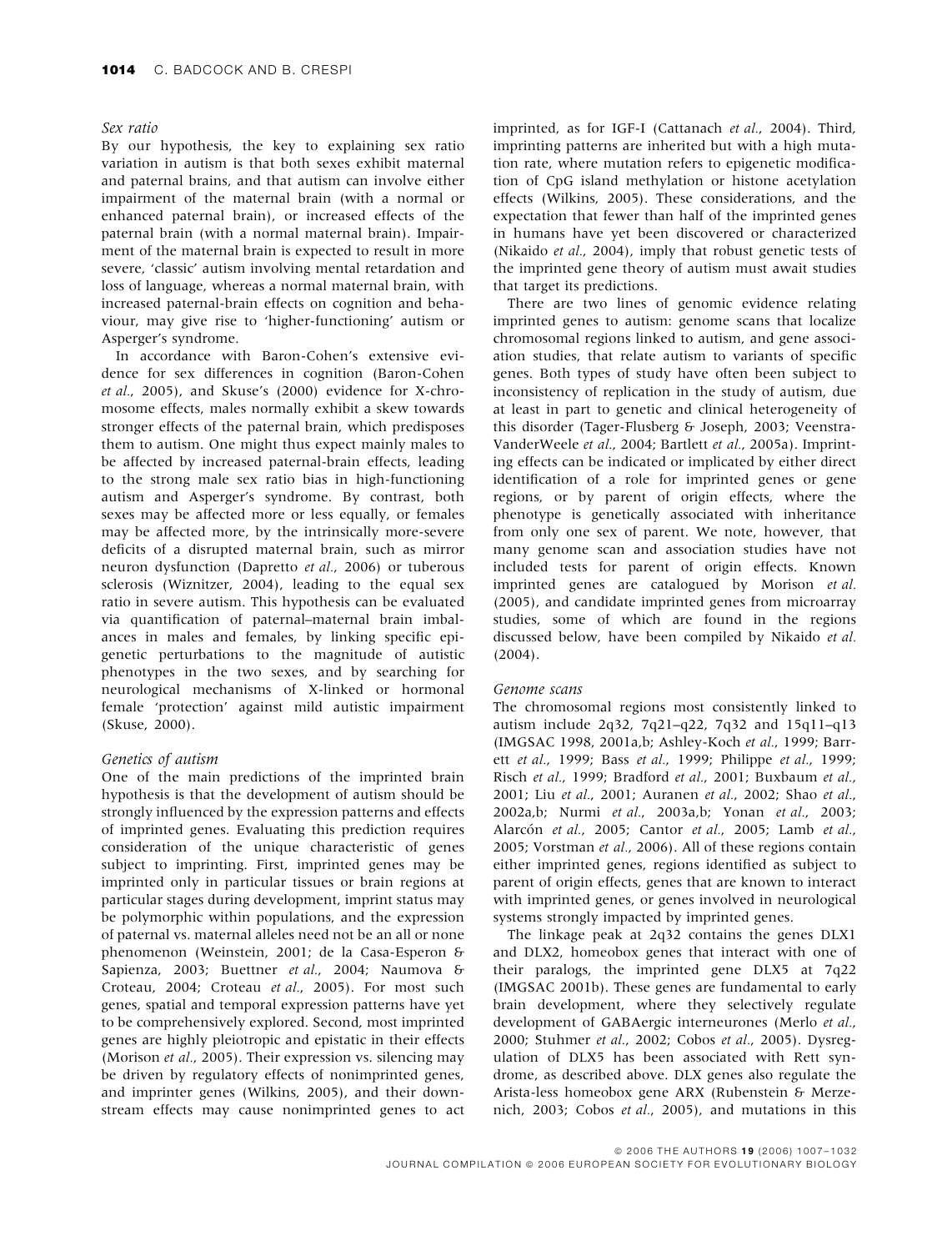gene lead to mental retardation, seizures and autism (Turner et al., 2002; Sherr, 2003). One association study that included DLX1 and DLX2 did not find evidence for a major role in autism (Bacchelli et al., 2003). However, 2q21–q33 also contains a gene, subject to parent of origin effects, that is associated with bipolar disorder (Cichon et al., 2001), which suggests a role for imprinting in this region.

The region 7q21–q22 contains the imprinted DLX5 gene, as well as the imprinted, paternally expressed genes PEG10, PON1, PON2 and PON3. This region also shows parent of origin effect in its linkage to autism, with paternal sharing (Ashley-Koch et al., 1999; IMGSAC 2001b; Lamb et al., 2005). PON1 gene variants have been linked to autism in a recent association study (D'Amelio et al., 2005); this gene may be functionally linked to autism because it is responsible for detoxification of organophosphates, which cause defective methylation, and cognitive changes, in animal models (e.g. Ray & Richards, 2001). Another gene of notable interest at this locus is reelin at 7q22, a nonimprinted gene linked with autism via some association studies and analyses of function (Persico et al., 2001; Zhang et al., 2002; Bonora et al., 2003; Devlin et al., 2004). Reelin is an extracellular matrix protein, secreted by GABAergic interneurones, whose expression is regulated via promotor methylation by Dnmt1, a methyltransferase 'imprinter' gene (Wilkins, 2005). This gene is dysregulated in both autism and schizophrenia, apparently via changes in methylation status (Dong et al., 2005; Fatemi, 2005; Fatemi et al., 2005; Grayson et al., 2005).

The linkage peak at 7q31–q32 contains a cluster of imprinted genes including PEG1/MEST (Yamada et al., 2004), but one association study did not find evidence for linkage of these genes to autism (Bonora et al., 2002). However, Lamb et al. (2005) found that linkage to this region increased when only male sibs were considered, which suggests a role for imprinting. This region also contains two genes that have been supported as candidate genes for autism in some (though not all) association studies: UBE2H (Vourc'h et al., 2003) and WNT2 (Wassink et al., 2001; McCoy et al., 2002; Li et al., 2004). Neither of these genes is known to be imprinted. However, the imprinted gene PEG12/FRAT3 is a regulator of the WNT signalling pathway of which WNT2 is an important component (Kobayashi et al., 2002), and mice deficient in the Dvl1 gene, a crucial component of this pathway, show abnormal social behaviour and sensorimotor gating defects (Lijam et al., 1997), two important autistic phenotypes.

The regions 15q11–q13 contains a large cluster of imprinted genes, and cytological abnormalities in this region have consistently been linked to autism (Clayton-Smith et al., 1993; Flejter et al., 1996; Browne et al., 1997; Cook et al., 1997a; Schroer et al., 1998; Mohandas et al., 1999; Roberts et al., 2002; Battaglia, 2005; Vorstman et al., 2006). Imprinted genes in this region that are

linked to autism by association studies include UBE3A (Nurmi et al., 2001), ATP10C (Nurmi et al., 2003a,b) and GABRB3 (Cook et al. 1998; Martin et al., 2000; Menold et al., 2001; Bittel et al., 2003, 2005; Nurmi et al., 2003a,b, provide evidence for imprinting at this locus). This region thus provides strong evidence of a role for imprinted genes in autism, in addition to its links with Angelman and Prader-Willi syndromes.

Additional evidence for imprinting effects on autism comes from chromosomes 3, 5, 9, 10, 16, 17 and X. Shao et al. (2002b) found a strong linkage peak on chromosome 3 centred on the oxytocin receptor gene OXTR. OXTR is not known to be imprinted, but regulation of the oxytocin–vasopressin system is strongly influenced by imprinted genes in rodents (Li et al., 1999; Glasgow et al., 2005) and humans (Muscatelli et al., 2000).

Parent of origin effects on linkage to autism have been reported for chromosomes 9 (Lamb et al., 2005), 10 (IMGSAC 2001a), 16 and 17 (IMGSAC 2001a; Bartlett et al., 2005b). Liu et al. (2001) also found notable parent of origin effects, and strong epistatic effects, for markers on chromosomes 5, 19 and X. They suggest that 'some interaction between loci on the X and autosomal chromosomes may help to explain the skewed sex ratio in autism'. As described above, a role for an imprinted X locus in cognitive function and autism has recently been described by Davies et al. (2005b). Such complex, transacting interactive effects of imprinted genes have recently been described in mice in the context of pre-natal and post-natal growth, where they provide strong evidence for the conflict hypothesis (Cattanach et al., 2004). The parent of origin effects at chromosomes 5, 7 and 19 also each involves pairs of nearby genes (Liu et al., 2001; Lamb et al., 2005), which is consistent with the common presence of imprinted genes in clusters (Morison et al., 2005).

Finally, the most recent genome scans for autism susceptibility loci emphasize the role of parent of origin effects in autism (Bartlett et al., 2005b; Lamb et al., 2005), and the most recent comprehensive genetic model for the inheritance of autism posits combined effects of imprinted and nonimprinted genes, with a notable role for the imprinted gene UBE3A (Jiang et al., 2004a). Taken together, these genome-level findings suggest that genomic imprinting effects are fundamentally involved in the development of autism.

#### Association and functional studies

Autism has been closely linked with alterations in neurodevelopment and neurotransmission of both the serotoninergic and glutamate/GABAergic pathways. Indeed, these systems are closely associated and their interactions may also play an important part in the development of autism. We describe the evidence that imprinted genes are involved in the dysregulation of these systems, from studies of gene function and studies that associate genetic variants with autism.

ª 2006 THE AUTHORS 1 9 (2006) 1007–1032

JOURNAL COMPILATION @ 2006 EUROPEAN SOCIETY FOR EVOLUTIONARY BIOLOGY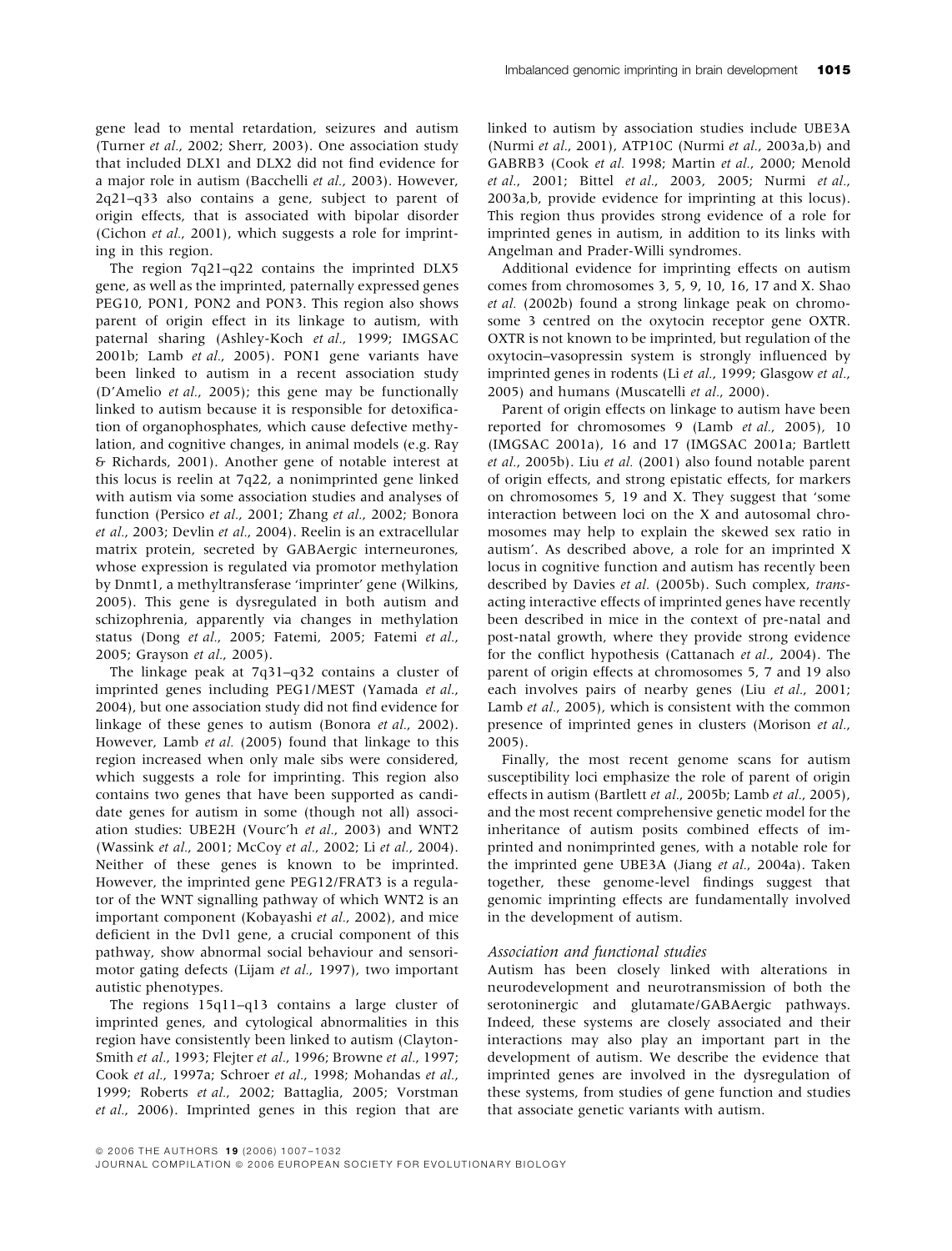## Glutamate – GABAergic system

Glutamate plays a crucial role in the formation of brain architecture, and it is the primary excitatory neurotransmitter in brain, directly involved in learning, memory, emotional behaviour and seizures (Carlsson, 1998; Purcell et al., 2001; Jamain et al., 2002; Owens & Kriegstein, 2002). Conversely, GABA is the main inhibitory neurotransmitter, whose effects are mediated by GABA receptors, most notably GABRB3, which is apparently present in every GABA receptor complex (Sinkkonen et al., 2003), and is the only receptor subtype present early in life (Dan et al., 2004). A central role for dysregulated glutamate and GABA systems in autism is indicated by three sets of findings: (1) abnormalities in glutamate and GABA in blood and brain of autistic subjects, (2) reduced GABA(A) receptors in autistic brains, and (3) pharmacological studies showing that some symptoms of autism are alleviated by therapeutic agents that target these systems (Hussman, 2001; Fatemi et al., 2002; McCauley et al., 2004a). These observations have led to the hypothesis that autism is fundamentally a hypoglutamatergic disorder (Carlsson, 1998), driven by altered synaptic excitation/inhibition ratios in crucial neural systems that underlie sensation and behaviour (Cline, 2005; Levinson & El-Husseini, 2005), with dysregulation primarily a function of deficits in inhibition of behaviour by the cortex (Casanova et al., 2003).

Several lines of evidence implicate imprinted genes in glutamate and GABAergic systems. First, the GABA(A) receptor subunit GABRB3, which exhibits strong paternal bias in expression (Knoll et al., 1994; Meguro et al., 1997; Bittel et al., 2003, 2005; see also Song et al., 2003), has been linked to autism via numerous association and cytological studies (Cook et al., 1998; Martin et al., 2000; Menold et al., 2001; Buxbaum et al., 2002; Sinkkonen et al., 2003; McCauley et al., 2004a; Curran et al., 2005). This gene also exhibits significantly reduced expression in autism, Rett, and Angelman subjects, and in MeCP2 deficient mice (Samaco et al., 2005), and mice show male-limited parent of origin effects in GABRB3 regulation (Liljelund et al., 2005).

Second, the GABAergic system is subject to regulation by two imprinted genes: DLX5, which induces GABA expression in GABAergic neurones (Horike et al., 2005; Pescucci et al., 2005), and UBE3A, which interacts with ubiquitin-like PLIC proteins that selectively bind to GABRB3 receptors and regulate their synaptic density (Dan & Boyd, 2003; Dan et al., 2004).

Third, the glutamate receptor GluR7 is apparently imprinted in the human brain (Schiffer et al., 2000). Genetic and functional studies of this gene has yet to be investigated for autism, but GluR7 does show increased expression in the prefrontal cortex in schizophrenia (Meador-Woodruff et al., 2001).

Fourth, additional genes involved in the glutamate-GABAergic system that have been associated with autism include glutamate receptor 6 (GluR6, also known as

GRIK2) (Jamain et al., 2002; Shuang et al., 2004), and glutamate receptor 8 (GRM8) (Serajee et al., 2003). Jamain et al. (2002) found evidence for enhanced maternal transmission (a parent of origin effect) in the inheritance of GluR6 with autism, and a similar maternal transmission effect was noted independently by Bah et al. (2004), who linked this gene with susceptibility to schizophrenia. Serajee et al. (2003) also described significant parent of origin effects for language and repetitive-behaviour phenotypes, for alleles of GRM8. Confirmation that these parent of origin effects are driven by imprinting would provide evidence for pervasive effects of imprinted genes in the development and regulation of glutamate and GABA neurotransmission.

The gluamate-GABAergic system may be especially salient to the development and evolution of autism because GABAergic interneurones connect the limbic system with the neocortex, and disruption of their development and function has been suggested as an important cause of autism and other disorders such as schizophrenia (Keverne, 1999; Casanova et al., 2003; Coyle, 2004; Dykens et al., 2004; Levitt et al., 2004). These observations are consistent with the idea that disrupted interactions between the limbic paternal brain, and the maternalbrain neocortex, drive the development of autism.

#### Serotonin system

Serotonin plays a crucial role in neurodevelopment and neurotransmission (Anderson, 2002; Scott & Deneris, 2005; Whitaker-Azmitia, 2005). Alterations of the serotonergic system have been implicated in autism based on diverse data, including: (1) highly elevated serotonin in about 30% of autism cases, and in unaffected first-degree relatives, (2) evidence that drugs targeting serotonin metabolism help alleviate some symptoms of autism, (3) functional imaging studies of serotonin metabolism in the brain, (4) a central role for serotonin in some behavioural features of autism, such as repetitive behaviours, and (5) genetic association studies and genome scans (Cook & Leventhal, 1996; McCauley et al., 2004b; Bartlett et al., 2005a; Coon et al., 2005; Croonenberghs et al., 2005; Janusonis, 2005; Scott & Deneris, 2005; Sutcliffe et al., 2005; Whitaker-Azmitia, 2005).

Several imprinted genes are known or believed to impact the serotoninergic system. Elevated levels of serotonin in some patients are considered to be due to some combination of altered serotonin receptors and transporters, notably 5HTT (Coon et al., 2005; Janusonis, 2005). The serotonin receptor 2A (HTR2A) is polymorphically imprinted in human brain (Bunzel et al., 1998), and its location at 13q has been implicated in some genome scans. An association study did not find linkage of HTR2A polymorphisms to autism, although statistical power was admittedly low (Veenstra-VanderWeele et al., 2002). However, variants of this gene have been linked with ADHD (Quist et al., 2000), and panic disorder (Inada et al., 2003), and HTR2A antagonists may be useful in ameliorating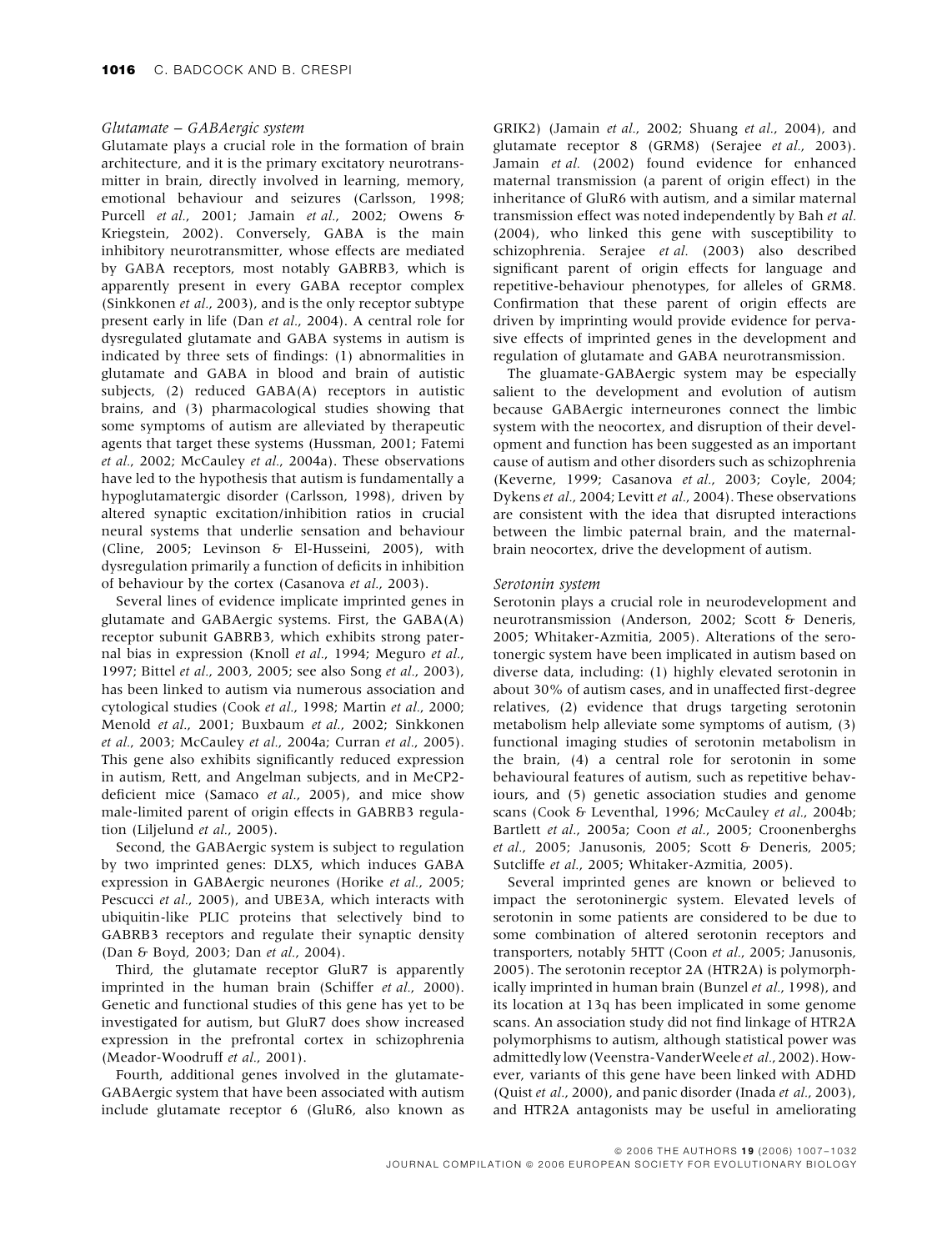some symptoms associated with autism (Marek et al., 2003). The serotonin receptor 2C (5HTR2C) is apparently regulated by imprinted, brain-specific snoRNAs (Cavaille´ et al., 2000). Alterations of this receptor have been implicated in various psychiatric disorders including schizophrenia, anxiety disorder and depression (Sodhi et al., 2001; Schmauss, 2003; Giorgetti & Tecott, 2004).

The imprinted genes NESP55 and CALCR also influence serotonin metabolism. NESP55 codes for a peptide that inhibits serotonergic 1B receptors (Ischia et al., 1997; Kim et al., 2000), and mouse knockouts for this gene show altered reactivity to novel environments (Plagge et al., 2005). However, Kim et al. (2000) did not find an association of this gene with obsessive–compulsive disorder or autism. The calcitonin receptor CALCR is maternally expressed only in the brain (Hoshiya et al., 2003; Okita et al., 2003), and its mRNA product co-localizes with serotonin transporter mRNA (Nakamoto et al., 2000). This gene is at 7q21, in a region linked to autism by genome scans, but association studies have yet to be conducted.

Four nonimprinted genes in the serotoninergic system have been linked with autism both genetically and functionally. Variant long and short alleles of SLC6A4, coding for the serotonin transporter 5HTT, have been associated with autism via genome scans and in seven of 12 association studies (see Stone et al., 2004; Bartlett et al., 2005a; Weiss et al., 2005); these variants differ functionally in their activation in the amygdala (Hariri et al., 2002), and in their effects on stereotypical and compulsive behaviour (Sutcliffe et al., 2005). TPH2, a brain-specific tryptophan hydroxylase that mediates the rate-limiting step in serotonin synthesis, has been linked to autism, especially with repetitive behaviours (Coon et al., 2005), and its variants also differ in their effects on amygdala function (Brown et al., 2005). Finally, a functional polymorphism in monoamine oxidase A (MAOA), an X-linked gene involved in oxidative deamination of serotonin, has been associated with the severity of autism (Yirmiya et al., 2002; Cohen et al., 2003), and its paralog, MAOB, may be involved in the development of sex differences in amygdala development, and social-cognition deficits found in autism and Turner syndrome (Good et al., 2003).

The precise role of serotonin dysregulation in autism has been difficult to demonstrate, and it probably involves effects on early foetal brain development (Chandana et al., 2005; Whitaker-Azmitia, 2005), secondary effects on oxytocin production in the hypothalamus (Whitaker-Azmitia, 2005), and pleiotropic effects of serotonergic pathways on release of serotonin from the gut and signalling in the brain, mediating the expression of HTR2A or HTR1A (Janusonis, 2005). Moreover, brain development and function are also modulated by intimate interactions between the serotonergic system and the glutamate-GABAergic system (Aghajanian & Marek, 1999; Keverne, 1999; Scruggs et al., 2000; Shutoh et al., 2000; Licata et al., 2001; Martin-Ruiz et al., 2001; Regina

et al., 2004; Serrats et al., 2005). We hypothesize that effects of imprinted genes are central to the roles of serotonin, glutamate and GABA in the development of autism, with nonimprinted genes shifting thresholds and levels of expression for autistic phenotypes.

#### Additional imprinting effects

Additional suggestive evidence for effects of imprinting in the aetiology of autism comes from the homeobox genes HOXA1 and EN2, genes involved in the oxytocin– vasopressin system, some immune system genes, insulin-like growth factor II, and the LAMB1 gene, which codes for an extracellular glycoprotein.

The gene HOXA1 exhibits an important role in early brain development (Rodier et al., 1996), truncating mutations of this gene contribute to autism (Tischfield et al., 2005) and functional allelic variation at this locus has been associated with autism, although only in some studies (Ingram et al., 2000a; Conciatori et al., 2004). Ingram et al. (2000a) provide suggestive evidence for a parent of origin effect, and they note that the HOXA1 chromosomal region in mice harbours imprinted genes. Similarly, Bartlett et al. (2005a) describe suggestive evidence of imprinting for the homeobox gene EN2, which has been linked with autism and shows some evidence for sharing of paternal alleles (Zhong et al., 2003; see also Gharani et al., 2004).

The oxytocin–vasopressin system mediates aspects of social learning and bonding in humans and other mammals (Young & Wang, 2004; Curley & Keverne, 2005). This system has been implicated in autism in diverse ways, including: (1) lower levels of oxytocin in autistic humans (see Wu et al., 2005), (2) a central role for reelin in the development of that GABAergic system, with GABA modulating the release of oxytocin (Liu et al., 2005), (3) serotonergic regulation of oxytocin release (Whitaker-Azmitia, 2005), (4) the modulation of excitatory neurotransmission by both hormones in the amygdala and cortex (Huber et al., 2005); and (5) association with autism of the oxytocin receptor OTXR (Wu et al., 2005), the vasopressin receptor AVPR1a (Kim et al., 2002; Wassink et al., 2004), and the gene NCAM (Bonora et al., 2005), which contributes to regulation of oxytocin release (Theodosis et al., 2004). These genes are not known to exhibit imprinting effects in humans. However, two brain-imprinted genes, Peg3 and APeg3, strongly influence oxytocin and vasopressin production, and affiliative interactions, in rodents (Li et al., 1999; Glasgow et al., 2005; Isles & Holland, 2005), and Peg3 is also paternally expressed in humans (Murphy et al., 2001). These data, and the expression of Peg3 in the limbic system of chimeric mice (Keverne, 2001a), strongly suggest that the oxytocin–vasopressin system is subject to regulation by imprinted gene effects in humans.

Immunological abnormalities imply a role for the neuroimmune system in the development of autism (Korvatska et al., 2002; Torres et al., 2002; Krause et al.,

ª 2006 THE AUTHORS 1 9 (2006) 1007–1032

JOURNAL COMPILATION @ 2006 EUROPEAN SOCIETY FOR EVOLUTIONARY BIOLOGY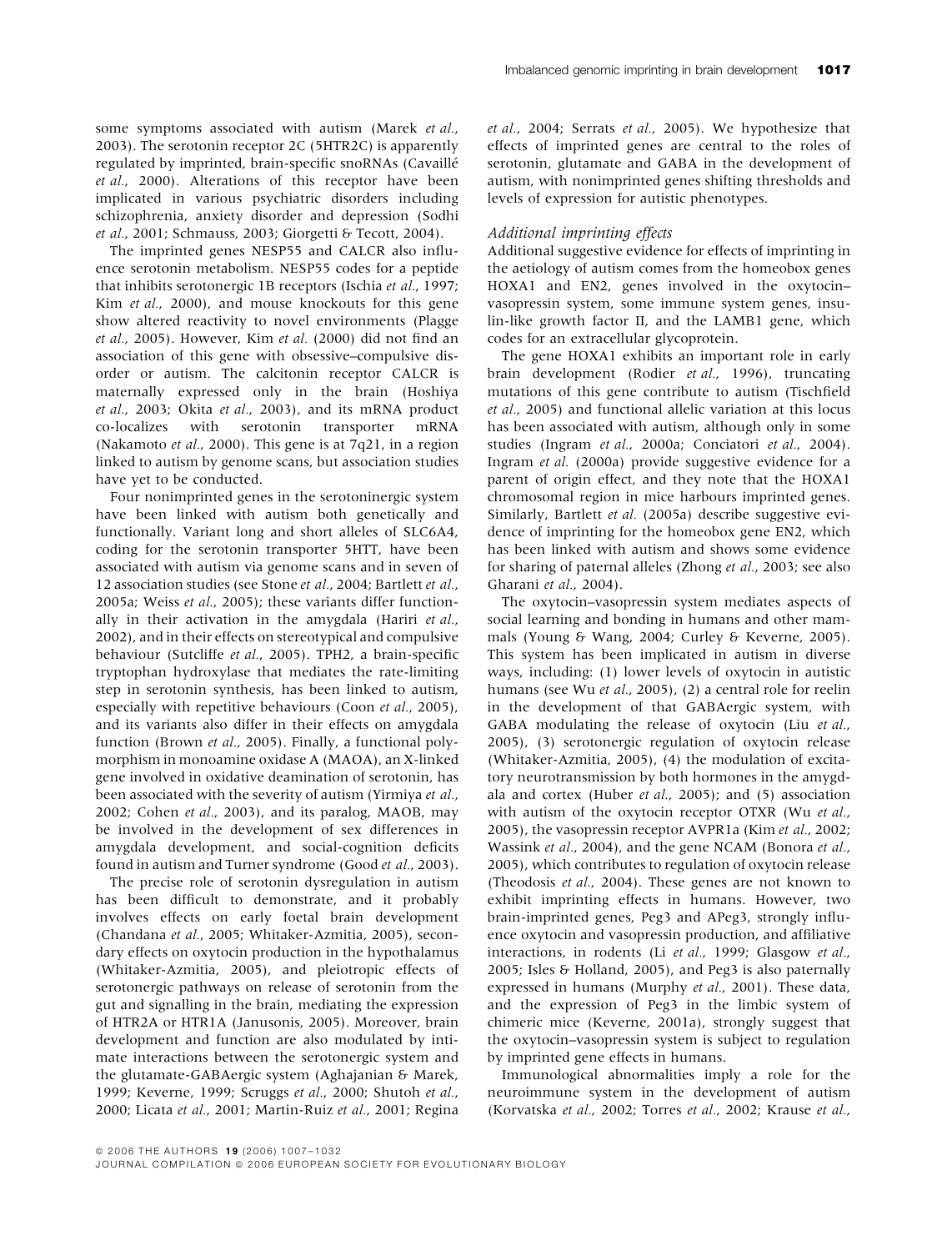2002). The immune system genes HLA-DR4 and HLA-DR13 have been linked to autism via an association study, and both genes exhibit notable parent of origin effects (Torres et al., 2002). These HLA alleles may influence brain development via effects on glutamic acid decarboxylase, which converts glutamate to GABA (e.g. Larsson et al., 2005; Mimura et al., 2005), especially given that prenatal viral infection may also predispose to autism via effects on regulation of this enzyme (Fatemi et al., 2004).

The adenosine deaminase gene ADA exerts effects on normal development and function of the immune and nervous systems; its enzyme levels are decreased in autism (Stubbs et al., 1982), and association studies have linked functional variants with autism (Persico et al., 2000; Bottini et al., 2001; Lucarelli et al., 2002). Persico et al. (2000) also reported possible parent of origin effects on transmission disequilibrium of ADA variants, although the ADA gene is apparently not imprinted.

Insulin-like growth factor II, transcribed from the imprinted promotor P3, is involved in the proliferation of neural precursor cells in the cerebellum (Hartmann et al., 2005), and imprinting of IGF-II in this brain region involves notable lability (Albrecht et al., 1996; Pham et al., 1998). Links between IGF-II and autism have not been investigated thoroughly, but one association study showed near-significance  $(0.10 < P < 0.05)$  (Hérault et al., 1994) and abnormal development of the cerebellum is one of the most consistent findings in neuroanatomical studies of autism (Carper & Courchesne, 2000; Kern, 2002, 2003; Bauman & Kemper, 2005).

Finally, a rare allelic variant of the gene LAMB1 showed preferential paternal transmission to autistic subjects in a recent study, in accordance with parentof-origin effects noted at 7q from genome scans (Lamb et al., 2005).

### Environmental effects on development of autism

Several lines of evidence implicate dysregulated methylation, and imprinting effects, in environmental determinants on autism. First, valproic acid induces autism when administered in early foetal development (Ingram et al., 2000b; Chudley, 2004; Schneider & Przewlocki, 2005), apparently via its role as a specific inhibitor of histone deacetylase activity, which reduces methylation of promotor regions (Detich et al., 2003). Experiments with mice indicate that effects of valproic acid on genomically imprinted genes contribute to its neurological effects (Beck, 2001), which include abnormalities in serotoninergic neurone development and hyperserotonaemia (Miyazaki et al., 2005). Thalidomide, which similarly leads to autism via perturbation of early brain development, exerts similar effects on the serotoninergic system (Narita et al., 2002; Miyazaki et al., 2005).

Second, impaired methionine metabolism, caused by heavy metals, thimerosal and other agents, and mediated by genetic factors such as propensity to autoimmune disease (Hornig et al., 2004), abnormal metal metabolism (Serajee et al., 2004), or adenosine deaminase activity, may cause dysregulated methylation and contribute to autism (Waly et al., 2004).

Third, autism increases with paternal (and maternal) age (Gillberg, 1980), and assisted reproduction via intracytoplasmic sperm injection (ICSI) may increase the risk for syndromes of dysregulated imprinting, including Angelman and Beckwith-Weideman (Paoloni-Giacobino & Chaillet, 2004; Waterland & Jirtle, 2004; Maher, 2005). Both paternal age and ICSI are expected to contribute to methylated-gene defects, which may include effects on brain-imprinted genes (Waterland & Jirtle, 2004; Malaspina et al., 2005).

Finally, James et al. (2004) demonstrated impaired methylation capacity in children with autism; altered methylation, and its effects on imprinted gene expression, can persist through development (Waterland & Jirtle, 2004). Monozygotic twins have also recently been demonstrated to diverge in their patterns of gene methylation starting in early development, which may contribute to their divergence in the expression of cognitive disorders (Petronis et al., 2003; Fraga et al., 2005; Wong et al., 2005).

Further analysis of the links between environmental agents, gene–environment interactions, disrupted methylation, and imprinting may usefully focus on brain-region specific and stage-specific effects of genomic imprinting in early foetal development, and how perturbations during this time period can cause or potentiate autism (Rodier et al., 1997; London & Etzel, 2000; Rodier, 2002; Skoyles, 2002).

#### Neurodevelopment and neuroanatomy of autism

Genetic and environmental influences in autism are apparently mediated by alterations in neural stem cell determination, timing and patterning of neuronal growth and differentiation, synaptic function, and apoptosis, which lead to altered brain development (Keverne et al., 1996a; Howard et al., 2000; Araghi-Niknam & Fatemi, 2003; Courchesne & Pierce, 2005a).

The imprinted brain theory predicts that abnormal brain development in autism involves imbalances in function between the cortical maternal brain regions and the limbic paternal brain, that result in increased influence on behaviour by the paternal brain. In accordance with this prediction, autism involves abnormal development of widely distributed brain regions, including the fronto-temporo-parietal corticies, limbic system and cerebellum, with notable differences in the anatomy of limbic-striatal 'social brain' systems (Carlsson, 1998; Baron-Cohen, 2000a; Hussman, 2001; McAlonan et al., 2002, 2005; Lee et al., 2003; Schumann et al., 2004; Bauman & Kemper, 2005). Neurodevelopmental disruption in autism appears to result in functional 'underconnectivity' of brain circuitry, leading to increased local vs. global processing of information and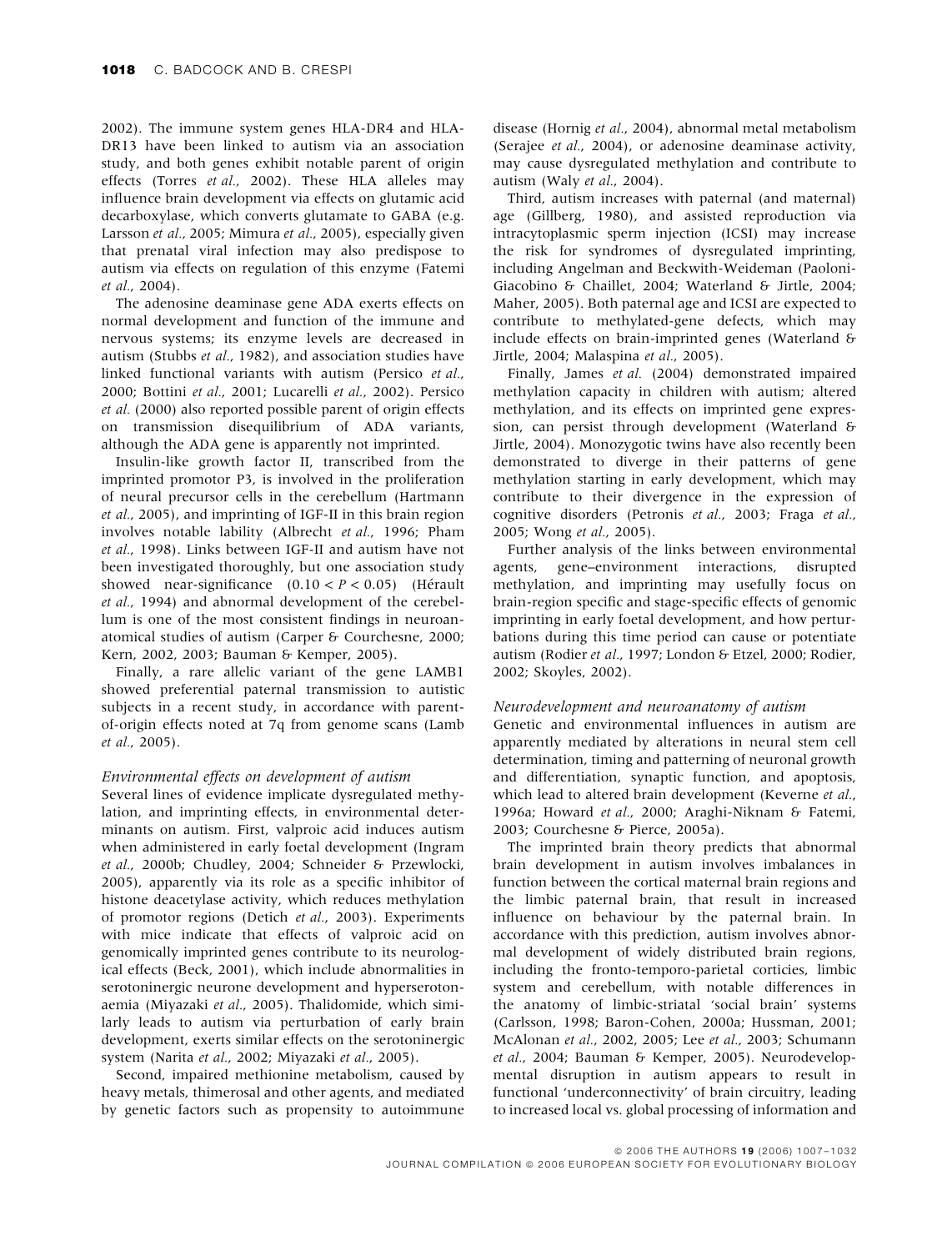reduced 'central coherence' (Happé, 1999, 2000; Belmonte et al., 2004; Just et al., 2004; Baron-Cohen & Belmonte, 2005; Belmonte, 2005; Herbert, 2005). Such reduced integration includes the connections between the cerebral cortex and limbic systems, some of which 'appear to be unique neural connections between the areas of the brain to which the paternal genome contributes most, and those to which the maternal contribution is primary' (Goos & Silverman, 2001). Indeed, some authors have suggested that underdevelopment or other disruptions in the neural circuits connecting these brain regions underlie autism (Aylward et al., 1999; McAlonan et al., 2002, 2005; Skoyles 2002; Brambilla et al., 2004; Baron-Cohen & Belmonte, 2005).

Abnormal brain circuitry may translate into altered behaviour via its effects on perception and cognition through development, and via feedback from behaviour to brain development (Carper & Courchesne, 2000; Brambilla et al., 2004; Schultz, 2005). Thus, autism involves reduced filtering of sensory input (Grandin, 1995; Vermeulen, 2001), and impaired ability to attach emotional significance to visual input such as facial expression (Baron-Cohen & Belmonte, 2005). Such perceptual changes may, in turn, affect the development of relevant cortical regions used in social interaction (Dunbar, 2003; Schultz, 2005), and circuitry between the maternal and paternal brains fails to develop and function normally. Increased local vs. global brain connectivity may also lead to reduced 'top-down' control of behaviour by the neocortex (Courchesne & Pierce, 2005b), and enhancement of some systems, such as spatial and mechanistic abilities (Grandin, 1998; O'Neill, 1999; Hermelin, 2001; Koenig et al., 2001; Frith, 2003), in extreme cases leading to savant skills (Hermelin, 2001; Heaton & Wallace, 2004). We suggest that reduced functional integration and central coherence in the brain may also lead to a greater influence on behaviour from the paternal brain, as the neocortex is less able to inhibit 'inappropriate' self-focused behaviour (Minshew et al., 1999; Baron-Cohen & Belmonte, 2005). Such impairments in functional integration may, in principle, be driven by any genetic and environmental factors that impact the development of limbic-neocortical circuitry, including impaired neuronal development (Carlsson, 1998; Skoyles, 2002; Courchesne & Pierce, 2005a,b; Levitt, 2005), lesions in the amygdala (Baron-Cohen et al., 2000), cortical pathologies such as those seen in tuberous sclerosis (Wiznitzer, 2004), and developmental feedback (Schultz, 2005); this general mechanism of neuroanatomical, cognitive disordering in autism can thus account for its diverse causes.

# **Discussion**

The imprinted brain hypothesis unifies data from genetics, neurobiology, psychology and behaviour, and provides a conceptual framework for the aetiology of autism grounded in evolutionary theory. This hypothesis complements and extends the extreme male brain theory of autism (Baron-Cohen, 2002) and generates novel predictions and recommendations for future work.

We consider the diverse evidence for the imprinted brain hypothesis to be compelling, especially as none of it was collected in the context of testing its predictions. Genome scans, association studies, and analyses of environmental factors demonstrate notable effects of imprinted genes in the development of autism, especially for genes involved in the glutamate/GABAergic and serotoninergic systems of development and neurotransmission. We hypothesize that genetically and environmentally dysregulated ontogeny and function of interneurones that connect paternal and maternal brain structures are especially important in autism, in that reduced efficacy of these neuronal pathways should lead to increased local vs. global brain connectivity, enhanced mechanistic cognition, and greater control over behaviour by the paternal brain. This hypothesis is speculative but consistent with diverse evidence, and it is directly testable through functional imaging in humans, neuroanatomical experiments with animal models (e.g. Hemby et al., 2001), and studies that directly link genetic changes with altered brain structure and function (Thompson et al., 2001). Eventually, analyses of the physiological and developmental effects of disrupted imprinted-gene expression, and mutations in imprinted genes, should allow the inference of causal connections between paternal vs. maternal gene dysregulation and their expected effects on cognition and behaviour.

The psychological and behavioural changes associated with autism fit with the imprinted brain hypothesis, in that the 'mild' end of the autism spectrum, characterized by Asperger's syndrome, involves selective disruption of social behaviour that makes individuals more selffocussed. Moreover, such variation in behaviour exhibits a high heritability, which implies a strong, specific genetic basis to reciprocal social interactions (Constantino & Todd, 2000; Constantino et al., 2003; see also Ronald et al., 2005). We suggest that the brain may usefully be considered as a 'social placenta', evolved to extract socially based resources via behavioural interactions in complex networks of social reciprocity and kinship (Alexander, 1990; Dunbar, 1993, 2003). Both placenta and brain involve mutual dependence between agents with partially divergent avenues of fitness maximizing, which generates complex, conflicting physiologically balanced systems vulnerable to disruption (Haig, 1993, 1999, 2000a; Davies et al., 2001). By our hypothesis, autism is thus a direct result of disturbed balance between the paternal and maternal brain that results in behaviour more 'selfish' in a literal sense of the word.

The imprinted brain hypothesis implies that autism can be characterized along two dimensions, developmental

ª 2006 THE AUTHORS 1 9 (2006) 1007–1032

JOURNAL COMPILATION @ 2006 EUROPEAN SOCIETY FOR EVOLUTIONARY BIOLOGY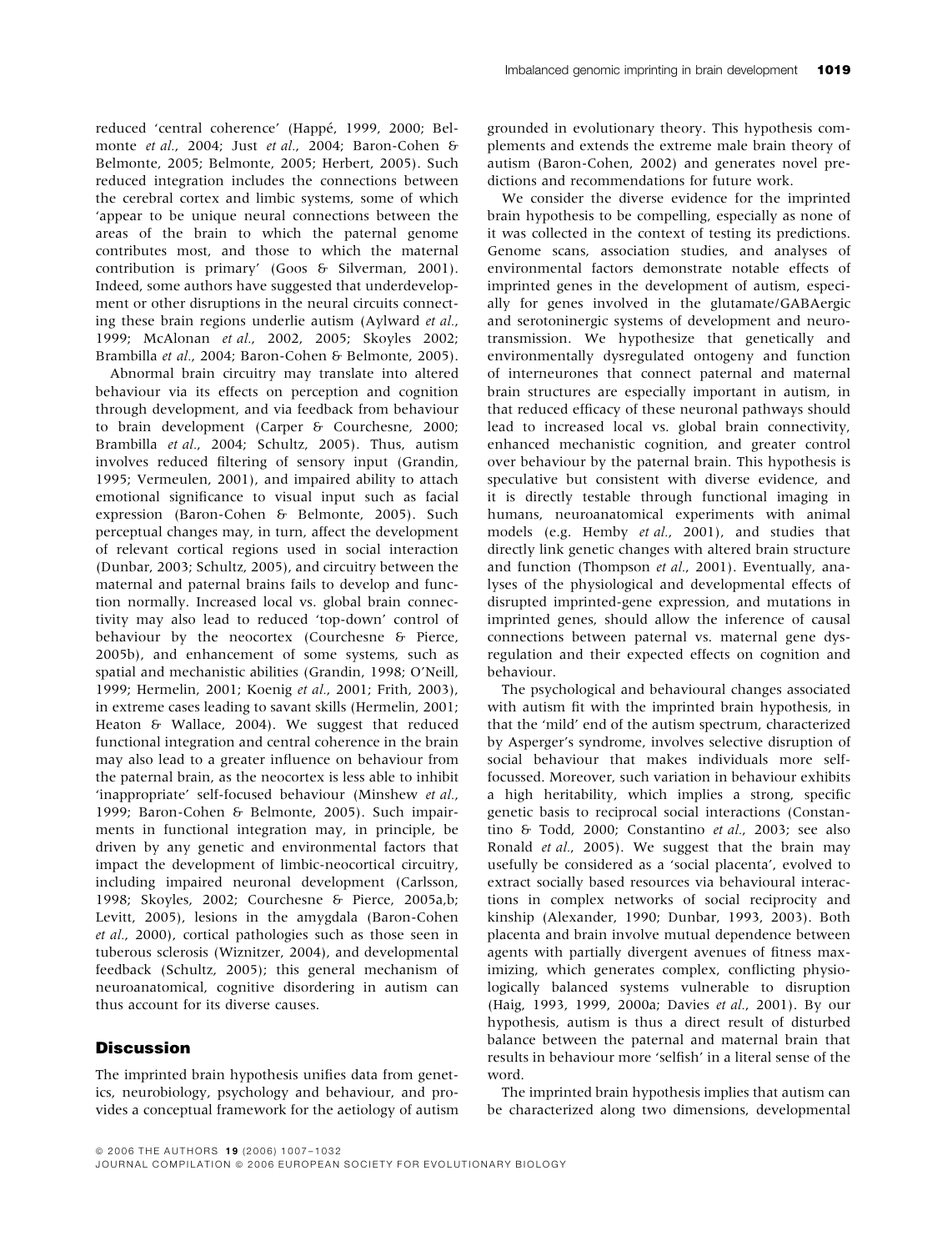and evolutionary. Like dysregulated placentation and the development of cancer, both of which involve strong effects from imprinted genes that impact growth (Tycko & Morison, 2002; Hernandez et al., 2003), autism involves disordered development (Schumann et al., 2004; Bauman & Kemper, 2005; Courchesne & Pierce, 2005a,b; Herbert, 2005), in this context via alterations in the coevolved relationship between maternal and paternal brain regions. We predict that such ontogenetic, and perhaps heterochronic, shifts in growth, differentiation and apoptosis are driven primarily by changes in gene dosage due to altered expression of imprinted genes, mutations in imprinted genes themselves, and alterations in imprinter genes such as MeCP2, in a developmental system characterized by extensive pleiotropy, epistasis and gene–environment interaction. The imprinted brain theory can thus easily accommodate the diversity of convergent genetic and neurological causes in autism and autistic disorders (Gillberg, 1992; Eigsti & Shapiro, 2003; Lee et al., 2003; Cohen et al., 2005; Herbert, 2005), as perturbation in so many components can alter maternal–paternal brain interactions. Indeed, differential impairment of the maternal (vs. paternal) brain may lead to a specific subset of autistic symptoms (loss of language and mental retardation), whereas imbalance due to enhanced paternal-brain effects, with spared maternal-brain functions, may underlie Asperger syndrome and 'high-functioning' autism (see Rinehart et al., 2002a,b).

An evolutionary dimension for autism is more speculative, but it neatly ties together Grandin's (Grandin & Johnson, 2005) view of autism as atavistic animal genius with the inferences from Kevene's work that the evolution of brain development has involved progressive enhancement of the maternal brain along the lineage leading to humans (Keverne et al., 1996b; Curley & Keverne, 2005). Autism thus involves loss of several uniquely human features mediated by the neocortex, such as language, cognitive capacity and complex social interaction (Dunbar, 1993, 2003), but it often also entails concomitant gains in mechanistic and perceptual skills that Grandin describes as characteristic of hyper-specialized animal cognition (Grandin & Johnson, 2005). This hypothesis is also supported by the pattern of symptoms found in paranoid schizophrenia, which appear as diametric opposites to those of autism and apparently involve perceptual and cognitive imbalance towards increased effects of the maternal brain (Emery, 2000; Badcock, 2004; see also Horrobin, 1998, 2001).

The imprinted brain hypothesis has several implications for the approaches used to analyse the causes and nature of autism. First, this theory compels a focus on the discovery and characterization in imprinted brainexpressed genes, especially those active in early foetal development (Nikaido et al., 2004; Davies et al., 2005a; Morison et al., 2005). Such an approach should also accelerate progress in understanding bipolar disorder and

schizophrenia, which are also notably affected by imprinted genes (e.g. Nicholls, 2000; Davies et al., 2001; Goos & Silverman, 2001; Petronis, 2003). Second, a central role for imprinting in autism implies that animal models of the disorder may be less applicable than currently believed, due to the uniqueness of extensive maternal-brain development in humans (Keverne et al., 1996a,b; Curley & Keverne, 2005), and our unusually high levels of methylation in brain-expressed genes (Enard et al., 2004). Third, developmental and neurophysiological studies may usefully focus on the systems of neurones that connect the paternal and maternal brains, to discern new mechanisms of dysregulation that generate autistic phenotypes. Indeed, considering the brain as a social system, predominantly cooperative (Haig, 2003; Just et al., 2004) but with elements of competition for consciousness (Crick & Koch, 2003) and behavioural decisions (Hamilton, 1987; Haig, 2000b; Brito, 2002), should provide new insights into neurological function and cognition. Tinbergen & Tinbergen's (1983) ethological hypothesis of a central role for unresolved motivational and emotional conflicts in autism is also compatible with proximate (neural system) conflicts, and an ultimate basis in genetic conflict. Fourth, we suggest that the incipient autism genome project (Hu-Lince et al., 2005) include an emphasis on characterizing genetic and epigenetic variants in brainexpressed imprinted genes, and their upstream and downstream regulatory interactions. Such a component to the project should complement results from genome scans and association studies, which have thus far yielded the complex, unreplicated results that are expected if effects of genomic imprinting play a central role in the development of autism and psychosis (Petronis, 2000; Jiang et al., 2004b). Not goblins, but forces of conflict equally mysteriously and capricious, may otherwise continue to frustrate searches for the causes of autism.

Finally, in elucidating adaptive mechanisms that underlie autism, the imprinted brain hypothesis underscores the viewpoint that the autism spectrum represents human cognitive diversity rather than simply disorder or disability (Baron-Cohen, 2000b). Indeed, individuals at the highest-functioning end of this spectrum, not least among them Isaac Newton and William D. Hamilton, may have driven the development of science, engineering, and the arts, through mechanistic brilliance coupled with perseverant obsession (Grandin, 1995, 2004; Baron-Cohen et al., 2001; Hamilton, 2001, xxvii; Fitzgerald, 2002, 2004, 2005; Badcock, 2004).

# Acknowledgments

We are grateful to M. Belmonte, D. Haig, N. Humphrey, A. Monto, P. Nosil, D. Queller, J. Skoyles, W. Wcislo, S. West and three anonymous referees for helpful comments and discussion, and to NSERC for financial support.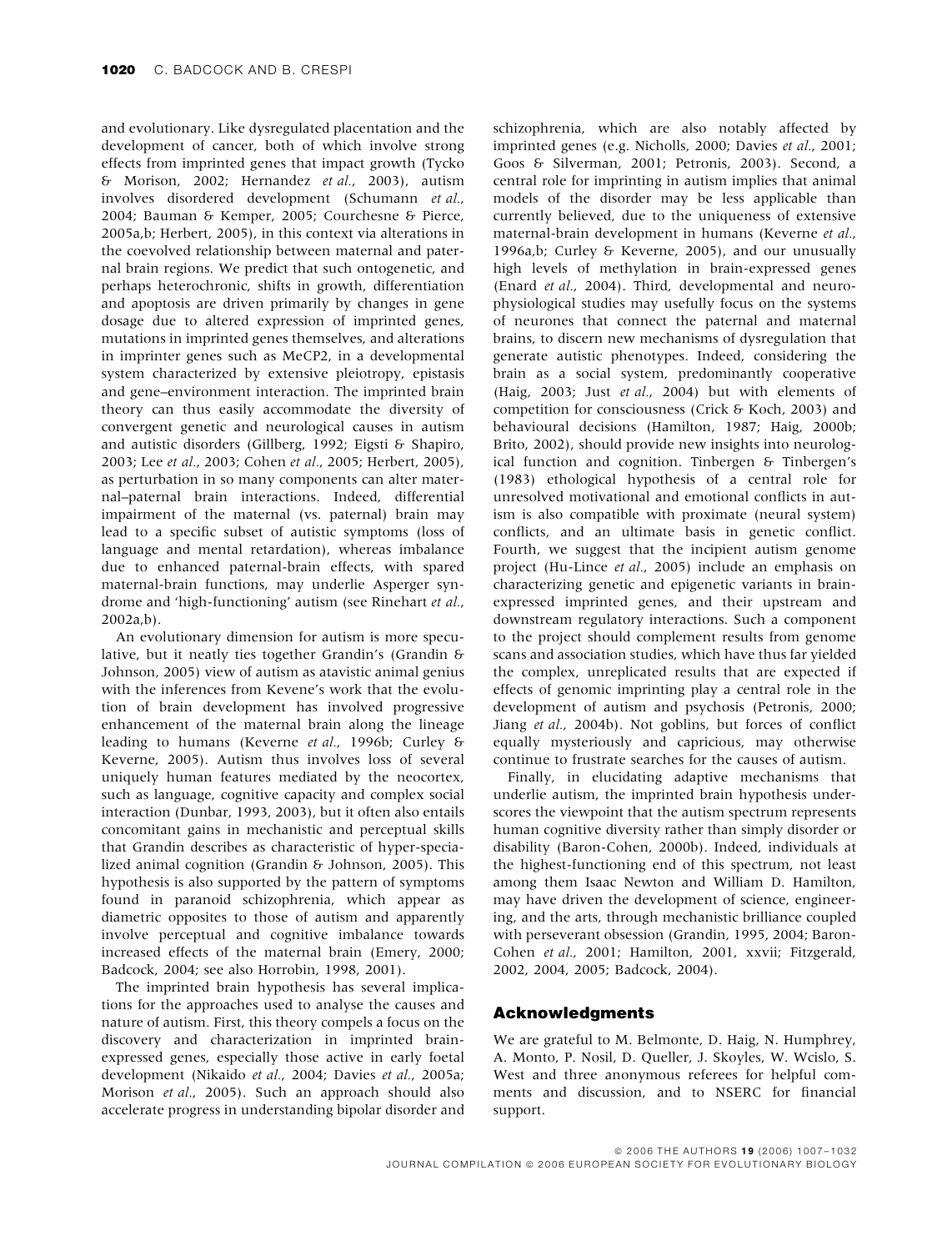# References

- Aghajanian, G.K. & Marek, G.J. 1999. Serotonin, via 5-HT2A receptors, increases EPSCs in layer V pyramidal cells of prefrontal cortex by an asynchronous mode of glutamate release. Brain Res. 825: 161–171.
- Alarcón, M., Yonan, A.L., Gilliam, T.C., Cantor, R.M. & Geschwind, D.H. 2005. Quantitative genome scan and ordered-subsets analysis of autism endophenotypes support language QTLs. Mol. Psychiatr. 10: 747-757.
- Albrecht, S., Waha, A., Koch, A., Kraus, J.A., Goodyer, C.G. & Pietsch, T. 1996. Variable imprinting of H19 and IGF2 in fetal cerebellum and medulloblastoma. J. Neuropathol. Exp. Neurol. 55: 1270–1276.
- Alexander, R.D. 1990. The Biology of Moral Systems. Aldine De Gruyter, New York.
- Allen, N.D., Logan, K., Lally, G., Drage, D.J., Norris, M.L. & Keverne, E.B. 1995. Distribution of parthenogenetic cells in the mouse brain and their influence on brain development and behavior. Proc. Natl. Acad. Sci. USA 92: 10782–10786.
- American Psychiatric Association. 2000. Diagnostic and Statistical Manual of Mental Disorders. American Psychiatric Association, Washington, DC.
- Anderson, G.M. 2002. Genetics of childhood disorders: XLV. Autism, part 4: serotonin in autism. J. Am. Acad. Child Adolesc. Psychiatry 41: 1513–1516.
- Araghi-Niknam, M. & Fatemi, S.H. 2003. Levels of Bcl-2 and P53 are altered in superior frontal and cerebellar cortices of autistic subjects. Cell. Mol. Neurobiol. 23: 945-952.
- Ashley-Koch, A., Wolpert, C.M., Menold, M.M., Zaeem, L., Basu, S., Donnelly, S.L., Ravan, S.A., Powell, C.M., Qumsiyeh, M.B., Aylsworth, A.S., Vance, J.M., Gilbert, J.R., Wright, H.H., Abramson, R.K., DeLong, G.R., Cuccaro, M.L. & Pericak-Vance, M.A. 1999. Genetic studies of autistic disorder and chromosome 7. Genomics 61: 227-236.
- Asperger, H. 1991. 'Autistic psychopathy' in childhood. In: Autism and Asperger syndrome (U. Frith, ed.), pp. 37–92. Cambridge University Press, Cambridge, UK.
- Auranen, M., Vanhala, R., Varilo, T., Ayers, K., Kempas, E., Ylisaukko-Oja, T., Sinsheimer, J.S., Peltonen, L. & Jarvela, I. 2002. A genomewide screen for autism-spectrum disorders: evidence for a major susceptibility locus on chromosome 3q25–27. Am. J. Hum. Genet. 71: 777–790.
- Aylward, E.H., Minshew, N.J., Goldstein, G., Honeycutt, N.A., Augustine, A.M., Yates, K.O., Barta, P.E. & Pearlson, G.D. 1999. MRI volumes of amygdala and hippocampus in nonmentally retarded autistic adolescents and adults. Neurology 53: 2145–2150.
- Bacchelli, E., Blasi, F., Biondolillo, M., Lamb, J.A., Bonora, E., Barnby, G., Parr, J., Beyer, K.S., Klauck, S.M., Poustka, A., Bailey, A.J., Monaco, A.P. & Maestrini, E.; International Molecular Genetic Study of Autism Consortium (IMGSAC). 2003. Screening of nine candidate genes for autism on chromosome 2q reveals rare nonsynonymous variants in the cAMP-GEFII gene. Mol. Psychiatr. 8: 916–924.
- Badcock, C.R. 2000. Evolutionary Psychology: a Critical Introduction. Polity Press, Cambridge, UK.
- Badcock, C.R. 2004. Mentalism and mechanism: the twin modes of human cognition. In: Human Nature and Social Values: Implications of Evolutionary Psychology for Public Policy (C. Crawford & C. Salmon, eds), pp. 99–116. Lawrence Erlbaum Associates, Mahwah, NJ.
- Bah, J., Quach, H., Ebstein, R.P., Segman, R.H., Melke, J., Jamain, S., Rietschel, M., Modai, I., Kanas, K., Kami, O., Lerer, B., Gourion, D., Krebs, M.O., Etain, B., Schurhoff, F., Szoke, A., Leboyer, M. & Bourgeron, T. 2004. Maternal transmission disequilibrium of the glutamate receptor GRIK2 in schizophrenia. Neuroreport 15: 1987–1991.
- Bapat, S. & Galande, S. 2005. Association by guilt: identification of DLX5 as a target for MeCP2 provides a molecular link between genomic imprinting and Rett syndrome. BioEssays 27: 676–680.
- Baron-Cohen, S. 2000a. The cognitive neuroscience of autism: implications for the evolution of the male brain. In: The Cognitive Neuroscience, 2nd edn (M. Gazzaniga, ed.), pp. 1249– 1257. MIT Press, Cambridge, MA, USA.
- Baron-Cohen, S. 2000b. Is Asperger's syndrome necessarily a disability? Dev. Psychopathol. 12: 489-500.
- Baron-Cohen, S. 2002. The extreme male brain theory of autism. Trends Cogn. Sci. 6: 248-254.
- Baron-Cohen, S. 2003. The Essential Difference: the Truth about the Male and Female Brain. Basic Books, New York.
- Baron-Cohen, S. & Belmonte, M.K. 2005. Autism: a window onto the development of the social and the analytic brain. Annu. Rev. Neurosci. 28: 109–126.
- Baron-Cohen, S., Ring, H.A., Bullmore, E.T., Wheelwright, S., Ashwin, C. & Williams, S.C. 2000. The amygdala theory of autism. Neurosci. Biobehav. Rev. 20: 355–364.
- Baron-Cohen, S., Wheelwright, S., Skinner, R., Martin, J. & Clubley, E. 2001. The autism-spectrum quotient (AQ): evidence from Asperger syndrome/high-functioning autism, males and females, scientists and mathematicians. J. Autism Dev. Disord. 31: 5–17.
- Baron-Cohen, S., Lutchmaya, S. & Knickmeyer, R. 2004. Prenatal Testosterone in Mind. Mit press , Cambridge, MA, USA.
- Baron-Cohen, S., Knickmeyer, R.C. & Belmonte, M.K. 2005. Sex differences in the brain: implications for explaining autism. Science 310: 819–823.
- Barrett, S., Beck, J.C., Bernier, R., Bisson, E., Braun, T.A., Casavant, T.L., Childress, D., Folstein, S.E., Garcia, M., Gardiner, M.B., Gilman, S., Haines, J.L., Hopkins, K., Landa, R., Meyer, N.H., Mullane, J.A., Nishimura, D.Y., Palmer, P., Piven, J., Purdy, J., Santangelo, S.L., Searby, C., Sheffield, V., Singleton, J., Slager, S., Struchen, T., Svenson, S., Vieland, V., Wang, K. & Winklosky, B. 1999. An autosomal genomic screen for autism. Am. J. Med. Genet. 88: 609-615.
- Bartlett, C.W., Gharani, N., Millonig, J.H. & Brzustowicz, L.M. 2005a. Three autism candidate genes: a synthesis of human genetic analysis with other disciplines. Int. J. Dev. Neurosci. 23: 221–234.
- Bartlett, C.W., Goedken, R. & Vieland, V.J. 2005b. Effects of updating linkage evidence across subsets of data: reanalysis of the autism genetic resource exchange data set. Am. J. Hum. Genet. 76: 688–695.
- Bass, M.P., Menold, M.M., Wolpert, C.M., Donnelly, S.L., Ravan, S.A., Hauser, E.R., Maddox, L.O., Vance, J.M., Abramson, R.K., Wright, H.H., Gilbert, J.R., Cuccaro, M.L., DeLong, G.R. & Pericak-Vance, M.A. 1999. Genetic studies in autistic disorder and chromosome 15. Neurogenetics 2: 219–226.
- Battaglia, A. 2005. The inv dup(15) or idic(15) syndrome: a clinically recognizable neurogenetic disorder. Brain Dev. 27: 365–369.
- Bauman, M.L. & Kemper, T.L. 2005. Neuroanatomic observations of the brain in autism: a review and future directions. Int. J. Dev. Neurosci. 23: 183–187.

<sup>© 2006</sup> THE AUTHORS 19 (2006) 1007-1032

JOURNAL COMPILATION @ 2006 EUROPEAN SOCIETY FOR EVOLUTIONARY BIOLOGY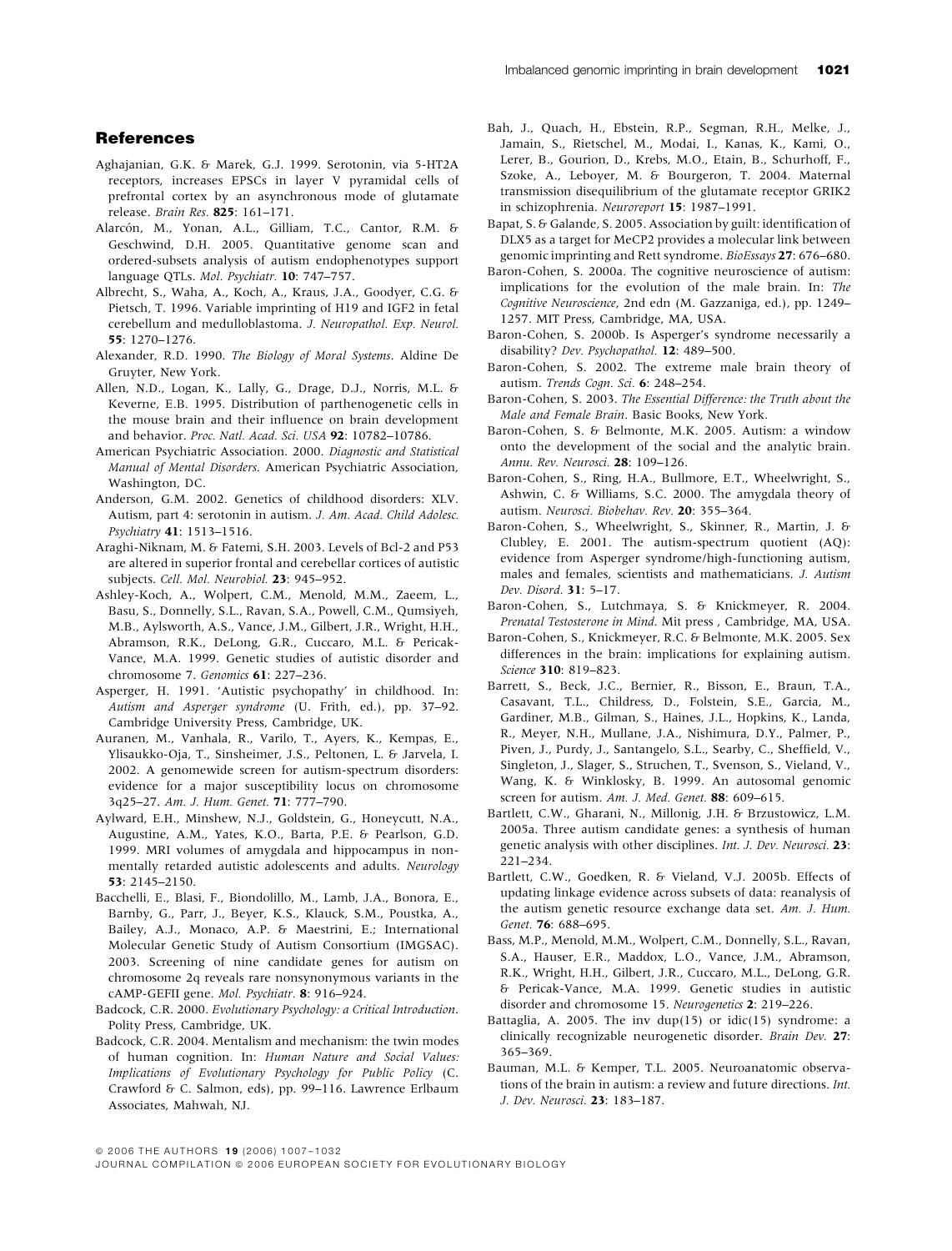- Beck, S.L. 2001. Does genomic imprinting contribute to valproic acid teratogenicity? Reprod. Toxicol. 15: 43–48.
- Belmonte, M.K. 2005. Human, but more so: what the autistic brain tells us about the process of narrative. Paper Presented at 'Autism and Representation: Writing, Cognition, Disability', a Meeting of the Society for Critical Exchange, Cleveland.
- Belmonte, M.K., Allen, G., Beckel-Mitchener, A., Boulanger, L.A., Carper, R.A. & Webb, S.J. 2004. Autism and abnormal development of brain connectivity. J. Neurosci. 24: 9228-9231.
- Bishop, D.V.M., Canning, E., Elgar, K., Morris, E., Jacobs, P.A. & Skuse, D.H. 2000. Distinctive patterns of memory function in subgroups of females with Turner syndrome: evidence for imprinted loci on the X-chromosome affecting neurodevelopment. Neuropsychologia 38: 712–721.
- Bittel, D.C., Kibiryeva, N., Talebizadeh, Z. & Butler, M.G. 2003. Microarray analysis of gene/transcript expression in Prader-Willi syndrome: deletion versus UPD. J. Med. Genet. 40: 568–574.
- Bittel, D.C., Kibiryeva, N., Talebizadeh, Z., Driscoll, D.J. & Butler, M.G. 2005. Microarray analysis of gene/transcript expression in Angelman syndrome: deletion versus UPD. Genomics 85: 85–91.
- Björklund, D.F. & Harnishfeger, K.K. 1995. The evolution of inhibition mechanisms and their role in human cognition and behavior. In: Interference and Inhibition in Cognition (F. N. Dempster & C. J. Brainerd, eds), pp. 141–204. Academic Press, New York.
- Bonora, E., Bacchelli, E., Levy, E.R., Blasi, F., Marlow, A., Monaco, A.P. & Maestrini, E.; International Molecular Genetic Study of Autism Consortium (IMGSAC). 2002. Mutation screening and imprinting analysis of four candidate genes for autism in the 7q32 region. Mol. Psychiatr. 7: 289–301.
- Bonora, E., Beyer, K.S., Lamb, J.A., Parr, J.R., Klauck, S.M., Benner, A., Paolucci, M., Abbott, A., Ragoussis, I., Poustka, A., Bailey, A.J. & Monaco, A.P.; International Molecular Genetic Study of Autism (IMGSAC). 2003. Analysis of reelin as a candidate gene for autism. Mol. Psychiatr. 8: 885–892.
- Bonora, E., Lamb, J.A., Barnby, G., Sykes, N., Moberly, T., Beyer, K.S., Klauck, S.M., Poustka, F., Bacchelli, E., Blasi, F., Maestrini, E., Battaglia, A., Haracopos, D., Pedersen, L., Isager, T., Eriksen, G., Viskum, B., Sorensen, E.U., Brondum-Nielsen, K., Cotterill, R., Engeland, H., Jonge, M., Kemner, C., Steggehuis, K., Scherpenisse, M., Rutter, M., Bolton, P.F., Parr, J.R., Poustka, A., Bailey, A.J. & Monaco, A.P.; International Molecular Genetic Study of Autism Consortium 2005. Mutation screening and association analysis of six candidate genes for autism on chromosome 7q. Eur. J. Hum. Genet. 13: 198–207.
- Bottini, N., De Luca, D., Saccucci, P., Fiumara, A., Elia, M., Porfirio, M.C., Lucarelli, P. & Curatolo, P. 2001. Autism: evidence of association with adenosine deaminase genetic polymorphism. Neurogenetics 3: 111–113.
- Bradford, Y., Haines, J., Hutcheson, H., Gardiner, M., Braun, T., Sheffield, V., Cassavant, T., Huang, W., Wang, K., Vieland, V., Folstein, S., Santangelo, S. & Piven, J. 2001. Incorporating language phenotypes strengthens evidence of linkage to autism. Am. J. Med. Genet. 105: 539–547.
- Brambilla, P., Hardan, A.Y., Ucelli di Nemi, S., Caverzasi, E., Soares, J.C., Perez, J. & Baralec, F. 2004. The functional neuroanatomy of autism. Funct. Neurol. 19: 9–17.
- Brito, G.N.O. 2002. Mind from genes and neurons: a neurobiological model of Freudian psychology. Med. Hypotheses 59: 438–445.
- Brown, W.M. 2001. Genomic imprinting and culture in mammals. Behav. Brain Sci. 24: 328–329.
- Brown, W.E., Kesler, S.R., Eliez, S., Warsofsky, I.S., Haberecht, M., Patwardhan, A., Ross, J.L., Neely, E.K., Zeng, S.M., Yankowitz, J. & Reiss, A.L. 2002. Brain development in Turner syndrome: a magnetic resonance imaging study. Psychiatr. Res. 116: 187–196.
- Brown, S.M., Peet, E., Manuck, S.B., Williamson, D.E., Dahl, R.E., Ferrell, R.E. & Hariri, A.R. 2005. A regulatory variant of the human tryptophan hydroxylase-2 gene biases amygdala reactivity. Mol. Psychiatr. 10: 884–888, 805.
- Browne, K.R. 2002. Biology at Work: Rethinking Sexual Equality. The Rutgers Series in Human Evolution. Rutgers University Press, New Brunswick, NJ.
- Browne, C.E., Dennis, N.R., Maher, E., Long, F.L., Nicholson, J.C., Sillibourne, J. & Barber, J.C. 1997. Inherited interstitial duplications of proximal 15q: genotype–phenotype correlations. Am. J. Hum. Genet. 61: 1342–1352.
- Buettner, V.L., Longmate, J.A., Barish, M.E., Mann, J.R. & Singer-Sam, J. 2004. Analysis of imprinting in mice with uniparental duplication of proximal chromosomes 7 and 15 by use of a custom oligonucleotide microarray. Mamm. Genome  $15:199-209$ .
- Bunzel, R., Blümcke, I., Cichon, S., Normann, S., Schramm, J., Propping, P. & Nothen, M.M. 1998. Polymorphic imprinting of the serotonin-2A (5-HT2A) receptor gene in human adult brain. Mol. Brain Res. 59: 90–92.
- Burt, A. & Trivers, R.L. 1998. Genetic conflicts in genomic imprinting. Proc. Biol. Sci. 265: 2393–2397.
- Burt, A. & Trivers, R.L. 2006. Genes in Conflict: The Biology of Selfish Genetic Elements. Harvard University Press, Cambridge, MA.
- Buxbaum, J.D., Silverman, J.M., Smith, C.J., Kilifarski, M., Reichert, J., Hollander, E., Lawlor, B.A., Fitzgerald, M., Greenberg, D.A. & Davis, K.L. 2001. Evidence for a susceptibility gene for autism on chromosome 2 and for genetic heterogeneity. Am. J. Hum. Genet. 68: 1514-1520.
- Buxbaum, J.D., Silverman, J.M., Smith, C.J., Greenberg, D.A., Kilifarski, M., Reichert, J., Cook, E.H., Jr, Fang, Y., Song, C.Y. & Vitale, R. 2002. Association between a GABRB3 polymorphism and autism. Mol. Psychiatr. 7: 311–316.
- Cantor, R.M., Kono, N., Duvall, J.A., Alvarez-Retuerto, A., Stone, J.L., Alarcón, M., Nelson, S.F. & Geschwind, D.H. 2005. Replication of autism linkage: fine-mapping peak at 17q21. Am. J. Hum. Genet. 76: 1050–1056.
- Carlsson, M.L. 1998. Hypothesis: is infantile autism a hypoglutamatergic disorder? Relevance of glutamate–serotonin interactions for pharmacotherapy. J. Neural. Transm. 105: 525–535.
- Carper, R.A. & Courchesne, E. 2000. Inverse correlation between frontal lobe and cerebellum sizes in children with autism. Brain 123: 836–844.
- de la Casa-Esperon, E. & Sapienza, C. 2003. Natural selection and the evolution of genome imprinting. Annu. Rev. Genet. 37: 349–370.
- Casanova, M.F., Buxhoeveden, D. & Gomez, J. 2003. Disruption in the inhibitory architecture of the cell minicolumn: implications for autism. Neuroscientist 9: 496–507.
- Cattanach, B.M., Beechey, C.V. & Peters, J. 2004. Interactions between imprinting effects in the mouse. Genetics 168: 397– 413.
- Cavaillé, J., Buiting, K., Kiefmann, M., Lalande, M., Brannan, C.I., Horsthemke, B., Bachellerie, J.-P., Brosius, J. & Hütten-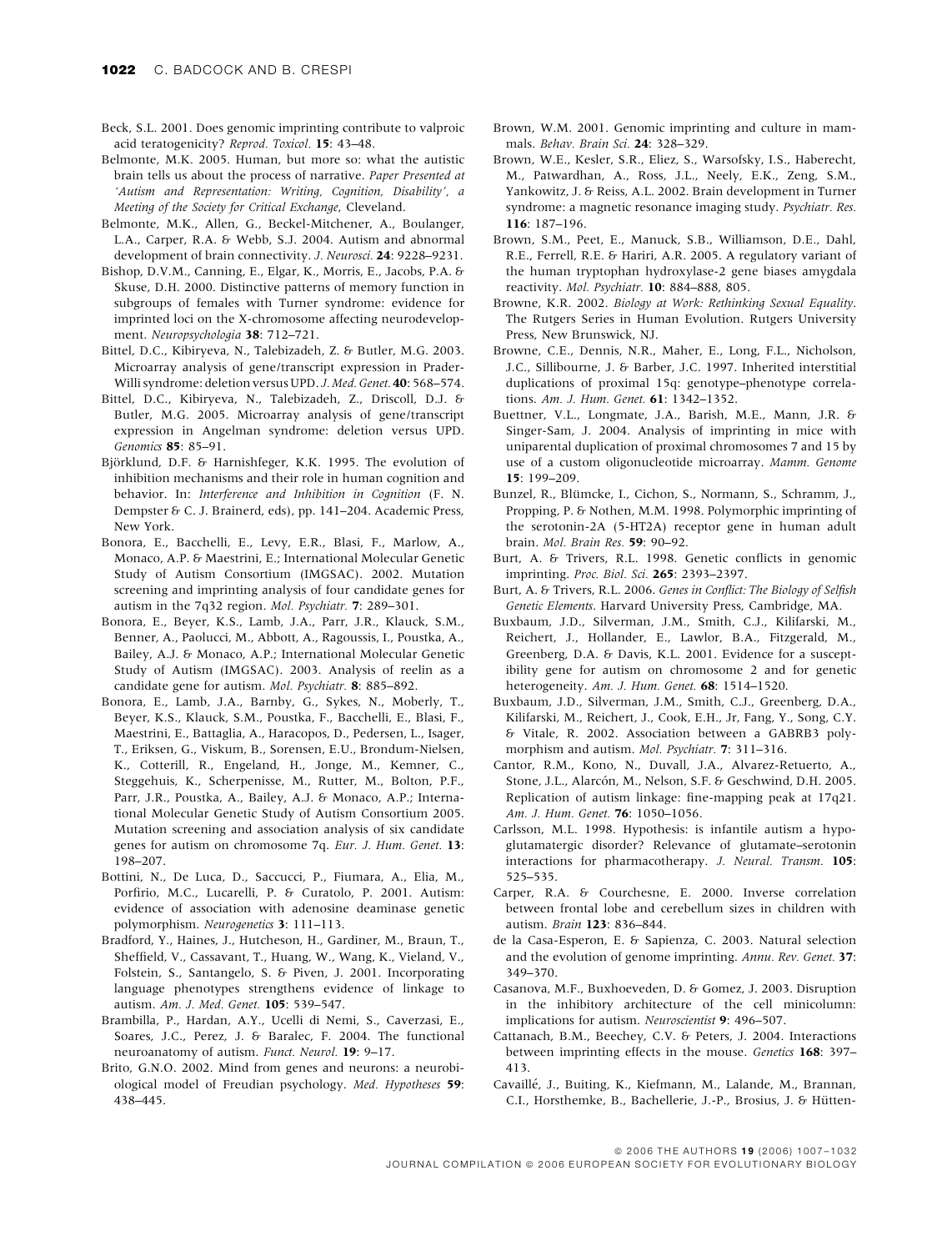hofer, A. 2000. Identification of brain-specific and imprinted small nucleolar RNA genes exhibiting an unusual genomic organization. Proc. Natl. Acad. Sci. USA 97: 14311–14316.

- Chandana, S.R., Behen, M.E., Juhász, C., Muzik, O., Rothermel, R.D., Mangner, T.J., Chakraborty, P.K., Chugani, H.T. & Chugani, D.C. 2005. Significance of abnormalities in developmental trajectory and asymmetry of cortical serotonin synthesis in autism. Int. J. Dev. Neurosci. 23: 171-182.
- Chen, M., Gavrilova, O., Liu, J., Xie, T., Deng, C., Nguyen, A.T., Nackers, L.M., Lorenzo, J., Shen, L. & Weinstein, L.S. 2005. Alternative Gnas gene products have opposite effects on glucose and lipid metabolism. Proc. Natl. Acad. Sci. USA 102: 7386–7391.
- Chilosi, M., Lestani, M., Piazzola, E., Guasparri, I. I. & Mariuzzi, G.M. 1998. Genomic imprinting in human biology and pathology. Adv. Clin. Path. 2: 15-24.
- Chudley, A.E. 2004. Genetic landmarks through philately autism spectrum disorders: a genetic update. Clin. Genet. 65: 352–357.
- Cichon, S., Schumacher, J., Müller, D.J., Hurter, M., Windemuth, C., Strauch, K., Hemmer, S., Schulze, T.G., Schmidt-Wolf, G., Albus, M., Borrmann-Hassenbach, M., Franzek, E., Lanczik, M., Fritze, J., Kreiner, R., Reuner, U., Weigelt, B., Minges, J., Lichtermann, D., Lerer, B., Kanyas, K., Baur, M.P., Wienker, T.F., Maier, W., Rietschel, M., Propping, P. & Nothen, M.M. 2001. A genome screen for genes predisposing to bipolar affective disorder detects a new susceptibility locus on 8q. Hum. Mol. Genet. 10: 2933–2944.
- Clayton-Smith, J., Webb, T., Cheng, X.J., Pembrey, M.E. & Malcolm, S. 1993. Duplication of chromosome 15 in the region 15q11–13 in a patient with developmental delay and ataxia with similarities to Angelman syndrome. J. Med. Genet. 30: 529–531.
- Cline, H. 2005. Synaptogenesis: a balancing act between excitation and inhibition. Curr. Biol. 15: 203–205.
- Cobos, I., Broccoli, V. & Rubenstein, J.L. 2005. The vertebrate ortholog of Aristaless is regulated by Dlx genes in the developing forebrain. J. Comp. Neurol. 483: 292-303.
- Cohen, I.L., Liu, X., Schutz, C., White, B.N., Jenkins, E.C., Brown, W.T. & Holden, J.J. 2003. Association of autism severity with a monoamine oxidase A functional polymorphism. Clin. Genet. 64: 190–197.
- Cohen, D., Pichard, N., Tordjman, S., Baumann, C., Burglen, L., Excoffier, E., Lazar, G., Mazet, P., Pinquier, C., Verloes, A. & Héron, D. 2005. Specific genetic disorders and autism: clinical contribution towards their identification. J. Autism Dev. Disord. 35: 103–116.
- Collins, A.L., Levenson, J.M., Vilaythong, A.P., Richman, R., Armstrong, D.L., Noebels, J.L., David Sweatt, J. & Zoghbi, H.Y. 2004. Mild overexpression of MeCP2 causes a progressive neurological disorder in mice. Hum. Mol. Genet. 13: 2679–2689.
- Conciatori, M., Stodgell, C.J., Hyman, S.L., O'Bara, M., Militerni, R., Bravaccio, C., Trillo, S., Montecchi, F., Schneider, C., Melmed, R., Elia, M., Crawford, L., Spence, S.J., Muscarella, L., Guarnieri, V., D'Agruma, L., Quattrone, A., Zelante, L., Rabinowitz, D., Pascucci, T., Puglisi-Allegra, S., Reichelt, K.L., Rodier, P.M. & Persico, A.M. 2004. Association between the HOXA1 A218G polymorphism and increased head circumference in patients with autism. Biol. Psychiatr. 55: 413–419.
- Constantino, J.N. & Todd, R.D. 2000. Genetic structure of reciprocal social behavior. Am. J. Psychiatry 157: 2043–2045.
- Constantino, J.N. & Todd, R.D. 2003. Autistic traits in the general population: a twin study. Arch. Gen. Psychiatr. 60: 524-530.
- Constantino, J.N. & Todd, R.D. 2005. Intergenerational transmission of subthreshold autistic traits in the general population. Biol. Psychiatr. 57: 655-660.
- Constantino, J.N., Hudziak, J.J. & Todd, R.D. 2003. Deficits in reciprocal social behavior in male twins: evidence for a genetically independent domain of psychopathology. J. Am. Acad. Child Adolesc. Psychiatr. 42: 458–467.
- Cook, E.H., Jr & Leventhal, B.L. 1996. The serotonin system in autism. Curr. Opin. Pediatr. 8: 348–354.
- Cook, E.H., Jr, Courchesne, R., Lord, C., Cox, N.J., Yan, S., Lincoln, A., Haas, R., Courchesne, E. & Leventhal, B.L. 1997a. Evidence of linkage between the serotonin transporter and autistic disorder. Mol. Psychiatr. 2: 247–250.
- Cook, E.H., Jr, Lindgren, V., Leventhal, B.L., Courchesne, R., Lincoln, A., Shulman, C., Lord, C. & Courchesne, E. 1997b. Autism or atypical autism in maternally but not paternally derived proximal 15q duplication. Am. J. Hum. Genet. 60: 928-934.
- Cook, E.H. Jr. Courchesne, R.Y., Cox, N.J., Lord, C., Gonen, D., Guter, S.J., Lincoln, A., Nix, K., Haas, R., Leventhal, B.L. & Courchesne, E. 1998. Linkage-disequilibrium mapping of autistic disorder, with 15q11-13 markers. Am. J. Hum. Genet. 62: 1077–1083.
- Coon, H., Dunn, D., Lainhart, J., Miller, J., Hamil, C., Battaglia, A., Tancredi, R., Leppert, M.F., Weiss, R. & McMahon, W. 2005. Possible association between autism and variants in the brain-expressed tryptophan hydroxylase gene (TPH2). Am. J. Med. Genet. B Neuropsychiatr. Genet. 135: 42-46.
- Courchesne, E. & Pierce, K. 2005a. Brain overgrowth in autism during a critical time in development: implications for frontal pyramidal neuron and interneuron development and connectivity. Int. J. Dev. Neurosci. 23: 153-170.
- Courchesne, E. & Pierce, K. 2005b. Why the frontal cortex in autism might be talking only to itself: local over-connectivity but long-distance disconnection. Curr. Opin. Neurobiol. 15: 220–230.
- Coyle, J.T. 2004. The GABA-glutamate connection in schizophrenia: which is the proximate cause? Biochem Pharmacol. 68: 1507–1514.
- Crespi, B. & Semeniuk, C. 2004. Parent–offspring conflict in the evolution of vertebrate reproductive mode. Am. Nat. 163: 635-653.
- Creswell, C.S. & Skuse, D.H. 1999. Autism in association with Turner syndrome: genetic implications for male vulnerability to pervasive developmental disorders. Neurocase 5: 101-108.
- Crick, F. & Koch, C. 2003. A framework for consciousness. Nat. Neurosci. 6: 119–126.
- Croonenberghs, J., Verkerk, R., Scharpe, S., Deboutte, D. & Maes, M. 2005. Serotonergic disturbances in autistic disorder: L-5-hydroxytryptophan administration to autistic youngsters increases the blood concentrations of serotonin in patients but not in controls. Life Sci. 76: 2171–2183.
- Croteau, S., Roquis, D., Charron, M.-C., Frappier, D., Yavin, D., Loredo-Osti, J.C., Hudson, T.J. & Naumova, A.K. 2005. Increased plasticity of genomic imprinting of Dlk1 in brain is due to genetic and epigenetic factors. Mamm. Genome 16: 127– 135.
- Curley, J.P. & Keverne, E.B. 2005. Genes, brains and mammalian social bonds. Trends Ecol. Evol. 20: 561-567.

<sup>© 2006</sup> THE AUTHORS 19 (2006) 1007-1032

JOURNAL COMPILATION @ 2006 EUROPEAN SOCIETY FOR EVOLUTIONARY BIOLOGY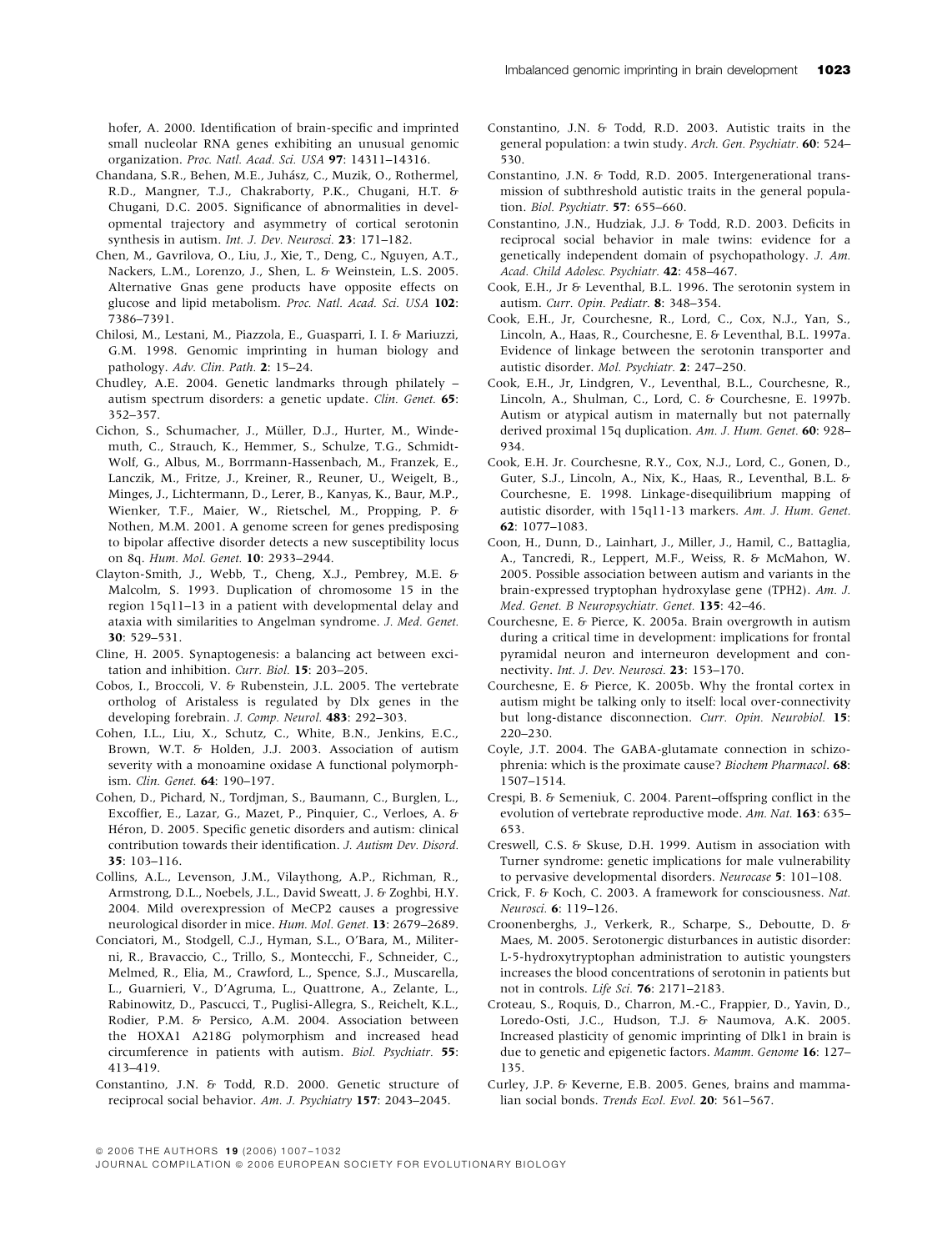- Curley, J.P., Barton, S., Surani, A. & Keverne, E.B. 2004. Coadaptation in mother and infant regulated by a paternally expressed imprinted gene. Proc. R. Soc. Lond. B Biol. Sci. 271: 1303–1309.
- Curran, S., Roberts, S., Thomas, S., Veltman, M., Browne, J., Medda, E., Pickles, A., Sham, P. & Bolton, P.F. 2005. An association analysis of microsatellite markers across the Prader-Willi/Angelman critical region on chromosome 15 (q11–13) and autism spectrum disorder. Am. J. Med. Genet. B Neuropsychiatr. Genet. 137: 25–28.
- D'Amelio, M., Ricci, I., Sacco, R., Liu, X., D'Agruma, L., Muscarella, L.A., Guarnieri, V., Militerni, R., Bravaccio, C., Elia, M., Schneider, C., Melmed, R., Trillo, S., Pascucci, T., Puglisi-Allegra, S., Reichelt, K.L., Macciardi, F., Holden, J.J. & Persico, A.M. 2005. Paraoxonase gene variants are associated with autism in North America, but not in Italy: possible regional specificity in gene-environment interactions. Mol. Psychiatr. 10: 1006–1016.
- Dan, B. & Boyd, S.G. 2003. Angelman syndrome reviewed from a neurophysiological perspective. Neuropediatrics 34: 169–176.
- Dan, B., Servais, L., Boyd, S.G., Wagstaff, J. & Cheron, G. 2004. From electrophysiology to chromatin: a bottom-up approach to Angelman syndrome. Ann. N. Y. Acad. Sci. 1030: 599-611.
- Dapretto, M., Davies, M.S., Pfeifer, J.H., Scott, A.A., Sigman, M., Bookheimer, S.Y. & Iacoboni, M. 2006. Understanding emotions in others: mirror neuron dysfunction in children with autism spectrum disorders. Nat. Neurosci. 9: 28–30.
- Davies, W., Isles, A.R. & Wilkinson, L.S. 2001. Imprinted genes and mental dysfunction. Ann. Med. 33: 428–436.
- Davies, W., Isles, A.R. & Wilkinson, L.S. 2005a. Imprinted gene expression in the brain. Neurosci. Biobehav. Rev. 29: 421-430.
- Davies, W., Isles, A., Smith, R., Karunadasa, D., Burrmann, D., Humby, T., Ojarikre, O., Biggin, C., Skuse, D., Burgoyne, P. & Wilkinson, L. 2005b. Xlr3b is a new imprinted candidate for Xlinked parent-of-origin effects on cognitive function in mice. Nat. Genet. 37: 625–629.
- Day, T. & Bonduriansky, R. 2004. Intralocus sexual conflict can drive the evolution of genomic imprinting. Genetics 167: 1537-1546.
- Detich, N., Bovenzi, V. & Szyf, M. 2003. Valproate induces replication-independent active DNA demethylation. J. Biol. Chem. 278: 27586–27592.
- Devlin, B., Bennett, P., Dawson, G., Figlewicz, D.A., Grigorenko, E.L., McMahon, W., Minshew, N., Pauls, D., Smith, M., Spence, M.A., Rodier, P.M., Stodgell, C. & Schellenberg, G.D.; CPEA Genetics Network 2004. Alleles of a reelin CGG repeat do not convey liability to autism in a sample from the CPEA network. Am. J. Med. Genet. B Neuropsychiatr. Genet. 126: 46–50.
- Dong, E., Agis-Balboa, R.C., Simonini, M.V., Grayson, D.R., Costa, E. & Guidotti, A. 2005. Abstract Reelin and glutamic acid decarboxylase67 promoter remodeling in an epigenetic methionine-induced mouse model of schizophrenia. Proc. Natl. Acad. Sci. USA 102: 12578–12583.
- Donnelly, S.L., Wolpert, C.M., Menold, M.M., Bass, M.P., Gilbert, J.R., Cuccaro, M.L., DeLong, G.R. & Pericak-Vance, A. 2000. Female with autistic disorder and monosomy X (Turner syndrome): parent-of-origin effect of the X chromosome. Am. J. Med. Genet. 96: 312-316.
- Dunbar, R.I.M. 1993. Coevolution of neocortical size, group size and language in humans. Behav. Brain Sci. 16: 681–735.
- Dunbar, R.I.M. 2003. The social brain: mind, language, and society in evolutionary perspective. Annu. Rev. Anthropol. 32: 163–181.
- Dykens, E.M., Sutcliffe, J.S. & Levitt, P. 2004. Autism and 15q11–q13 disorders: behavioral, genetic, and pathophysiological issues. Ment. Retard. Dev. Disabil. Res. Rev. 10: 284–291.
- Ehlers, S. & Gillberg, C. 1993. The epidemiology of Asperger syndrome. A total population study. J. Child Psychol. Psychiatr. 34: 1327–1350.
- Ehlers, S., Nyden, A., Gillberg, C., Sandberg, A.D., Dahlgren, S.O., Hjelmquist, E. & Oden, A. 1997. Asperger syndrome, autism, and attention disorders: a comparative study of the cognitive profiles of 120 children. J. Child Psychol. Psychiatr. 38: 207–218.
- Eigsti, I.-M. & Shapiro, T. 2003. A systems neuroscience approach to autism: biological, cognitive, and clinical perspectives. Ment. Retard. Dev. Disabil. Res. Rev. 9: 206–216.
- Emery, N.J. 2000. The eyes have it: the neuroethology, function and evolution of social gaze. Neurosci. Biobehav. Rev. 24: 581– 604.
- Enard, W., Fassbender, A., Model, F., Adorjan, P., Paabo, S. & Olek, A. 2004. Differences in DNA methylation patterns between humans and chimpanzees. Curr. Biol. 14: R148–R149.
- Fan, G. & Hutnick, L. 2005. Methyl-CpG binding proteins in the nervous system. Cell Res. 15: 255–261.
- Fatemi, S.H. 2005. Reelin glycoprotein: structure, biology and roles in health and disease. Mol. Psychiatr. 10: 251–257.
- Fatemi, S.H. & Halt, A.R. 2001. Altered levels of Bcl2 and p53 proteins in parietal cortex reflect deranged apoptotic regulation in autism. Synapse 42: 281-284.
- Fatemi, S.H., Halt, A.R., Stary, J.M., Kanodia, R., Schulz, S.C. & Realmuto, G.R. 2002. Glutamic acid decarboxylase 65 and 67 kDa proteins are reduced in autistic parietal and cerebellar cortices. Biol. Psychiatr. 52: 805–810.
- Fatemi, S.H., Araghi-Niknam, M., Laurence, J.A., Stary, J.M., Sidwell, R.W. & Lee, S. 2004. Glial fibrillary acidic protein and glutamic acid decarboxylase 65 and 67 kDa proteins are increased in brains of neonatal BALB/c mice following viral infection in utero. Schizophr. Res. 69: 121–123.
- Fatemi, S.H., Snow, A.V., Stary, J.M., Araghi-Niknam, M., Reutiman, T.J., Lee, S., Brooks, A.I. & Pearce, D.A. 2005. Reelin signaling is impaired in autism. Biol. Psychiatr. 57: 777–787.
- Fitzgerald, M. 2002. Asperger's disorder and mathematicians of genius. J. Autism Dev. Disord. 32: 59–60.
- Fitzgerald, M. 2004. Autism and Creativity: Is There a Link between Autism in Men and Exceptional Ability? Brunner-Routledge, New York.
- Fitzgerald, M. 2005. The Genesis of Artistic Creativity: Asperger's Syndrome and the Arts. Jessica Kingsley Publishers, London and Philadelphia.
- Flejter, W.L., Bennett-Baker, P.E., Ghaziuddin, M., McDonald, M., Sheldon, S. & Gorski, J.L. 1996. Cytogenetic and molecular analysis of inv dup(15) chromosomes observed in two patients with autistic disorder and mental retardation. Am. J. Med. Genet. 61: 182–187.
- Folstein, S.E. & Rosen-Sheidley, B. 2001. Genetics of autism: complex aetiology for a heterogeneous disorder. Nat. Rev. Genet. 2: 943–955.
- Fraga, M.F., Ballestar, E., Paz, M.F., Ropero, S., Setien, F., Ballestar, M.L., Heine-Suner, D., Cigudosa, J.C., Urioste, M., Benitez, J., Boix-Chornet, M., Sanchez-Aguilera, A., Ling, C., Carlsson, E., Poulsen, P., Vaag, A., Stephan, Z., Spector, T.D., Wu, Y.Z., Plass, C. & Esteller, M. 2005. Epigenetic differences arise during the lifetime of monozygotic twins. Proc. Natl. Acad. Sci. USA 102: 10604–10609.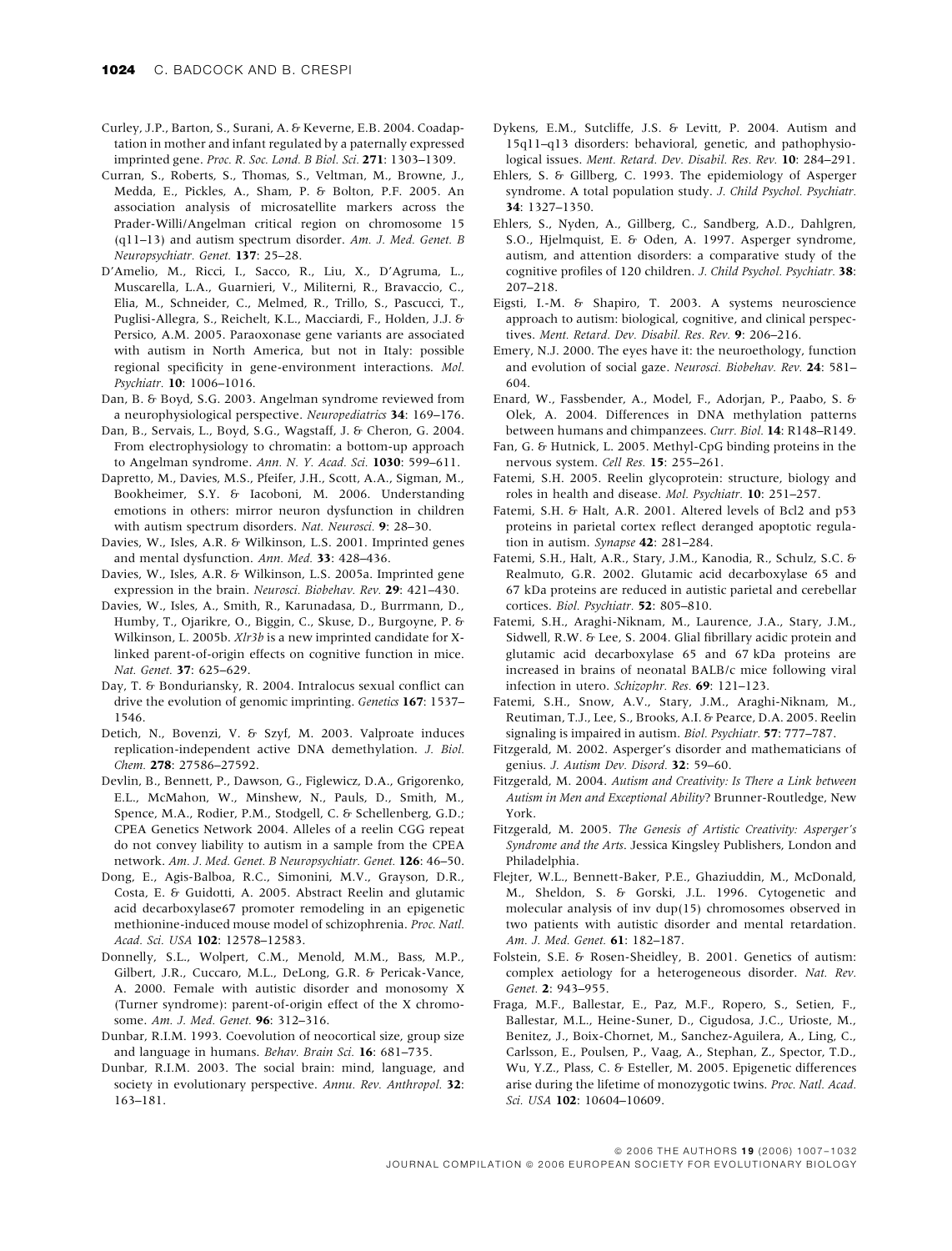- Franke, U., Kerns, J.A. & Giacalone, J. 1995. The SNRPN gene Prader-Willi syndrome. In: Genomic Imprinting: Causes and Consequences (R. Ohlsson, K. Hall & M. Ritzen, eds), pp. 309-321. Cambridge University Press, Cambridge, UK.
- Frith, U. 1991a. Asperger and his syndrome. In: Autism and Asperger Syndrome (U. Frith, ed.), pp. 1–36. Cambridge University Press, Cambridge, UK.
- Frith, U. 1991b. Autism and Asperger Syndrome. Cambridge University Press, Cambridge, UK.
- Frith, U. 2003. Autism: Explaining the Enigma. Blackwell, Oxford, UK.
- Gharani, N., Benayed, R., Mancuso, V., Brzustowicz, L.M. & Millonig, J.H. 2004. Association of the homeobox transcription factor, ENGRAILED 2, 3, with autism spectrum disorder. Mol. Psychiatry 9: 474–484.
- Gillberg, C. 1980. Maternal age and infantile autism. Autism Dev. Disord. 10: 293–297.
- Gillberg, C. 1989. The borderland of autism and Rett syndrome: five case histories to highlight diagnostic difficulties. J. Autism Dev. Disord. 19: 545–559.
- Gillberg, C. 1992. The Emanuel Miller Memorial Lecture 1991. Autism and autistic-like conditions: subclasses among disorders of empathy. J. Child Psychol. Psychiatry 33: 813-842.
- Giorgetti, M. & Tecott, L.H. 2004. Contributions of 5-HT(2C) receptors to multiple actions of central serotonin systems. Eur. J. Pharmacol. 488: 1–9.
- Glasgow, E., Ryu, S.L., Yamashita, M., Zhang, B.J., Mutsuga, N. & Gainer, H. 2005. APeg3, a novel paternally expressed gene 3 antisense RNA transcript specifically expressed in vasopressinergic magnocellular neurons in the rat supraoptic nucleus. Brain Res. Mol. Brain Res. 13: 143–151.
- Glaze, D.G. 2004. Rett syndrome: of girls and mice lessons for regression in autism. Ment. Retard. Dev. Disabil. Res. Rev. 10: 154–158.
- Good, C.D., Lawrence, K., Thomas, N.S., Price, C.J., Ashburner, J., Friston, K.J., Frackowiak, R.S., Orland, L. & Skuse, D.H. 2003. Dosage-sensitive X-linked locus influences the development of amygdala and orbitofrontal cortex, and fear recognition in humans. Brain 126: 2431–2446.
- Goos, L.M. & Silverman, I. 2001. The influence of genomic imprinting on brain development and behavior. Evol. Hum. Behav. 22: 385–407.
- Grandin, T. 1995. Thinking in Pictures and Other Reports from My Life with Autism. Vintage Books, New York.
- Grandin, T. 1998. Comments. In: Diagnosing Jefferson: Evidence of a Condition that Guided His Beliefs, Behavior, and Personal Associations (N. Ledgin, ed.), pp. 197–207. Future Horizons, Arlington, TX.
- Grandin, T. 2004. Label of 'autism' could hold back gifted children. Nature 430: 399.
- Grandin, T. & Johnson, C. 2005. Animals in Translation: Using the Mysteries of Autism to Decode Animal Behavior. Scribner, New York.
- Graves, J.A. 1998. Genomic imprinting, development and disease – is pre-eclampsia caused by a maternally imprinted gene? Reprod. Fertil. Dev. 10: 23–29.
- Grayson, D.R., Jia, X., Chen, Y., Sharma, R.P., Mitchell, C.P., Guidotti, A. & Costa, E. 2005. Reelin promoter hypermethylation in schizophrenia. Proc. Natl. Acad. Sci. USA 102: 9341-9346.
- Gur, R.C., Gunning-Dixon, F., Bilker, W.B. & Gur, R.E. 2002. Sex difference in temporo-limbic and frontal brain volumes of healthy adults. J. Cereb. Cortex 12: 998-1003.
- Gurrieri, F., Battaglia, A., Torrisi, L., Tancredi, R., Cavallaro, C., Sangiorgi, E. & Neri, G. 1999. Pervasive developmental disorder and epilepsy due to maternally derived duplication of 15q11–q13. Neurology 52: 1694–1697.
- Haig, D. 1993. Genetic conflicts in human pregnancy. Q. Rev. Biol. 68: 495–532.
- Haig, D. 1996. Altercation of generations: genetic conflicts of pregnancy. Am. J. Reprod. Immunol. 35: 226–232.
- Haig, D. 1997a. Parental antagonism, relatedness asymmetries, and genomic imprinting. Proc. R. Soc. Lond. B Biol. Sci. 264: 1657–1662.
- Haig, D. 1997b. The social gene (a personal view of genetics). In: Behavioural Ecology: An Evolutionary Approach (J. R. Krebs & N. B. Davies, eds), pp. 284–304. Blackwell Science, Oxford, UK.
- Haig, D. 1999. Genetic conflicts of pregnancy and childhood. In: Evolution in Health and Disease (S. C. Stearns, ed.), pp. 77–90. Oxford University Press, Oxford, UK.
- Haig, D. 2000a. Genomic imprinting, sex-biased dispersal, and social behavior. Ann. N. Y. Acad. Sci. 907: 149-163.
- Haig, D. 2000b. The kinship theory of genomic imprinting. Ann. Rev. Ecol. Syst. 31: 9–32.
- Haig, D. 2003. On intrapersonal reciprocity. Evol. Hum. Behav. 24: 418–425.
- Haig, D. 2004a. Evolutionary conflicts in pregnancy and calcium metabolism – a review. Placenta 25(Suppl. A): S10–S15.
- Haig, D. 2004b. Genomic imprinting and kinship: how good is the evidence? Annu. Rev. Genet. 38: 553-585.
- Haig, D. & Graham, C. 1991. Genomic imprinting and the strange case of the insulin-like growth factor II receptor. Cell 64: 1045–1046.
- Haig, D. & Wharton, R. 2003. Prader-Willi syndrome and the evolution of human childhood. Am. J. Hum. Biol. 15: 320–329.
- Hamilton, W.D. 1987. Discriminating nepotism: expectable, common and overlooked. In: Kin Recognition in Animals (D. J. C. Fletcher & C. D. Michener, eds), pp. 417–437. Wiley, New York.
- Hamilton, W.D. 2001. Narrow Roads of Gene Land. Volume 2. The Evolution of Sex. Oxford University Press, Oxford, UK.
- Happé, F. 1999. Autism: cognitive deficit or cognitive style? Trends Cogn. Sci. 3: 216–222.
- Happé, F. 2000. Parts and wholes, meaning and minds: central coherence and its relation to theory of mind. In: Understanding Other Minds (S. Baron-Cohen, H. Tager-Flusberg & D. J. Cohen, eds), pp. 203–221. Oxford University Press, Oxford, UK.
- Hariri, A.R., Tessitore, A., Mattay, V.S., Fera, F. & Weinberger, D.R. 2002. The amygdala response to emotional stimuli: a comparison of faces and scenes. Neuroimage 17: 317–323.
- Hartmann, W., Koch, A., Brune, H., Waha, A., Schuller, U., Dani, I., Denkhaus, D., Langmann, W., Bode, U., Wiestler, O.D., Schilling, K. & Pietsch, T. 2005. Insulin-like growth factor II is involved in the proliferation control of medulloblastoma and its cerebellar precursor cells. Am. J. Pathol. 166: 1153–1162.
- Heaton, P. & Wallace, G.L. 2004. Annotation: the savant syndrome. J. Child Psychol. Psychiatr. 45: 899-911.
- Hemby, S.E., Sanchez, M.M. & Winslow, J.T. 2001. Functional genomics approaches to a primate model of autistic symptomology. J. Autism Dev. Disord. 31: 551–555.
- Hérault, J., Petit, E., Buchler, M., Martineau, J., Cherpi, C., Perrot, A., Sauvage, D., Barthelemy, C., Muh, J.P. & Lelord, G. 1994. Lack of association between three genetic markers of

<sup>© 2006</sup> THE AUTHORS 19 (2006) 1007-1032

JOURNAL COMPILATION @ 2006 EUROPEAN SOCIETY FOR EVOLUTIONARY BIOLOGY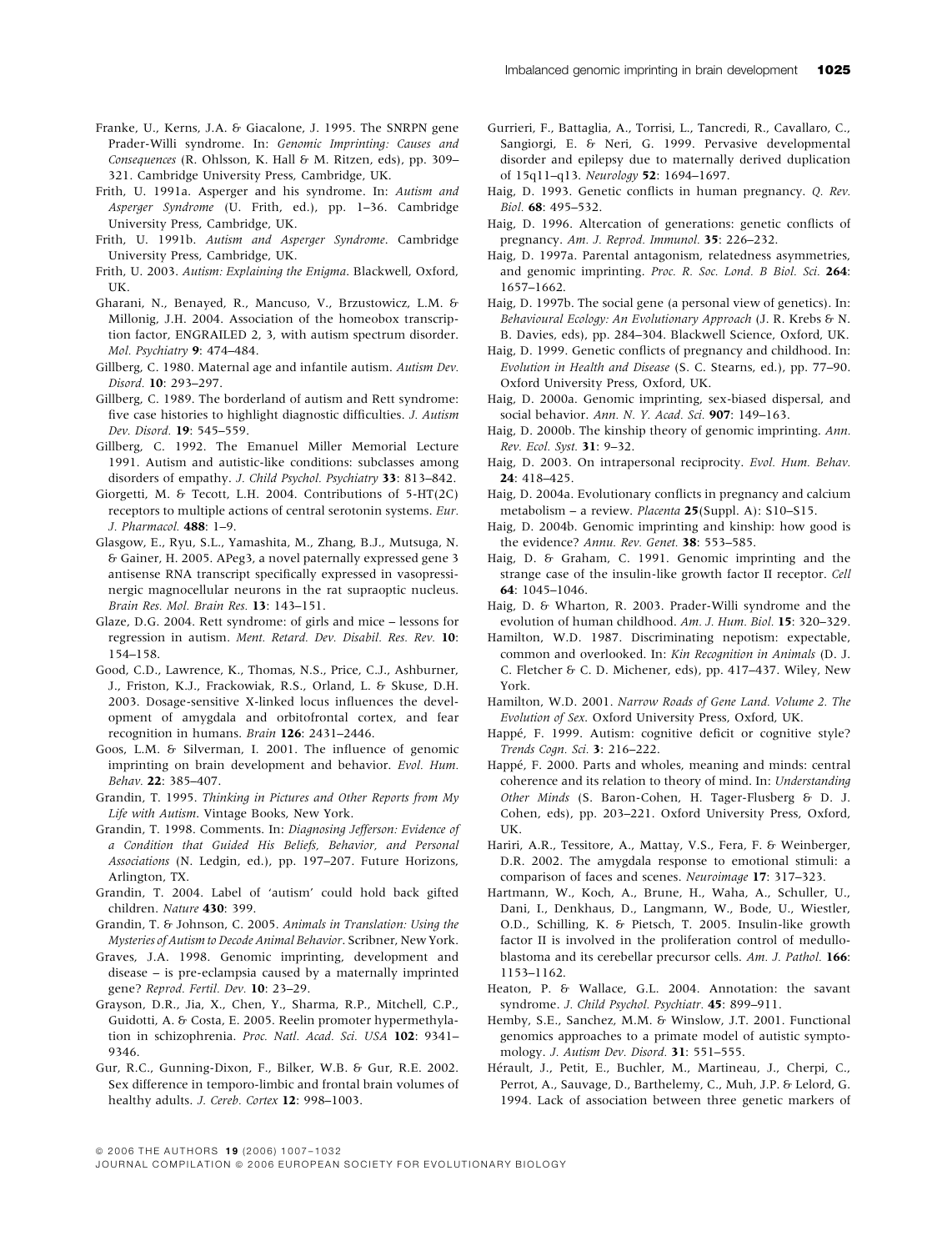brain growth factors and infantile autism. Biol. Psychiatr. 35: 281–283.

- Herbert, M.R. 2005. Large brains in autism: the challenge of pervasive abnormality. Neuroscientist 11: 417–440.
- Hermelin, B. 2001. Bright Splinters of the Mind: A Personal Story of Research with Autistic Savants. Jessica Kingsley Publishers, London and Philadelphia.
- Hernandez, L., Kozlov, S., Piras, G. & Stewart, C.L. 2003. Paternal and maternal genomes confer opposite effects on proliferation, cell-cycle length, senescence, and tumor formation. Proc. Natl. Acad. Sci. USA 100: 13344–13349.
- Herzing, L.B., Kim, S.J., Cook, E.H., Jr & Ledbetter, D.H. 2001. The human aminophospholipid-transporting ATPase gene ATP10C maps adjacent to UBE3A and exhibits similar imprinted expression. Am. J. Hum. Genet. 68: 1501–1505.
- Hippler, K. & Klicpera, C. 2004. A retrospective analysis of the clinical case records of 'autistic psychopaths' diagnosed by Hans Asperger and his teach at the University Children's Hospital, Vienna. In: Autism: Mind and Brain (U. Frith & E. Hill, eds), pp. 21–42. Oxford University Press, Oxford, UK.
- Holm, V.A., Cassidy, S.B., Butler, M.G., Hanchett, J.M., Greensway, L.R., Whitman, B.Y. & Greenbergy, F. 1993. Prader-Willi syndrome: consensus diagnostic criteria. Pediatrics 91: 398–402.
- Horike, S., Cai, S., Miyano, M., Cheng, J.F. & Kohwi-Shigematsu, T. 2005. Loss of silent-chromatin looping and impaired imprinting of DLX5 in Rett syndrome. Nat. Genet. 37: 31–40.
- Hornig, M., Chian, D. & Lipkin, W.I. 2004. Neurotoxic effects of postnatal thimerosal are mouse strain dependent. Mol. Psychiatr. 9: 833–845.
- Horrobin, D. 1998. Schizophrenia: the illness that made us human. Med. Hypotheses 50: 269-288.
- Horrobin, D. 2001. The Madness of Adam and Eve: How Schizophrenia Shaped Humanity. Bantam Press, NewProvidence, NJ, USA.
- Hoshiya, H., Meguro, M., Kashigawa, A., Okita, C. & Oshimura, M. 2003. Calcr, a brain-specific imprinted mouse calcitonin receptor gene in the imprinted cluster of the proximal region of chromosome 6. J. Hum. Genet. 48: 208–211.
- Howard, M.A., Cowell, P.E., Boucher, J., Broks, P., Mayes, A., Farrant, A. & Roberts, N. 2000. Convergent neuroanatomical and behavioural evidence of an amygdala hypothesis of autism. Neuroreport 11: 2931–2935.
- Hu-Lince, D., Craig, D.W., Huentelman, M.J. & Stephan, D.A. 2005. The Autism Genome Project: goals and strategies. Am. J. Pharmacogenomics 5: 233-246.
- Huber, D., Veinante, P. & Stoop, R. 2005. Vasopressin and oxytocin excite distinct neuronal populations in the central amygdala. Science 308: 245–248.
- Huppke, P., Held, M., Laccone, F. & Hanefeld, F. 2003. The spectrum of phenotypes in females with Rett syndrome. Brain Dev. 25: 346–351.
- Hurst, L.D. & McVean, G.T. 1997. Growth effects of uniparental disomies and the conflict theory of genomic imprinting. Trends Genet. 13: 436–443.
- Hussman, J.P. 2001. Suppressed GABAergic inhibition as a common factor in suspected etiologies of autism. J. Autism Dev. Disord. 31: 247–248.
- Inada, Y., Yoneda, H., Koh, J., Sakai, J., Himei, A., Kinoshita, Y., Akabame, K., Hiraoka, Y. & Sakai, T. 2003. Positive association between panic disorder and polymorphism of the serotonin 2A receptor gene. Psychiatr. Res. 118: 25–31.
- Ingram, J.L., Stodgell, C.J., Hyman, S.L., Figlewicz, D.A., Weitkamp, L.R. & Rodier, P.M. 2000a. Discovery of allelic

variants of HOXA1 and HOXB1: genetic susceptibility to autism spectrum disorders. Teratology 62: 393–405.

- Ingram, J.L., Peckham, S.M., Tisdale, B. & Rodier, P.M. 2000b. Prenatal exposure of rats to valproic acid reproduces the cerebellar anomalies associated with autism. Neurotoxicol. Teratol. 22: 319-324.
- International Molecular Genetic Study of Autism Consortium (IMGSAC). 1998. A full genome screen for autism with evidence for linkage to a region on chromosome 7q. International Molecular Genetic Study of Autism Consortium. Hum. Mol. Genet. 7: 571–578.
- International Molecular Genetic Study of Autism Consortium (IMGSAC). 2001a. A genomewide screen for autism: strong evidence for linkage to chromosomes 2q, 7q, and 16p. Am. J. Hum. Genet. 69: 570–581.
- International Molecular Genetic Study of Autism Consortium (IMGSAC). 2001b. Further characterization of the autism susceptibility locus AUTS1 on chromosome 7q. Hum. Mol. Genet. 10: 973–982.
- Ischia, R., Lovisetti-Scamihorn, P., Hogue-Angeletti, R., Wolkersdorfer, M., Winkler, H. & Fischer-Colbrie, R. 1997. Molecular cloning and characterization of NESP55, an novel chromogranin-like precursor of a peptide with 5-HT1B receptor antagonist activity. J. Biol. Chem. 272: 11657–11662.
- Isles, A.R. & Holland, A.J. 2005. Imprinted genes and mother– offspring interactions. Early Hum. Dev. 81: 73–77.
- Isles, A.R., Baum, M.J., Ma, D., Szeto, A., Keverne, E.B. & Allen, N.D. 2002. A possible role for imprinted genes in inbreeding avoidance and dispersal from the natal area in mice. Proc. R. Soc. Lond. B Biol. Sci. 269: 665-670.
- Jamain, S., Betancur, C., Quach, H., Philippe, A., Fellous, M., Giros, B., Gillberg, C., Leboyer, M. & Bourgeron, T.; Paris Autism Research International Sibpair (PARIS) Study. 2002. Linkage and association of the glutamate receptor 6 gene with autism. Mol. Psychiatr. 7: 302–310.
- James, J.J., Cutler, P., Melnyk, S., Jernigan, S., Janak, L., Gaylor, D.W. & Neubrander, J.A. 2004. Metabolic biomarkers of increased oxidative stress and impaired methylation capacity in children with autism. Am. J. Clin. Nutr. 80: 1611-1617.
- Janusonis, S. 2005. Serotonergic paradoxes of autism replicated in a simple mathematical model. Med. Hypotheses 64: 742–750.
- Jiang, Y.H., Armstrong, D., Albrecht, U., Atkins, C.M., Noebels, J.L., Eichele, G., Sweatt, J.D. & Beaudet, A.L. 1998. Mutation of the Angelman ubiquitin ligase in mice causes increased cytoplasmic p53 and deficits of contextual learning and longterm potentiation. Neuron 21: 799-811.
- Jiang, Y.H., Sahoo, T., Michaelis, R.C., Bercovich, D., Bressler, J., Kashork, C.D., Liu, Q., Shaffer, L.G., Schroer, R.J., Stockton, D.W., Spielman, R.S., Stevenson, R.E. & Beaudet, A.L. 2004a. A mixed epigenetic/genetic model for oligogenic inheritance of autism with a limited role for UBE3A. Am. J. Med. Genet. A 131: 1–10.
- Jiang, Y.H., Bressler, J. & Beaudet, A.L. 2004b. Epigenetics and human disease. Annu. Rev. Genomics Hum. Genet. 5: 479– 510.
- Just, M.A., Cherkassky, V.L., Keller, T.A. & Minshew, N.J. 2004. Cortical activation and synchronization during sentence comprehension in high-functioning autism: evidence of underconnectivity. Brain 127: 1811-1821.
- Kanner, L. 1949. Problems of nosology and psychodynamics of early infantile autism. Am. J. Orthopsychiatry 19: 425.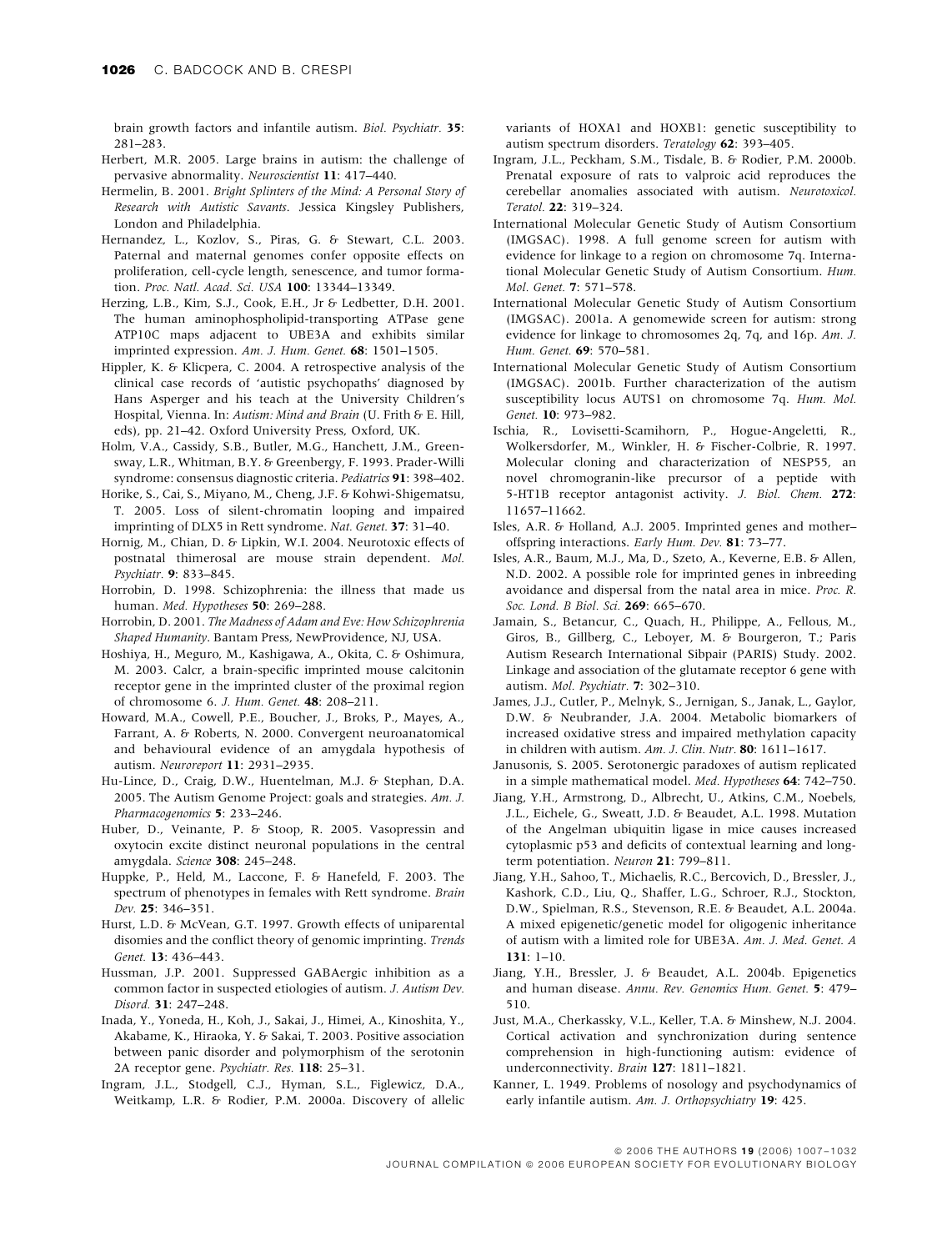- Kern, J.K. 2002. The possible role of the cerebellum in autism/ PDD: disruption of a multisensory feedback loop. Med. Hypotheses 59: 255–260.
- Kern, J.K. 2003. Purkinje cell vulnerability and autism: a possible etiological connection. Brain Dev. 25: 377–382.
- Kesler, S.R., Blasey, C.M., Brown, W.E., Yankowitz, J., Zeng, S.M., Bender, B.G. & Reiss, A.L. 2003. Effects of X-monosomy and X-linked imprinting on superior temporal gyrus morphology in Turner syndrome. Biol. Psychiatr. 54: 636–646.
- Kesler, S.R., Garrett, A., Bender, B., Yankowitz, J., Zeng, S.M. & Reiss, A.L. 2004. Amygdala and hippocampal volumes in Turner syndrome: a high-resolution MRI study of X-monosomy. Neuropsychologia 42: 1971–1978.
- Keverne, E.B. 1997. Genomic imprinting in the brain. Curr. Opin. Neurobiol. 7: 463–468.
- Keverne, E.B. 1999. GABA-ergic neurons and the neurobiology of schizophrenia and other psychoses. Brain Res. Bull. 48: 467– 473.
- Keverne, E.B. 2001a. Genomic imprinting, maternal care, and brain evolution. Horm. Behav. 40: 146–155.
- Keverne, E.B. 2001b. Genomic imprinting and the maternal brain. Prog. Brain Res. 133: 279–285.
- Keverne, E.B., Fundele, R., Narasimha, M., Barton, S.C. & Surani, M.A. 1996a. Genomic imprinting and the differential roles of parental genomes in brain development. Dev. Brain Res. 92: 91–100.
- Keverne, E.B., Martel, F.L. & Nevison, C.M. 1996b. Primate brain evolution: genetic and functional considerations. Proc. R. Soc. Lond. B Biol. Sci. 262: 689-696.
- Kim, S.-J., Gonen, D., Hanna, G.L., Leventhal, B.L. & Cook, E.H., Jr. 2000. Deletion polymorphism in the coding region of the human NESP55 alternative transcript of GNAS1. Mol. Cell. Probes 14: 191–194.
- Kim, S.-J., Young, L.J., Gonen, D., Veenstra-VanderWeele, J., Courchesne, R., Courchesne, E., Lord, C., Leventhal, B.L., Cook, E.H., Jr & Insel, T.R. 2002. Transmission disequilibrium testing of arginine vasopressin receptor 1A (AVPR1A) polymorphisms in autism. Mol. Psychiatr. 7: 503–507.
- Kishi, N. & Macklis, J.D. 2004. MECP2 is progressively expressed in post-migratory neurons and is involved in neuronal maturation rather than cell fate decisions. Mol. Cell. Neurosci.  $27 \cdot 306 - 321$
- Knickmeyer, R., Baron-Cohen, S., Raggatt, P. & Taylor, K. 2004. Foetal testosterone, social relationships, and restricted interests in children. J. Child Psychol. Psychiatr. 45: 1–13.
- Knoll, J.H., Cheng, S.D. & Lalande, M. 1994. Allele specificity of DNA replication timing in the Angelman/Prader-Willi syndrome imprinted chromosomal region. Nat. Genet. 6: 41-46.
- Kobayashi, S., Kohda, T., Ichikawa, H., Ogura, A., Ohki, M., Kaneko-Ishino, T. & Ishino, F. 2002. Paternal expression of a novel imprinted gene, Peg12/Frat3, in the mouse 7C region homologous to the Prader-Willi syndrome region. Biochem. Biophys. Res. Commun. 290: 403–408.
- Koenig, K., Tsatsanis, K.D. & Volkmar, F.R. 2001. Neurobiology and genetics of autism: a developmental perspective. In: The Development of Autism: Perspectives from Theory and Research (J. A. Burack, C. Charman, N. Yirmiya & P. R. Zelazo, eds), pp. 81– 101. Erlbaum, Mahwah, NJ.
- Korvatska, E., Van De Water, J., Anders, T.F. & Gerswhin, M.E. 2002. Genetic and immunologic considerations in autism. Neurobiol. Dis. 9: 107–125.
- Krause, I., He X.S., Gershwin, M.E. & Shoenfeld, Y. 2002. Brief report: immune factors in autism: a critical review. J. Autism Dev. Disord. 32: 337–345.
- Lalande, M., Minassian, B.A., DeLorey, T.M. & Olsen, R.W. 1999. Parental imprinting and Angelman syndrome. Adv. Neurol. 79: 421–429.
- Lamb, J.A., Barnby, G., Bonora, E., Sykes, N., Bacchelli, E., Blasi, F., Maestrini, E., Broxholme, J., Tzenova, J., Weeks, D., Bailey, A.J., Monaco, A.P.; the International Molecular Genetic Study of Autism Consortium (IMGSAC). 2005. Analysis of IMGSAC autism susceptibility loci: evidence for sex limited and parent of origin specific effects. J. Med. Genet. 42: 132–137.
- Larsson, H.E., Lynch, K., Lernmark, B., Nilsson, A., Hansson, G., Almgren, P., Lernmark, A. & Ivarsson, S.A.; DiPiS Study Group. 2005. Diabetes-associated HLA genotypes affect birthweight in the general population. Diabetologia 48: 1484-1491.
- Leask, J., Leask, A. & Silove, N. 2005. Evidence for autism in folklore? Arch. Dis. Child. 90: 271–272.
- Lee, D.A., Lopez-Alberola, R. & Bhattacharjee, M. 2003. Childhood autism: a circuit syndrome? Neurologist 9: 99–109.
- Levinson, J.N. & El-Husseini, A. 2005. New players tip the scales in the balance between excitatory and inhibitory synapses. Mol. Pain 23: 12.
- Levitt, P. 2005. Developmental neurobiology and clinical disorders: lost in translation? Neuron 46: 407–412.
- Levitt, P., Eagleson, K.L. & Powell, E.M. 2004. Regulation of neocortical interneuron development and the implications for neurodevelopmental disorders. Trends Neurosci. 27: 400–406.
- Li, L.-L., Keverne, E.B., Aparicio, S.A., Ishino, F., Barton, S.C. & Surani, M.A. 1999. Regulation of maternal behavior and offspring growth by paternally expressed Peg3. Science 284: 330–333.
- Li, J., Nguyen, L., Gleason, C., Lotspeich, L., Spiker, D., Risch, N. & Myers, R.M. 2004. Lack of evidence for an association between WNT2 and RELN polymorphisms and autism. Am. J. Med. Genet. B Neuropsychiatr. Genet. 126: 51–57.
- Libbey, J.E., Sweeten, T.L., McMahon, W.M. & Fujinami, R.S. 2005. Autistic disorder and viral infections. J. Neurovirol. 11: 1– 10.
- Licata, F., Li Volsi, G., Di Mauro, M., Fretto, G., Ciranna, L. & Santangelo, F. 2001. Serotonin modifies the neuronal inhibitory responses to gamma-aminobutyric acid in the red nucleus: a microiontophoretic study in the rat. Exp. Neurol. 167: 95–107.
- Lijam, N., Paylor, R., McDonald, M.P., Crawley, J.N., Deng, C.X., Herrup, K., Stevens, K.E., Maccaferri, G., McBain, C.J., Sussman, D.J. & Wynshaw-Boris, A. 1997. Social interaction and sensorimotor gating abnormalities in mice lacking Dvl1. Cell 90: 895-905.
- Liljelund, P., Handforth, A., Homanics, G.E. & Olsen, R.W. 2005. GABAA receptor beta3 subunit gene-deficient heterozygous mice show parent-of-origin and gender-related differences in beta3 subunit levels, EEG, and behavior. Brain Res. Dev. Brain Res. 157: 150–161.
- Liu, J., Nyholt, D.R., Magnussen, P., Parano, E., Pavone, P., Geschwind, D., Lord, C., Iversen, P., Hoh, J., Ott, J. & Gilliam, T.C.; Autism Genetic Resource Exchange Consortium. 2001. A genomewide screen for autism susceptibility loci. Am. J. Hum. Genet. 69: 327–340.
- Liu, W., Pappas, G.D. & Carter, C.S. 2005. Oxytocin receptors in brain cortical regions are reduced in haploinsufficient  $(+/-)$ reeler mice. Neurol. Res. 27: 339–345.

<sup>© 2006</sup> THE AUTHORS 19 (2006) 1007-1032

JOURNAL COMPILATION @ 2006 EUROPEAN SOCIETY FOR EVOLUTIONARY BIOLOGY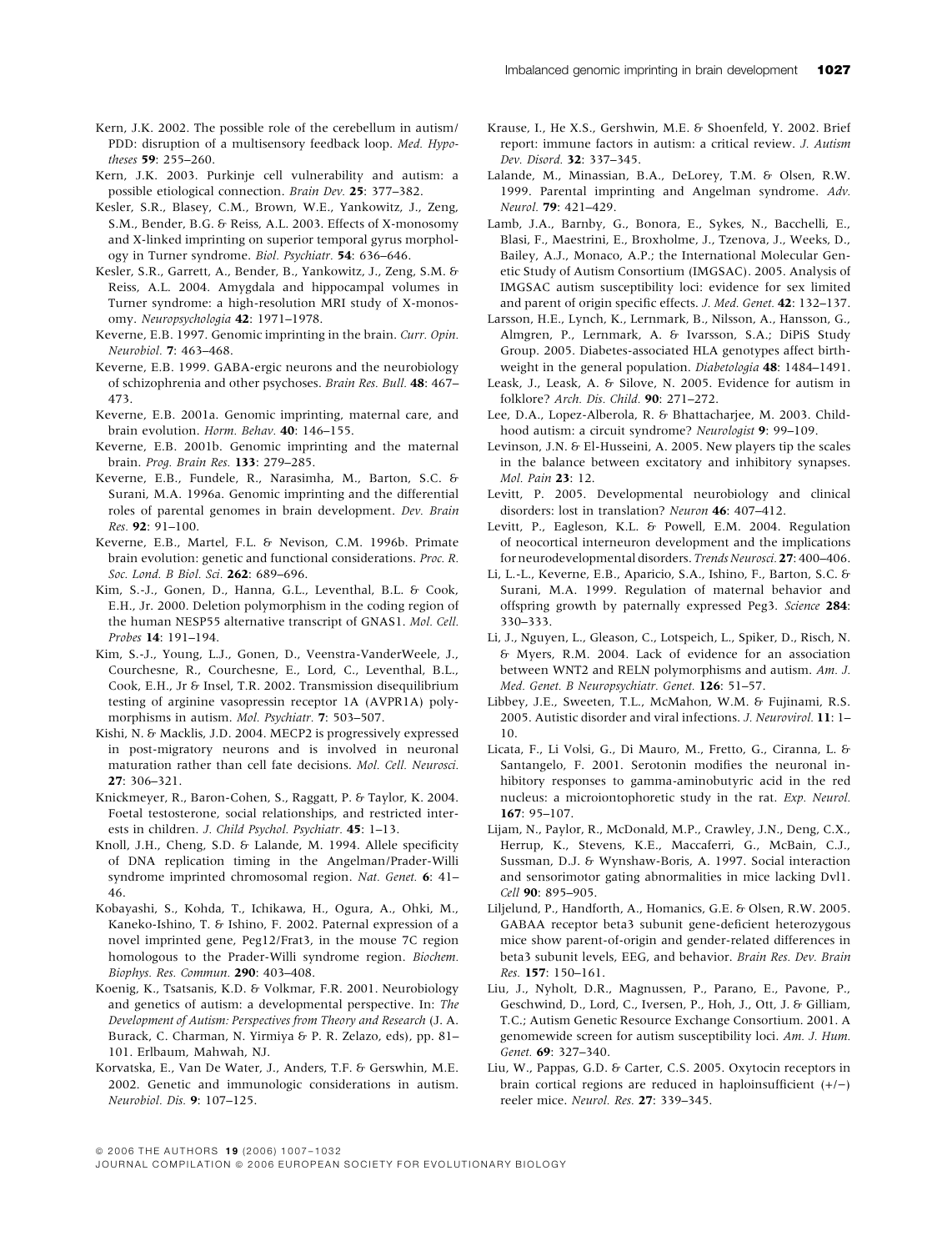- London, E. & Etzel, R. 2000. The environment as an etiologic factor in autism: a new direction for research. Environ. Health Persp. 108 (Suppl. 3): 401–404.
- Lucarelli, P., Saccucci, P., Bottini, N., De Luca, D., Fiumara, A., Elia, M., Bottini, N., Porfirio, M.C. & Curatolo, P. 2002. Twoloci ADA haplotypes in autistic disorder. Am. J. Med. Genet. 108: 339–340.
- Lutchmaya, S., Baron-Cohen, S. & Raggatt, P. 2002a. Foetal testosterone and eye contact in 12 month old human infants. Infant Behav. Dev. 25: 327–335.
- Lutchmaya, S., Baron-Cohen, S. & Raggatt, P. 2002b. Foetal testosterone and vocabulary size in 18- and 24-month-old infants. Infant Behav. Dev. 24: 418–424.
- Maher, E.R. 2005. Imprinting and assisted reproductive technology. Hum. Mol. Genet. 14: R133–R138.
- Makedonski, K., Abuhatzira, L., Kaufman, Y., Razin, A. & Shemer, R. 2005. MeCP2 deficiency in Rett syndrome causes epigenetic aberrations at the PWS/AS imprinting center that affects UBE3A expression. Hum. Mol. Genet. 14: 1049–1058.
- Malaspina, D., Reichenberg, A., Weiser, M., Fennig, S., Davidson, M., Harlap, S., Wolitzky, R., Rabinowitz, J. & Susser, E. 2005. Paternal age and intelligence: implications for age-related genomic changes in male germ cells. Psychiatr. Genet. 15: 117– 125.
- Marek, G.J., Carpenter, L.L., McDougle, C.J. & Price, L.H. 2003. Synergistic action of 5-HT2A antagonists and selective serotonin reuptake inhibitors in neuropsychiatric disorders. Neuropsychopharmacology 28: 402–412.
- Martin, E.R., Menold, M.M., Wolpert, C.M., Bass, M.P., Donnelly, S.L., Ravan, S.A., Zimmerman, A., Gilbert, J.R., Vance, J.M., Maddox, L.O., Wright, H.H., Abramson, R.K., DeLong, G.R., Cuccaro, M.L. & Pericak-Vance, M.A. 2000. Analysis of linkage disequilibrium in gamma-aminobutyric acid receptor subunit genes in autistic disorder. Am. J. Med. Genet. 96: 43–48.
- Martin-Ruiz, R., Puig, M.V., Celada, P., Shapiro, D.A., Roth, D.L., Mengod, G. & Artigas, F. 2001. Control of serotonergic function in medial prefrontal cortex by serotonin-2A receptors through a glutamate-dependent mechanism. J. Neurosci. 21: 9856–9866.
- Martinowich, K., Hattori, D., Wu, H., Fouse, S., He, F., Hu, Y., Fan, G. & Sun, Y.E. 2003. DNA methylation-related chromatin remodeling in activity-dependent BDNF gene regulation. Science 302: 890-893.
- McAlonan, G.M., Daly, E., Kumari, V., Critchley, H.D., van Amelsvoort, T., Suckling, J., Simmons, A., Sigmundsson, T., Greenwood, K., Russell, A., Schmitz, N., Happe, F., Howlin, P. & Murphy, D.G. 2002. Brain anatomy and sensorimotor gating in Asperger's syndrome. Brain 125: 1594–1606.
- McAlonan, G.M., Cheung, V., Cheung, C., Suckling, J., Lam, G.Y., Tai, K.S., Yip, L., Murphy, D.G. & Chua, S.E. 2005. Mapping the brain in autism. A voxel-based MRI study of volumetric differences and intercorrelations in autism. Brain 128: 268–276.
- McCauley, J.L., Olson, L.M., Delahanty, R., Amin, T., Nurmi, E.L., Organ, E.L., Jacobs, M.M., Folstein, S.E., Haines, J.L. & Sutcliffe, J.S. 2004a. A linkage disequilibrium map of the 1-Mb 15q12 GABA(A) receptor subunit cluster and association to autism. Am. J. Med. Genet. B Neuropsychiatr. Genet. 131: 51–59.
- McCauley, J.L., Olson, L.M., Dowd, M., Amin, T., Steele, A., Blakely, R.D., Folstein, S.E., Haines, J.L. & Sutcliffe, J.S. 2004b. Linkage and association analysis at the serotonin transporter (SLC6A4) locus in a rigid-compulsive subset of autism. Am. J. Med. Genet. B Neuropsychiatr. Genet. 127: 104–112.
- McCoy, P.A., Shao, Y., Wolpert, C.M., Donnelly, S.L., Ashley-Koch, A., Abel, H.L., Ravan, S.A., Abramson, R.K., Wright, H.H., DeLong, G.R., Cuccaro, M.L., Gilbert, J.R. & Pericak-Vance, M.A. 2002. No association between the WNT2 gene and autistic disorder. Am. J. Med. Genet. 114: 106–109.
- McGuire, M.T., Fawzy, F.I., Spar, J.E., Weigel, R.M. & Trosi, A. 1994. Altruism and mental disorders. Ethol. Sociobiol. 15: 299– 321.
- McMinn, J., Wei, M., Schupf, N., Cusmai, J., Johnson, E.B., Smith, A.C., Weksberg, R., Thaker, H.M. & Tycko, B. 2006. Unbalanced placental expression of imprinted genes in human intrauterine growth restriction. Placenta (in press).
- Meador-Woodruff, J.H., Davis, K.L. & Haroutunian, V. 2001. Abnormal kainate receptor expression in prefrontal cortex in schizophrenia. Neuropsychopharmacology 24: 545–552.
- Meguro, M., Mitsuya, K., Sui, H., Shigenami, K., Kugoh, H., Nakao, M. & Oshimura, M. 1997. Evidence for uniparental, paternal expression of the human GABAA receptor subunit genes, using microcell-mediated chromosome transfer. Hum. Mol. Genet. 6: 2127–2133.
- Menold, M.M., Shao, Y., Wolpert, C.M., Donnelly, S.L., Raiford, K.L., Martin, E.R., Ravan, S.A., Abramson, R.K., Wright, H.H., Delong, G.R., Cuccaro, M.L., Pericak-Vance, M.A. & Gilbert, J.R. 2001. Association analysis of chromosome 15 gabaa receptor subunit genes in autistic disorder. J. Neurogenet. 15: 245–259.
- Merlo, G.R., Zerega, B., Paleari, L., Trombino, S., Mantero, S. & Levi, G. 2000. Multiple functions of Dlx genes. Int. J. Dev. Biol. 44: 619–626.
- Miller, L., Cummings, J., Mishkin, F., Boone, K., Prince, F., Ponton, M. & Cotman, C. 1998. Emergence of artistic talents in frontotemporal dementia. Neurology 51: 978–982.
- Mimura, T., Funatsu, H., Uchigata, Y., Kitano, S., Shimizu, E., Amano, S., Yamagami, S., Noma, H., Araie, M. & Hori, S. 2005. Gluatamic acid decarboxylase autoantibody prevalence and association with HLA genotype in patients with youngeronset type 1 diabetes and proliferative diabetic retinopathy. Ophthalmology 112: 1904–1909.
- Minshew, N.J., Luna, B. & Sweeney, J.A. 1999. Oculomotor evidence for neocortical systems but not cerebellar dysfunction in autism. Neurology 52: 917–922.
- Miozzo, M. & Simoni, G. 2002. The role of imprinted genes in fetal growth. Biol. Neonate 81: 217–228.
- Miyazaki, K., Narita, N. & Narita, M. 2005. Maternal administration of thalidomide or valproic acid causes abnormal serotonergic neurons in the offspring: implication for pathogenesis of autism. Int. J. Dev. Neurosci. 23: 287–297.
- Mohandas, T.K., Park, J.P., Spellman, R.A., Filiano, J.J., Mamourian, A.C., Hawk, A.B., Belloni, D.R., Noll, W.W. & Moeschler, J.B. 1999. Paternally derived de novo interstitial duplication of proximal 15q in a patient with developmental delay. Am. J. Med. Genet. 82: 294–300.
- Moore, T. & Haig, D. 1991. Genomic imprinting in mammalian development – a parental tug-of-war. Trends Genet. 7: 45–49.
- Morison, I.M., Ramsay, J.P. & Spencer, H.G. 2005. A census of mammalian imprinting. Trends Genet. 21: 457–465.
- Muhle, R., Trentacoste, S.V. & Rapin, I. 2004. The genetics of autism. Pediatrics 113: 472–486.
- Murphy, S.K., Wylie, A.A. & Jirtle, R.L. 2001. Imprinting of PEG3, the human homologue of a mouse gene involved in nurturing behavior. Genomics 71: 110–117.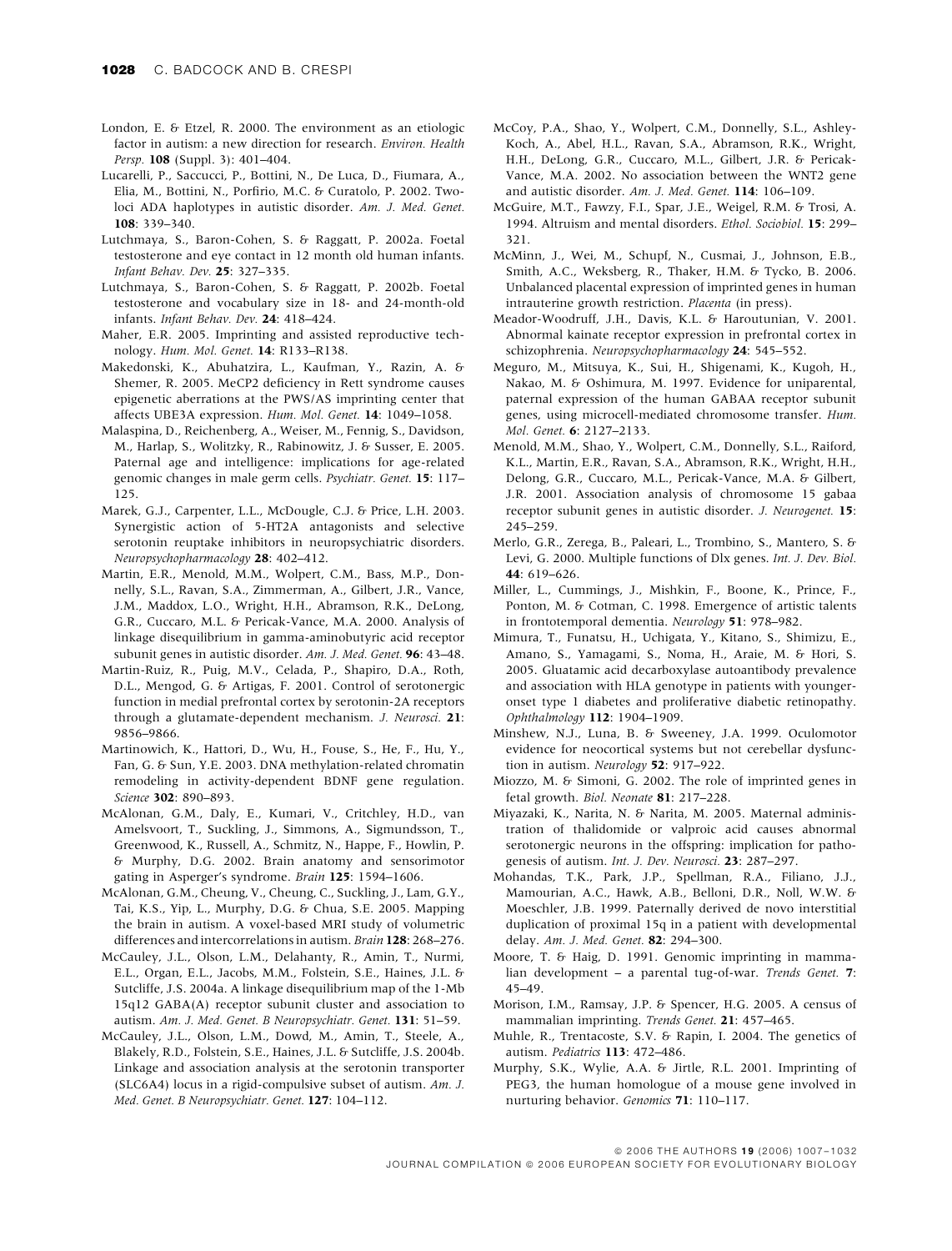- Muscatelli, F., Abrous, D.N., Massacrier, A., Boccaccio, I., Le Moal, M., Cau, P. & Cremer, H. 2000. Disruption of the mouse Necdin gene results in hypothalamic and behavioral alterations reminiscent of the human Prader-Willi syndrome. Hum. Mol. Genet. 9: 3101–3110.
- Naidu, S., Bibat, G., Kratz, L., Kelley, R.I., Pevsner, J., Hoffman, E., Cuffari, C., Rohde, C., Blue, M.E. & Johnston, M.V. 2003. Clinical variability in Rett syndrome. J. Child Neurol. 18: 662– 668.
- Nakamoto, H., Soeda, Y., Takami, S., Minami, M. & Satoh, M. 2000. Localization of calcitonin receptor mRNA in the mouse brain: the coexistence with serotonin transporter mRNA. Mol. Brain Res. 76: 93–102.
- Narita, N., Kato, M., Tazoe, M., Miyazaki, K., Narita, M. & Okado, N. 2002. Increased monoamine concentration in the brain and blood of fetal thalidomide- and valproic acidexposed rat: putative animal models for autism. Pediatr. Res. 52: 576–579.
- Naumova, A.K. & Croteau, S. 2004. Mechanisms of epigenetic variation: polymorphic imprinting. Curr. Genom. 5: 417–429.
- Nawaz, Z., Lonard, D.M., Smith, C.L., Lev-Lehman, E., Tsai, S.Y., Tsai, M.J. & O'Malley, B.W. 1999. The Angelman syndromeassociated protein, E6-AP, is a coactivator for the nuclear hormone receptor superfamily. Mol. Cell. Biol. 19: 1182-1189.
- Neul, J.L. & Zoghbi, H.Y. 2004. Rett syndrome: a prototypical neurodevelopmental disorder. Neuroscientist 10: 118–128.
- Nicholls, R.D. 2000. The impact of genomic imprinting for neurobehavioral and developmental disorders. J. Clin. Invest. 105: 413–418.
- Nicholls, R.D. & Knepper, J.L. 2001. Genome organization, function, and imprinting in Prader-Willi and Angelman syndromes. Annu. Rev. Genomics Hum. Genet. 2: 153-175.
- Nikaido, I., Saito, C., Wakamoto, A., Tomaru, Y., Arakawa, T., Hayashizaki, Y. & Okazaki, Y. 2004. EICO (Expression-based Imprint Candidate Organizer): finding disease-related imprinted genes. Nucleic Acids Res. 32 (Database Issue): D548–D551.
- Nurmi, E.L., Bradford, Y., Chen, Y., Hall, J., Arnone, B., Gardiner, M.B., Hutcheson, H.B., Gilbert, J.R., Pericak-Vance, M.A., Copeland-Yates, S.A., Michaelis, R.C., Wassink, T.H., Santangelo, S.L., Sheffield, V.C., Piven, J., Folstein, S.E., Haines, J.L. & Sutcliffe, J.S. 2001. Linkage disequilibrium at the Angelman syndrome gene UBE3A in autism families. Genomics 77: 105–113.
- Nurmi, E.L., Amin, T., Olson, L.M., Jacobs, M.M., McCauley, J.L., Lam, A.Y., Organ, E.L., Folstein, S.E., Haines, J.L. & Sutcliffe, J.S. 2003a. Dense linkage disequilibrium mapping in the 15q11–q13 maternal expression domain yields evidence for association in autism. Mol. Psychiatr. 8: 624–634.
- Nurmi, E.L., Dowd, M., Tadevosoyan-Leyfer, O., Haines, J.L., Folstein, S.E. & Sutcliffe, J.S. 2003b. Exploratory subsetting of autism families based on savant skills improves evidence of genetic linkage to 15q11–q13. J. Am. Acad. Child Adolesc. Psychiatr. 42: 856–863.
- O'Neill, J.L. 1999. Through the Eyes of Aliens: a Book about Autistic People. Jessica Kingsley, London.
- Okita, C., Meguro, M., Hoshiya, H., Haruta, M., Sakamoto, Y.-K. & Oshimura, M. 2003. A new imprinted cluster on the human chromosome 7q21–q31, identified by human-mouse monochromosomal hybrids. Genomics 81: 556-559.
- Olsson, B. & Rett, A. 1990. A review of the Rett syndrome with a theory of autism. Brain Dev. 12: 11-15.
- Oudejans, C.B., Mulders, J., Lachmeijer, A.M., van Dijk, M., Konst, A.A., Westerman, B.A., van Wijk, I.J., Leegwater, P.A., Kato, H.D., Matsuda, T., Wake, N., Dekker, G.A., Pals, G., ten Kate, L.P. & Blankenstein, M.A. 2004. The parent-of-origin effect of 10q22 in pre-eclamptic females coincides with two regions clustered for genes with down-regulated expression in androgenetic placentas. Mol. Hum. Reprod. 10: 589–598.
- Owens, D.F. & Kriegstein, A.R. 2002. Is there more to GABA than synaptic inhibition? Nat. Rev. Neurosci. 3: 715–727.
- Paoloni-Giacobino, A. & Chaillet, J.R. 2004. Genomic imprinting and assisted reproduction. Reprod. Health 1: 6.
- Perera, M., Merlo, G.R., Verardo, S., Paleari, L., Corte, G. & Levi, G. 2004. Defective neuronogenesis in the absence of Dlx5. Mol. Cell. Neurosci. 25: 153–161.
- Persico, A.M., Militerni, R., Bravaccio, C., Schneider, C., Melmed, R., Trillo, S., Montecchi, F., Palermo, M.T., Pascucci, T., Puglisi-Allegra, S., Reichelt, K.L., Conciatori, M., Baldi, A. & Keller, F. 2000. Adenosine deaminase alleles and autistic disorder: case-control and family-based association studies. Am. J. Med. Genet. 96: 784–790.
- Persico, A.M., D'Agruma, L., Maiorano, N., Totaro, A., Militerni, R., Bravaccio, C., Wassink, T.H., Schneider, C., Melmed, R., Trillo, S., Montecchi, F., Palermo, M., Pascucci, T., Puglisi-Allegra, S., Reichelt, K.L., Conciatori, M., Marino, R., Quattrocchi, C.C., Baldi, A., Zelante, L., Gasparini, P. & Keller, F.; Collaborative Linkage Study of Autism 2001. Reelin gene alleles and haplotypes as a factor predisposing to autistic disorder. Mol. Psychiatr. 6: 150-159.
- Pescucci, C., Meloni, I. & Renieri, A. 2005. Is Rett syndrome a loss-of-imprinting disorder? Nat. Genet. 37: 10–11.
- Peters, S.U., Beaudet, A.L., Madduri, N. & Bacino, C.A. 2004. Autism in Angelman syndrome: implications for autism research. Clin. Genet. 66: 530–536.
- Petronis, A. 2000. The genes for major psychosis: aberrant sequence or regulation? Neuropsychopharmacology 23: 1-12.
- Petronis, A. 2003. Epigenetics and bipolar disorder: new opportunities and challenges. Am. J. Med. Genet. C Semin. Med. Genet. 123: 65–75.
- Petronis, A., Gottesman, I.I., Kan, P., Kennedy, J.L., Basile, V.S., Paterson, A.D. & Popendikyte, V. 2003. Monozygotic twins exhibit numerous epigenetic differences: clues to twin discordance? Schizophr. Bull. 29: 169-178.
- Pham, N.V., Nguyen, M.T., Hu, J.F., Vu, T.H. & Hoffman, A.R. 1998. Dissociation of IGF2 and H19 imprinting in human brain. Brain Res. 810: 1–8.
- Philippe, A., Martinez, M., Guilloud-Bataille, M., Gillberg, C., Rastam, M., Sponheim, E., Coleman, M., Zappella, M., Aschauer, H., Van Maldergem, L., Penet, C., Feingold, J., Brice, A. & Leboyer, M. 1999. Genome-wide scan for autism susceptibility genes. Hum. Mol. Genet. 8: 805-812.
- Plagge, A., Gordon, E., Dean, W., Boiani, R., Cinti, S., Peters, J. & Kelsey, G. 2004. The imprinted signaling protein XL alphas is required for postnatal adaptation to feeding. Nat. Genet. 36: 818–826.
- Plagge, A., Isles, A.R., Gordon, E., Humby, T., Dean, W., Gritsch, S., Fischer-Colbrie, R., Wilkinson, L.S. & Kelsey, G. 2005. Imprinted Nesp55 influences behavioral reactivity to novel environments. Mol. Cell. Biol. 25: 3019–3026.
- Preston, S.D. & de Waal, F.B. 2002. Empathy: its ultimate and proximate bases. Behav. Brain Sci. 25: 1–20; discussion 20–71.
- Purcell, A.E., Jeon, O.H., Zimmerman, A.W., Blue, M.E. & Pevsner, J. 2001. Postmortem brain abnormalities of the

<sup>© 2006</sup> THE AUTHORS 19 (2006) 1007-1032

JOURNAL COMPILATION @ 2006 EUROPEAN SOCIETY FOR EVOLUTIONARY BIOLOGY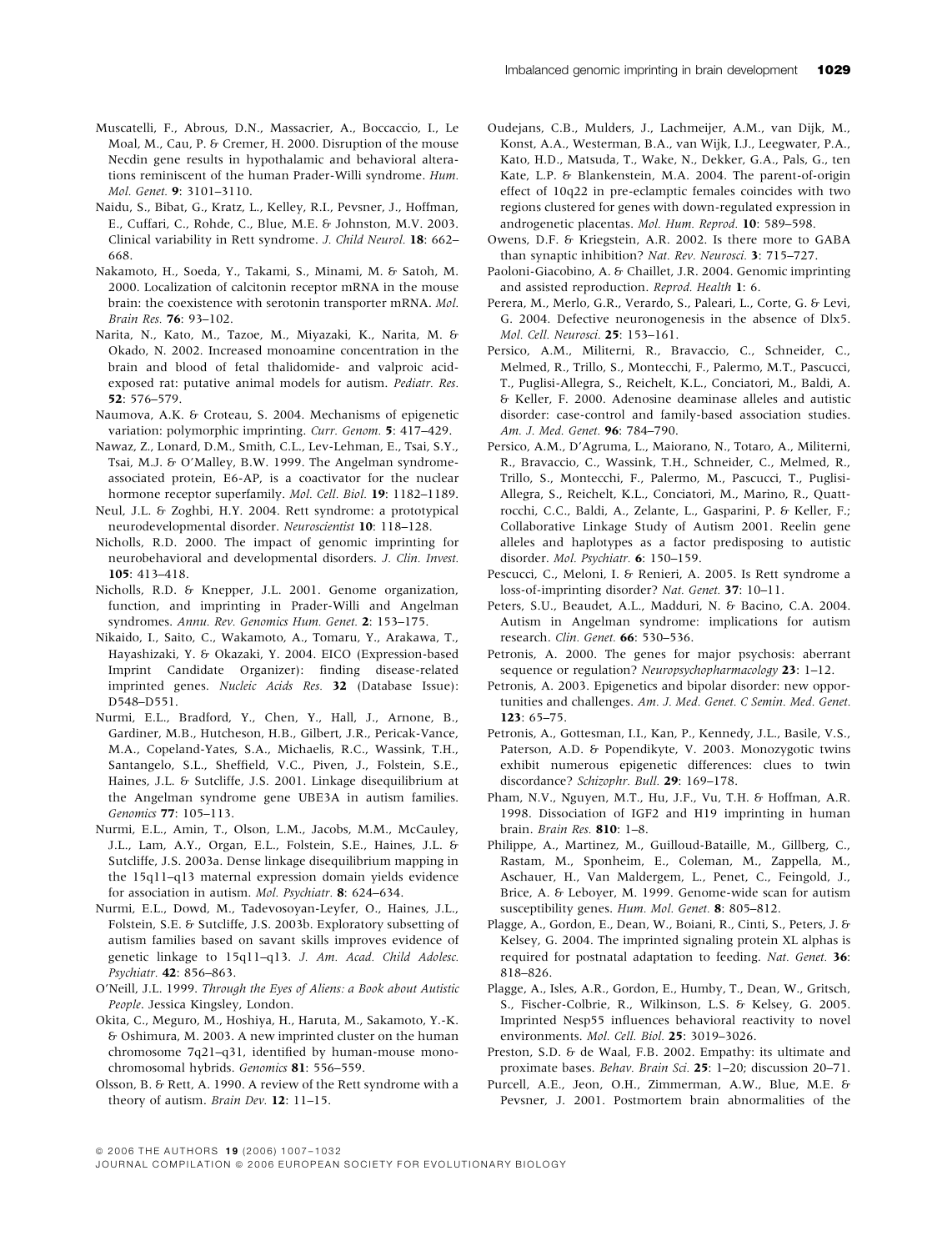glutamate neurotransmitter system in autism. Neurology 57: 1618–1628.

- Quist, J.F., Barr, C.L., Schachar, R., Roberts, W., Malone, M., Tannock, R., Basile, V.S., Beitchman, J. & Kennedy, J.L. 2000. Evidence for the serotonin HTR2A receptor gene as a susceptibility factor in attention deficit hyperactivity disorder (ADHD). Mol. Psychiatr. 5: 537–541.
- Raefski, A.S. & O'Neill, M.J. 2005. Identification of a cluster of X-linked imprinted genes in mice. Nat. Genet. 37: 620–624.
- Ray, D.E. & Richards, P.G. 2001. The potential for toxic effects of chronic, low-dose exposure to organophosphates. Toxicol. Lett. 120: 343–351.
- Regina, M.J., Bucelli, R.C., Winter, J.C. & Rabin, R.A. 2004. Cellular mechanisms of serotonin 5-HT2A receptor-mediated cGMP formation: the essential role of glutamate. Brain Res. 1003: 168–175.
- Reik, W., Constância, M., Fowden, A., Anderson, N., Dean, W., Ferguson-Smith, A., Tycko, B. & Sibley, C. 2003. Regulation of supply and demand for maternal nutrients in mammals by imprinted genes. J. Physiol. 547: 35–44.
- Rinehart, N.J., Bradshaw, J.L., Brereton, A.V. & Tonge, B.J. 2002a. A clinical and neurobehavioural review of highfunctioning autism and Asperger's disorder. Aust. N. Z. J. Psychiatr. 36: 762–770.
- Rinehart, N.J., Bradshaw, J.L., Brereton, A.V. & Tonge, B.J. 2002b. Lateralization in individuals with high-functioning autism and Asperger's disorder: a frontostriatal model. J. Autism Dev. Disord. 32: 321–331.
- Risch, N., Spiker, D., Lotspeich, L., Nouri, N., Hinds, D., Hallmayer, J., Kalaydjieva, L., McCague, P., Dimiceli, S., Pitts, T., Nguyen, L., Yang, J., Harper, C., Thorpe, D., Vermeer, S., Young, H., Hebert, J., Lin, A., Ferguson, J., Chiotti, C., Wiese-Slater, S., Rogers, T., Salmon, B., Nicholas, P., Petersen, P.B., Pingree, C., McMahon, W., Wong, D.L., Cavalli-Sforza, L.L., Kraemer, H.C. & Myers, R.M. 1999. A genomic screen of autism: evidence of a multilocus etiology. Am. J. Hum. Genet. 65: 493–507.
- Roberts, S.E., Dennis, N.R., Browne, C.E., Willatt, L., Woods, G., Cross, I., Jacobs, P.A. & Thomas, S. 2002. Characterisation of interstitial duplications and triplications of chromosome 15q11–q13. Hum. Genet. 110: 227–234.
- Rodier, P.M. 2002. Converging evidence for brain stem injury in autism. Dev. Psychopathol. 14: 537–557.
- Rodier, P.M., Ingram, J.L., Tisdale, B., Nelson, S. & Romano, J. 1996. Embryological origin for autism: developmental anomalies of the cranial nerve motor nuclei. J. Comp. Neurol. 370: 247–261.
- Rodier, P.M., Ingram, J.L., Tisdale, B. & Croog, V.J. 1997. Linking etiologies in humans and animal models: studies of autism. Reprod. Toxicol. 11: 417–422.
- Rogers, S.J. 2004. Developmental regression in autism spectrum disorders. Ment. Retard. Dev. Disabil. Res. Rev. 10: 139–143.
- Ronald, A., Happé, F. & Plomin, R. 2005. The genetic relationship between individual differences in social and nonsocial behaviours characteristic of autism. Dev. Sci. 8: 444-458.
- Rubenstein, J.L. & Merzenich, M.M. 2003. Model of autism: increased ratio of excitation/inhibition in key neural systems. Gen. Brain Behav. 2: 255–267.
- Sahoo, T., Peters, S.U., Madduri, N.S., Glaze, D.G., German, J.R., Bird, L.M., Barbieri-Welge, R., Bichell, T.J., Beaudet, A.L. & Bacino, C.A. 2006. Microarray-based comparative genomic

hybridization testing in deletion-bearing Angelman Syndrome patients: genotype–phenotype correlations. J. Med. Genet. (in press).

- Samaco, R.C., Nagarajan, R.P., Braunschweig, D. & LaSalle, J.M. 2004. Multiple pathways regulate MeCP2 expression in normal brain development and exhibit defects in autismspectrum disorders. Hum. Mol. Genet. 13: 629–639.
- Samaco, R.C., Hogart, A. & LaSalle, J.M. 2005. Epigenetic overlap in autism-spectrum neurodevelopmental disorders: MECP2 deficiency causes reduced expression of UBE3A and GABRB3. Hum. Mol. Genet. 14: 483–492.
- Santangelo, S.L. & Tsatsanis, K. 2005. What is known about autism: genes, brain, and behavior. Am. J. Pharmacogenomics 5: 71–92.
- Schiffer, H.H., Swanson, G.T., Masliah, E. & Heinemann, S.F. 2000. Unequal expression of allelic kainate receptor GluR7 and mRNAs in human brains. J. Neurosci. 20: 9025-9033.
- Schmauss, C. 2003. Serotonin 2C receptors: suicide, serotonin, and runaway RNA editing. Neuroscientist 9: 237–242.
- Schneider, T. & Przewlocki, R. 2005. Behavioral alterations in rats prenatally exposed to valproic acid: animal model of autism. Neuropsychopharmacology 30: 80–89.
- Schroer, R.J., Phelan, M.C., Michaelis, R.C., Crawford, E.C., Skinner, S.A., Cuccaro, M., Simensen, R.J., Bishop, J., Skinner, C., Fender, D. & Stevenson, R.E. 1998. Autism and maternally derived aberrations of chromosome 15q. Am. J. Med. Genet. 76: 327–336.
- Schultz, R.T. 2005. Developmental deficits in social perception in autism: the role of the amygdala and fusiform face area. Int. J. Dev. Neurosci. 23: 125–141.
- Schumann, C.M., Hamstra, J., Goodlin-Jones, B.L., Lotspeich, L.J., Kwon, H., Buonocore, M.H., Lammers, C.R., Reiss, A.L. & Amaral, D.G. 2004. The amygdala is enlarged in children but not adolescents with autism; the hippocampus is enlarged at all ages. J. Neurosci. 24: 6392–6401.
- Scott, M.M. & Deneris, E.S. 2005. Making and breaking serotonin neurons and autism. Int. J. Dev. Neurosci. 23: 277-285.
- Scruggs, J.L., Patel, S., Bubser, M. & Deutch, A.Y. 2000. DOIinduced activation of the cortex: dependence on 5-HT2A heteroceptors on thalamocortical glutamatergic neurons. J. Neurosci. 20: 8846–8852.
- Serajee, F.J., Zhong, H., Nabi, R. & Huq, A.H. 2003. The metabotropic glutamate receptor 8 gene at 7q31: partial duplication and possible association with autism. J. Med. Genet. 40: e42.
- Serajee, F.J., Nabi, R., Zhong, H. & Huq, M. 2004. Polymorphisms in xenobiotic metabolism genes and autism. J. Child. Neurol. 19: 413–417.
- Serrats, J., Mengod, G. & Cortés, R. 2005. Expression of serotonin 5-HT2C receptors in GABAergic cells of the anterior raphe nuclei. J. Chem. Neuroanat. 29: 83–91.
- Shao, Y., Raiford, K.L., Wolpert, C.M., Cope, H.A., Ravan, S.A., Ashley-Koch, A.A., Abramson, R.K., Wright, H.H., DeLong, R.G., Gilbert, J.R., Cuccaro, M.L. & Pericak-Vance, M.A. 2002a. Phenotypic homogeneity provides increased support for linkage and chromosome 2 in autistic disorder. Am. J. Hum. Genet. 70: 1058–1061.
- Shao, Y., Wolpert, C.M., Raiford, K.L., Menold, M.M., Donnelly, S.L., Ravan, S.A., Bass, M.P., McClain, C., von Wendt, L., Vance, J.M., Abramson, R.H., Wright, H.H., Ashley-Koch, A.,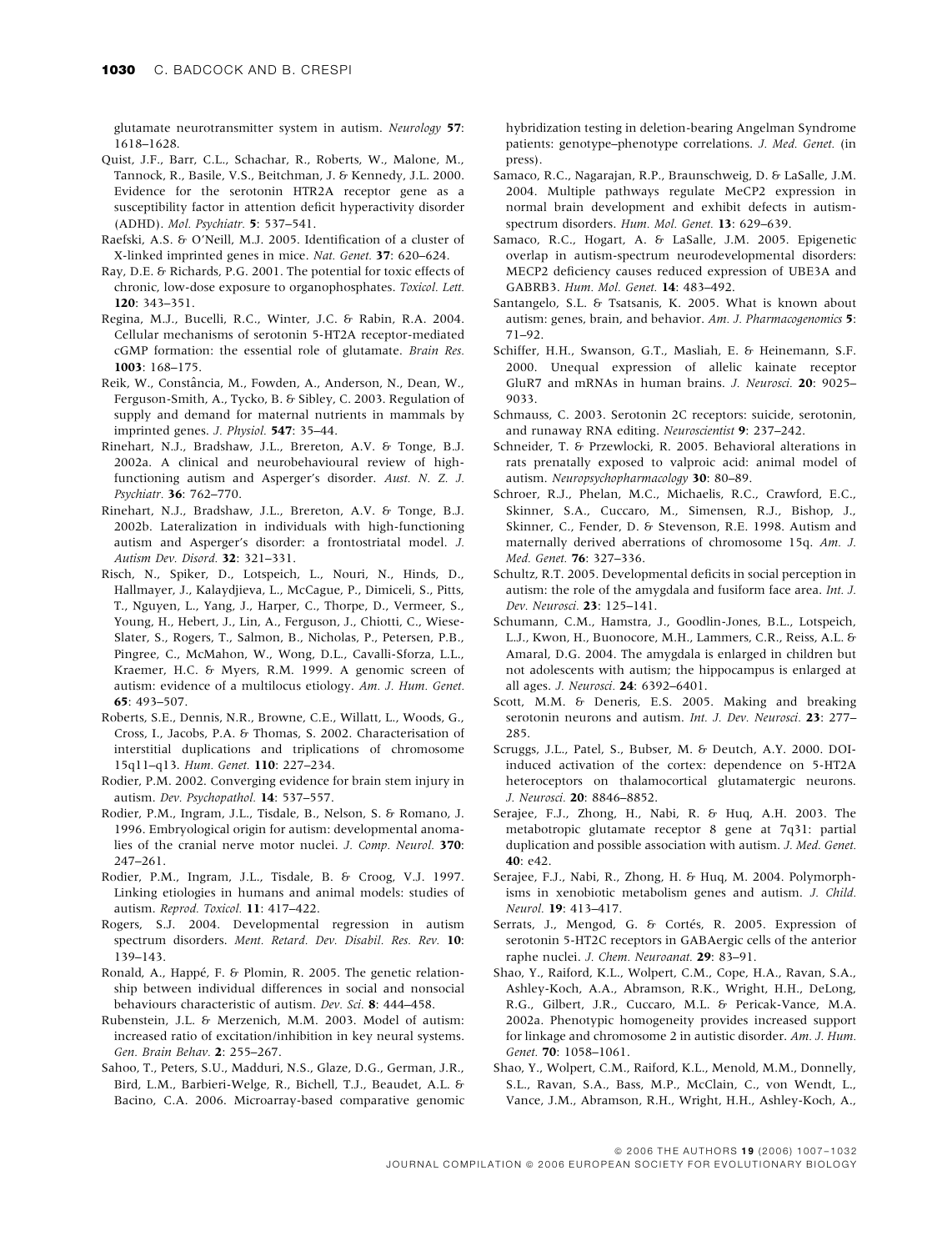Gilbert, J.R., DeLong, R.G., Cuccaro, M.L. & Pericak-Vance, M.A. 2002b. Genomic screen and follow-up analysis for autistic disorder. Am. J. Med. Genet. 114: 99–105.

- Sherr, E.H. 2003. The ARX story (epilepsy, mental retardation, autism, and cerebral malformations): one gene leads to many phenotypes. Curr. Opin. Pediatr. 15: 567–571.
- Shuang, M., Liu, J., Jia, M.X., Yang, J.Z., Wu, S.P., Gong, X.H., Ling, Y.S., Ruan, Y., Yang, X.L. & Zhang, D. 2004. Familybased association study between autism and glutamate receptor 6 gene in Chinese Han trios. Am. J. Med. Genet. B Neuropsychiatr. Genet. 131: 48–50.
- Shutoh, F., Hamada, S., Shibata, M., Narita, M., Shiga, T., Azmitia, E.C. & Okado, N. 2000. Long term depletion of serotonin leads to selective changes in glutamate receptor subunits. Neurosci. Res. 38: 365-371.
- Sinkkonen, S.T., Homanics, G.E. & Korpi, E.R. 2003. Mouse models of Angelman syndrome, a neurodevelopmental disorder, display different brain regional GABAA receptor alterations. Neurosci. Lett. 340: 205-208.
- Skoyles, J.R. 2002. Is autism due to cerebral-cerebellum disconnection? Med. Hypotheses 58: 332–336.
- Skuse, D.H. 2000. Imprinting, the X-chromosome, and the male brain: explaining sex differences in the liability to autism. Pediatr. Res. 47: 9–16.
- Skuse, D.H. 2005. X-linked genes and mental functioning. Hum. Mol. Genet. 14: 27–32.
- Skuse, D.H., James, R.S., Bishop, D.V.M., Coppin, B., Dalton, P., Aamodt-Leeper, G., Bacarese-Hamilton, M., Creswell, C., McGurk, R. & Jacobs, P.A. 1997. Evidence from Turner's syndrome of an imprinted X-linked locus affecting cognitive function. Nature 387: 705–708.
- Snyder, A.W., Mulcahy, E., Taylor, J.L., Mitchell, D.D., Sachdev, P. & Gandevia, S.C. 2003. Savant-like skills exposed in normal people by suppressing the left fronto-temporal lobe. J. Integr. Neurosci. 2: 149–158.
- Soderstrom, H., Rastam, M. & Gillberg, C. 2002. Temperament and character in adults with Asperger syndrome. Autism 6: 287–297.
- Sodhi, M.S., Burnet, P.W., Makoff, A.J., Kerwin, R.W. & Harrison, P.J. 2001. RNA editing of the 5-HT(2C) receptor is reduced in schizophrenia. Mol. Psychiatr. 6: 373–379.
- Song, J., Koller, D.L., Foroud, T., Carr, K., Zhao, J., Rice, J., Nurnberger, J.I., Jr, Begleiter, H., Porjesz, B., Smith, T.L., Schuckit, M.A. & Edenberg, H.J. 2003. Association of GABAA receptors and alcohol dependence and the effect of genetic imprinting. Am. J. Med. Genet. B Neuropsychiatr. Genet. 117: 39– 45.
- Spiker, D., Lotspeich, L.J., Dimiceli, S., Myers, R.M. & Risch, N. 2002. Behavioral phenotypic variation in autism multiplex families: evidence for a continuous severity gradient. Am. J. Med. Genet. 114: 129–136.
- Stone, J.L., Merriman, B., Cantor, R.M., Yonan, A.L., Gilliam, T.C., Geschwind, D.H. & Nelson, S.F. 2004. Evidence for sexspecific risk alleles in autism spectrum disorder. Am. J. Hum. Genet. 75: 1117–1123.
- Stubbs, G., Litt, M., Lis, E., Jackson, R., Voth, W., Lindberg, A. & Litt, R. 1982. Adenosine deaminase activity decreased in autism. J. Am. Acad. Child Psychiatr. 21: 71-74.
- Stuhmer, T., Anderson, S.A., Ekker, M. & Rubenstein, J.L. 2002. Ectopic expression of the Dlx genes induces glutamic acid decarboxylase and Dlx expression. Development 129: 245–252.
- Sullivan, K. & Tager-Flusberg, H. 1999. Second-order belief attribution in Williams syndrome: intact or impaired? Am. J. Ment. Retard. 104: 523–532.
- Sutcliffe, J.S., Delahanty, R.J., Prasad, H.C., McCauley, J.L., Han, Q., Jiang, L., Li, C., Folstein, S.E. & Blakely, R.D. 2005. Allelic heterogeneity at the serotonin transporter locus (SLC6A4) confers susceptibility to autism and rigid-compulsive behaviors. Am. J. Hum. Genet. 77: 265-279.
- Tager-Flusberg, H. & Joseph, R.M. 2003. Identifying neurocognitive phenotypes in autism. Philos. Trans. R. Soc. Lond. B Biol. Sci. 358: 303–314.
- Thatcher, K.N., Peddada, S., Yasui, D.H. & Lasalle, J.M. 2005. Homologous pairing of 15q11–13 imprinted domains in brain is developmentally regulated but deficient in Rett and autism samples. Hum. Mol. Genet. 14: 785-797.
- Theodosis, D.T., Schachner, M. & Neumann, I.D. 2004. Oxytocin neuron activation in NCAM-deficient mice: anatomical and functional consequences. Eur. J. Neurosci. 20: 3270-3280.
- Thompson, P.M., Cannon, T.D., Narr, K.L., van Erp, T., Poutanen, V.-P., Huttunen, M., Lönnqvist, J., Standertskjold-Nordenstam, C.G., Kaprio, J., Khaledy, M., Dail, R., Zoumalan, C.I. & Toga, A.W. 2001. Genetic influences on brain structure. Nat. Neurosci. 4: 1253–1258.
- Tinbergen, N. & Tinbergen, E.A. 1983. 'Autistic' Children: New Hope for a Cure. Allen Unwin, London.
- Tischfield, M.A., Bosley, T.M., Salih, M.A., Alorainy, I.A., Sener, E.C., Nester, M.J., Oystreck, D.T., Chan, W.M., Andrews, C., Erickson, R.P. & Engle, E.C. 2005. Homozygous HOXA1 mutations disrupt human brainstem, inner ear, cardiovascular and cognitive development. Nat. Genet. 37: 1035–1037.
- Torres, A.R., Maciulis, A., Stubbs, E.G., Cutler, A. & Odell, D. 2002. The transmission disequilibrium test suggests that HLA-DR4 and DR13 are linked to autism spectrum disorder. Hum. Immunol. 63: 311–316.
- Tsai, S.J. 2005. Is autism caused by early hyperactivity of brainderived neurotrophic factor? Med. Hypotheses 65: 79–82.
- Tsai, A.F., Kaufman, K.A., Walker, M.A., Karrison, T.G., Odem, R.R., Barnes, R.B., Scott, J.R., Schreiber, J.R., Stephenson, M.D. & Ober, C. 1998. Transmission disequilibrium of maternally-inherited CTLA-4 microsatellite alleles in idiopathic recurrent miscarriage. J. Reprod. Immunol. 40: 147–157.
- Turner, G., Partington, M., Kerr, B., Mangelsdorf, M. & Gecz, J. 2002. Variable expression of mental retardation, autism, seizures, and dystonic hand movements in two families with an identical ARX gene mutation. Am. J. Med. Genet. 112: 405– 411.
- Tycko, B. & Morison, I.M. 2002. Physiological functions of imprinted genes. J. Cell. Physiol. 192: 245–258.
- Úbeda, F. & Haig, D. 2003. Dividing the child. Genetica  $117: 103-$ 110.
- Veenstra-VanderWeele, J. & Cook, E.H., Jr. 2004. Molecular genetics of autism spectrum disorder. Mol. Psychiatry 9: 819– 832.
- Veenstra-VanderWeele, J., Kim, S.-J., Lord, C., Courchesne, R., Akshoomoff, N., Leventhal, B.L., Courchesne, E. & Cook, E.H., Jr. 2002. Transmission disequilibrium studies of the serotonin 5-HT2A receptor gene (HTR2A) in autism. Am. J. Med. Genet. 114: 277–283.
- Veenstra-VanderWeele, J., Christian, S.L. & Cook, E.H., Jr. 2004. Autism as a paradigmatic complex genetic disorder. Annu. Rev. Genomics Hum. Genet. 5: 379-405.

<sup>© 2006</sup> THE AUTHORS 19 (2006) 1007-1032

JOURNAL COMPILATION @ 2006 EUROPEAN SOCIETY FOR EVOLUTIONARY BIOLOGY